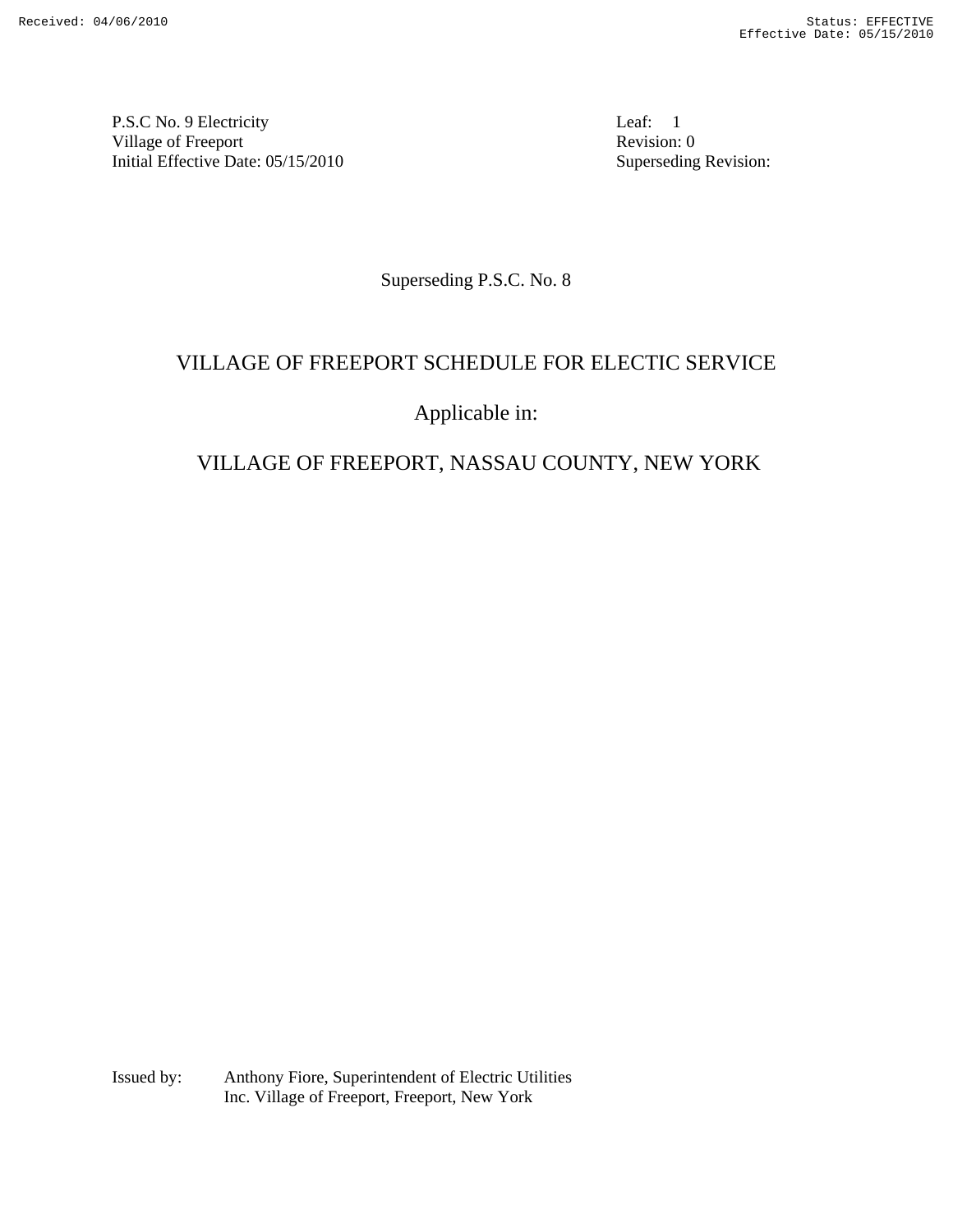| P.S.C. No. 9 Electricity           | Leaf: $2$             |
|------------------------------------|-----------------------|
| Village of Freeport                | Revision: 0           |
| Initial Effective Date: 05/15/2010 | Superseding Revision: |

## Table of Contents

| <b>General Information</b>                                                                                        | Leaf No. |
|-------------------------------------------------------------------------------------------------------------------|----------|
|                                                                                                                   |          |
|                                                                                                                   |          |
|                                                                                                                   |          |
|                                                                                                                   |          |
|                                                                                                                   |          |
|                                                                                                                   |          |
|                                                                                                                   |          |
|                                                                                                                   |          |
|                                                                                                                   |          |
|                                                                                                                   |          |
|                                                                                                                   |          |
|                                                                                                                   |          |
|                                                                                                                   |          |
|                                                                                                                   |          |
|                                                                                                                   |          |
|                                                                                                                   |          |
|                                                                                                                   |          |
|                                                                                                                   |          |
| Uncollectible Payment Handling Charge, Reconnection Charge and Late Payment Charge  33 to 33.1                    |          |
|                                                                                                                   |          |
|                                                                                                                   |          |
|                                                                                                                   |          |
|                                                                                                                   |          |
|                                                                                                                   |          |
|                                                                                                                   |          |
|                                                                                                                   |          |
| Issued by:<br>Anthony Fiore, Superintendent of Electric Utilities<br>Inc. Village of Freeport, Freeport, New York |          |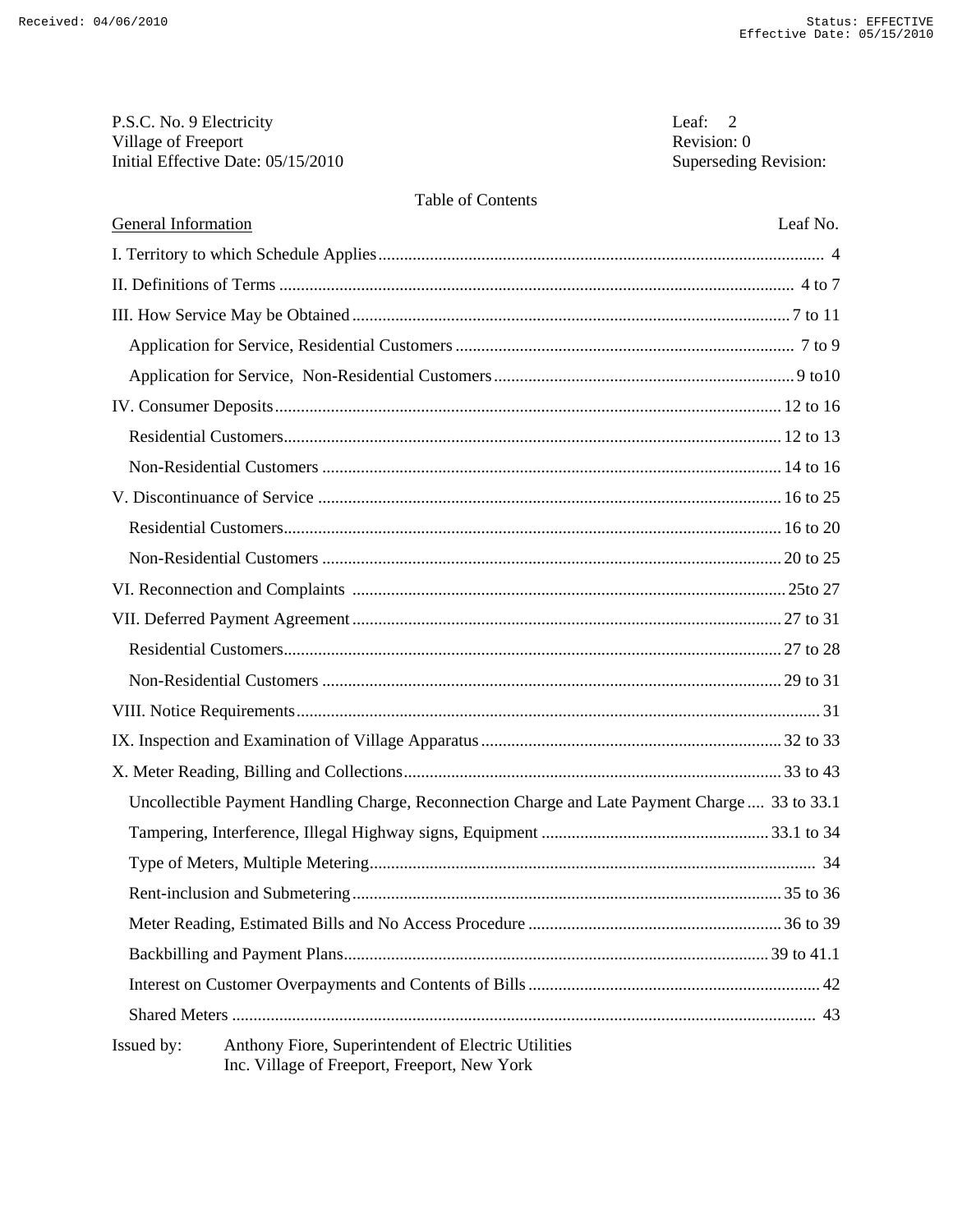P.S.C. No. 9 Electricity<br>
Village of Freeport<br>
Revision: 3 Village of Freeport Initial Effective Date: 03/01/2017 Superseding Revision: 2

#### Table of Contents

## General Information Leaf No.

| Meter and Service Entrance, Damage to Meter, Service Switches and Meter Seals  49 to 50 |  |
|-----------------------------------------------------------------------------------------|--|
|                                                                                         |  |
|                                                                                         |  |
|                                                                                         |  |
|                                                                                         |  |
|                                                                                         |  |

## Service Classifications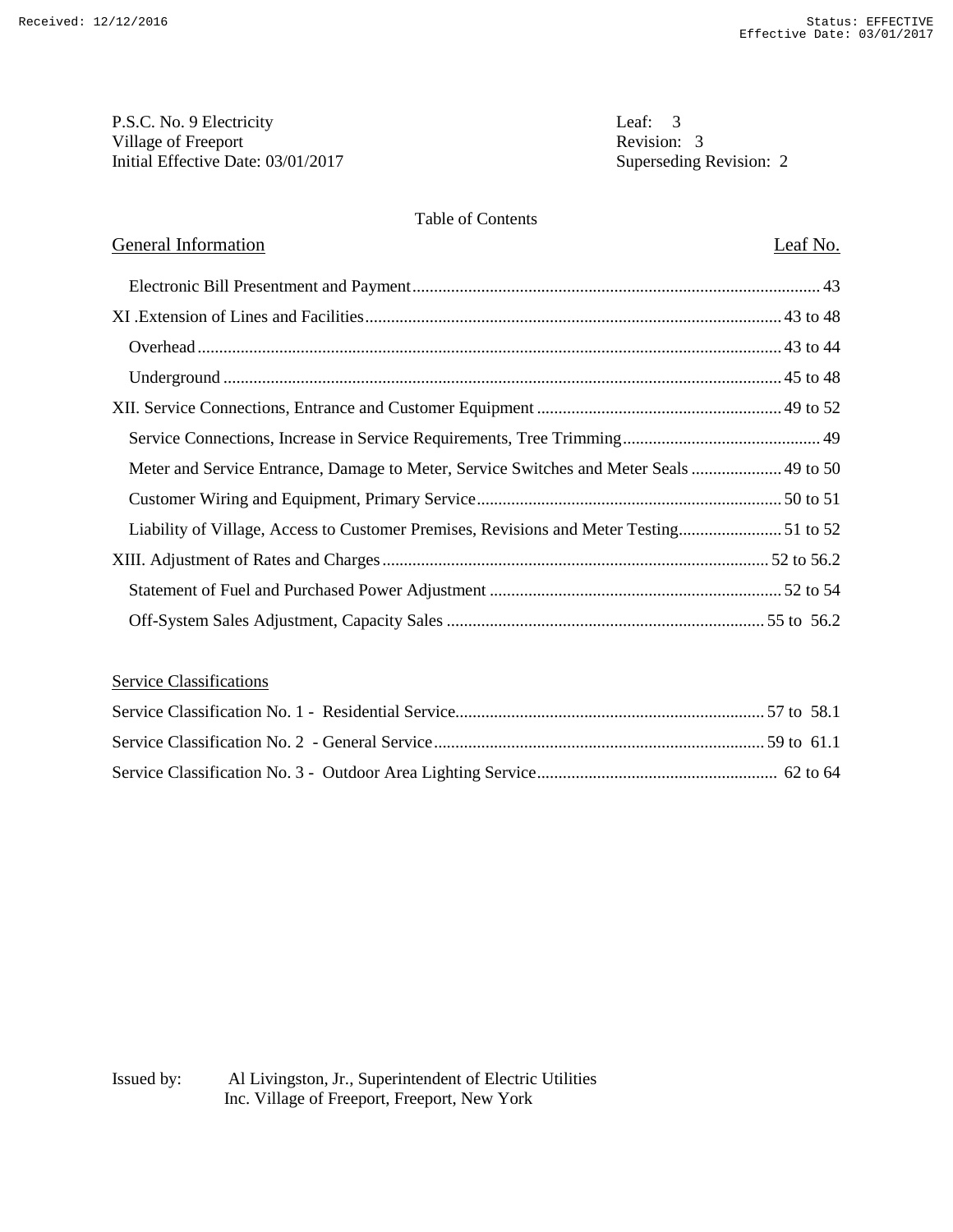P.S.C. No. 9 Electricity Leaf: 4 Village of Freeport **Revision:** 0 Initial Effective Date: 05/15/2010 Superseding Revision:

#### GENERAL INFORMATION

#### I. TERRITORY TO WHICH SCHEDULE APPLIES:

The Incorporated Village of Freeport, Nassau County, New York

#### II. DEFINITIONS OF TERMS:

A. Access Controller: A party known to the Village to be in control of access to the metering equipment of a non-residential Customer, and to have an active account of its own with the Village.

B. Actual Reading: A meter reading obtained by a Village employee from either the meter or a remote registration device attached thereto.

C. Applicant, Residential: Any person who requests electric service at a premise to be used as his or her residence or the residence of a third party on whose behalf the person is requesting service, as defined in 16 NYCRR §11.2(a) (2).

D. Applicant, Non-Residential: A person, corporation, or other entity, who has requested electric service as a non-residential Customer, as defined in 16 NYCRR §13.1 (a) (2)

E. Arrears: Charges for which payment has not been made more than 20 calendar days after payment was due.

F. Backbill: That portion of any bill, other than a levelized bill, which represents charges not previously billed for a service that was actually delivered to the Customer during a period before the current billing cycle. A bill based on an actual reading rendered after one or more bills based on estimated or Customer readings (commonly called a catch-up bill) which exceeds by 50% or more the bill that would have been rendered under the Village's standard estimation program is presumed to be a backbill.

G. Building, Residential: A structure enclosed with exterior walls or fire walls, erected and framed of component parts and designed for permanent residential occupancy.

H. Building, Multiple-Occupancy: A structure, including row houses, enclosed within exterior walls or fire walls, built, erected and framed of component parts, and designed to contain four or more individual dwelling units for permanent residential occupancy.

I. Business Day: Any Monday through Friday when the Village Office is open.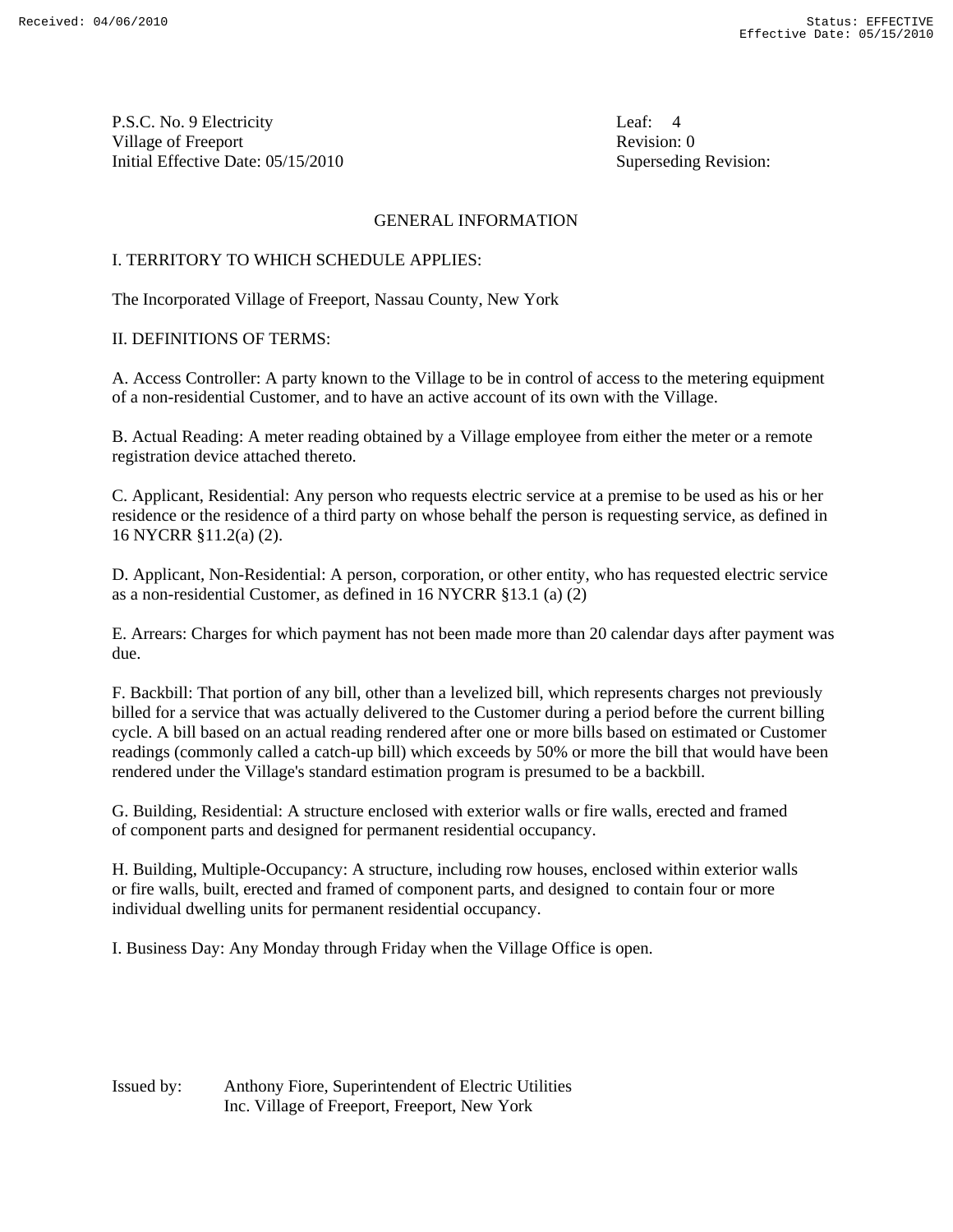P.S.C. No. 9 Electricity Leaf: 5 Village of Freeport **Revision:** 0 Initial Effective Date: 05/15/2010 Superseding Revision:

II. DEFINITIONS OF TERMS: (Continued)

J. Village: The entity which, by individual tariff, concurs in this tariff.

K. Village Deficiency: Any action or inaction by the Village or one of its authorized agents that does not substantially conform to the requirements of 16 NYCRR, the Village's rules and regulations, tariffs, or written business procedures.

L. Cost: Shall include all labor, material and other charges applicable thereto plus a reasonable percentage for engineering, supervision, purchasing and other overhead.

M. Customer, Residential: A person who requests electric service at a dwelling for his or her residential use or the residential use by another person, for which the Village's effective tariff specifies a residential rate. For purposes of the Home Energy Fair Practices Act, a *residential Customer* or *current residential Customer* includes any person who pursuant to an application for service made by such person, or by a third party on behalf, is supplied directly by the Village with electric service at a premises used in whole or in part as his or her residence, as defined in 16 NYCRR §11.2(a) (2).

N. Customer, New: A Customer, who was not the last previous Customer at the premises to be served, regardless of whether such Customer was or is still a Customer of the Village at a different location.

O. Customer, Non-Residential: A person, corporation, or other entity, supplied by the Village with electric service under the Village's tariff and pursuant to an accepted application for service, and who is not a residential Customer as defined in 16 NYCRR §11.

P. Customer, Short-Term or Temporary: A Customer who requested service for a period of time up to two years.

Q. Customer, Demand: A Customer that is billed for demand charges.

R. Customer, Seasonal: A Customer who applies for and receives Village service periodically each year, intermittently during the year or at other irregular intervals.

S. Deferred Payment Agreement (Non-Residential): A written agreement for the payment of outstanding charges over a specified period of time. It must be signed in duplicate by a Village representative and the Customer and each must receive a copy, before it becomes enforceable by either party, as defined in 16 NYCRR §13.5.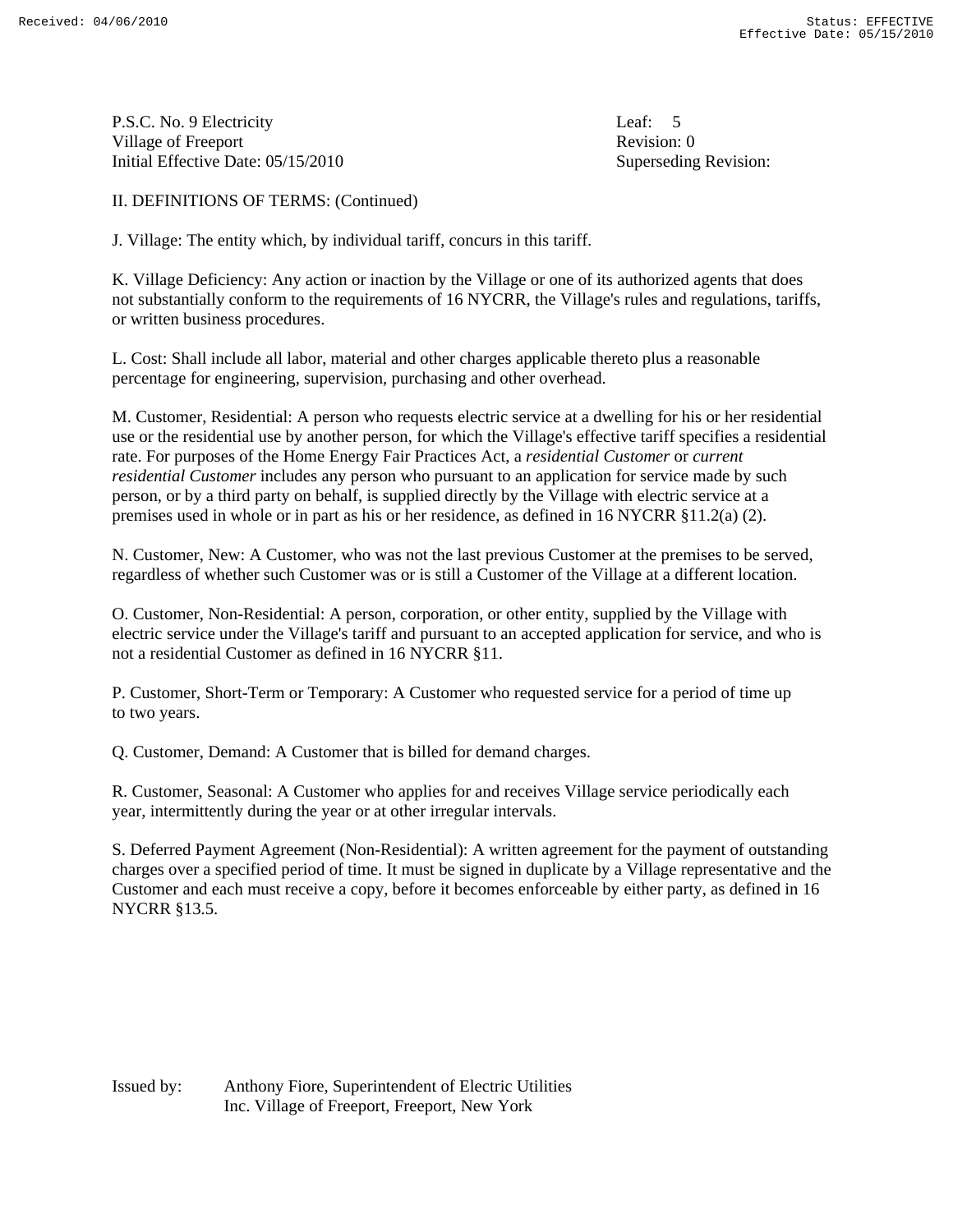P.S.C. No. 9 Electricity Leaf: 6 Village of Freeport **Revision: 2** Revision: 2 Initial Effective Date: 11/01/2011 Superseding Revision: 1

II. DEFINITIONS OF TERMS: (Continued)

T. Deferred Payment Agreement (Residential): A written agreement for the payment of outstanding charges over a specific period of time, signed by both the Village and the Customer or applicant as defined in16 NYCRR §11.10.

U. Levelized Payment Plan: A billing plan designed to reduce fluctuations in a Customer's bill payments due to varying, but predictable, patterns of consumption.

V. Line: A system of poles or ducts, wires or cables, transformers, fixtures and accessory equipment used for the distribution of electricity to the public, and may be located in a street, highway, alley or on private right-of-way.

W. Net Energy Metering: Measures the reverse flow of electricity so as to register the difference between the electricity supplied by the Village and the electricity provided to the Village by Customer owned generating equipment.

X. Net Energy: The difference between the amount of energy supplied and the energy received.

Y.. Payment: Considered to be made on the date when it is received by the Village or one of its authorized agents.

Z.. Payment, Late: Any payment made more than 20 calendar days after the payment was due. Payment is due whenever specified by the Village on its bill, provided such date does not occur before personal service of the bill or three calendar days after mailing of the bill.

AA.. Public Right-of-Way: The territorial limits of any street, avenue, road or way (other than a limited access thoroughfare) that is for any highway purpose under the jurisdiction of the State of New York or the legislative body of any county, city, town or village and is open to public use.

AB. Public Service Commission: The agency of the State of New York having regulatory jurisdiction over the Village.

AC. Service Classification: A statement of given conditions and prices for electric service of a given character to a definite class of Customers.

AD. Service Entrance: That part of the wiring from the point of attachment or termination of the service lateral to and including the main service switch on the Customer premises.

AE. Service Lateral: A system of wires or cables, fixtures, and sometimes poles, or the equivalent ducts, conduits and cables (when placed underground) used to conduct electricity from the line by which Customer is to be served to the point of attachment on the Customer's building, or Customer's meter pole in the case of overhead construction, or to the meter box in Customer's building in case of underground construction.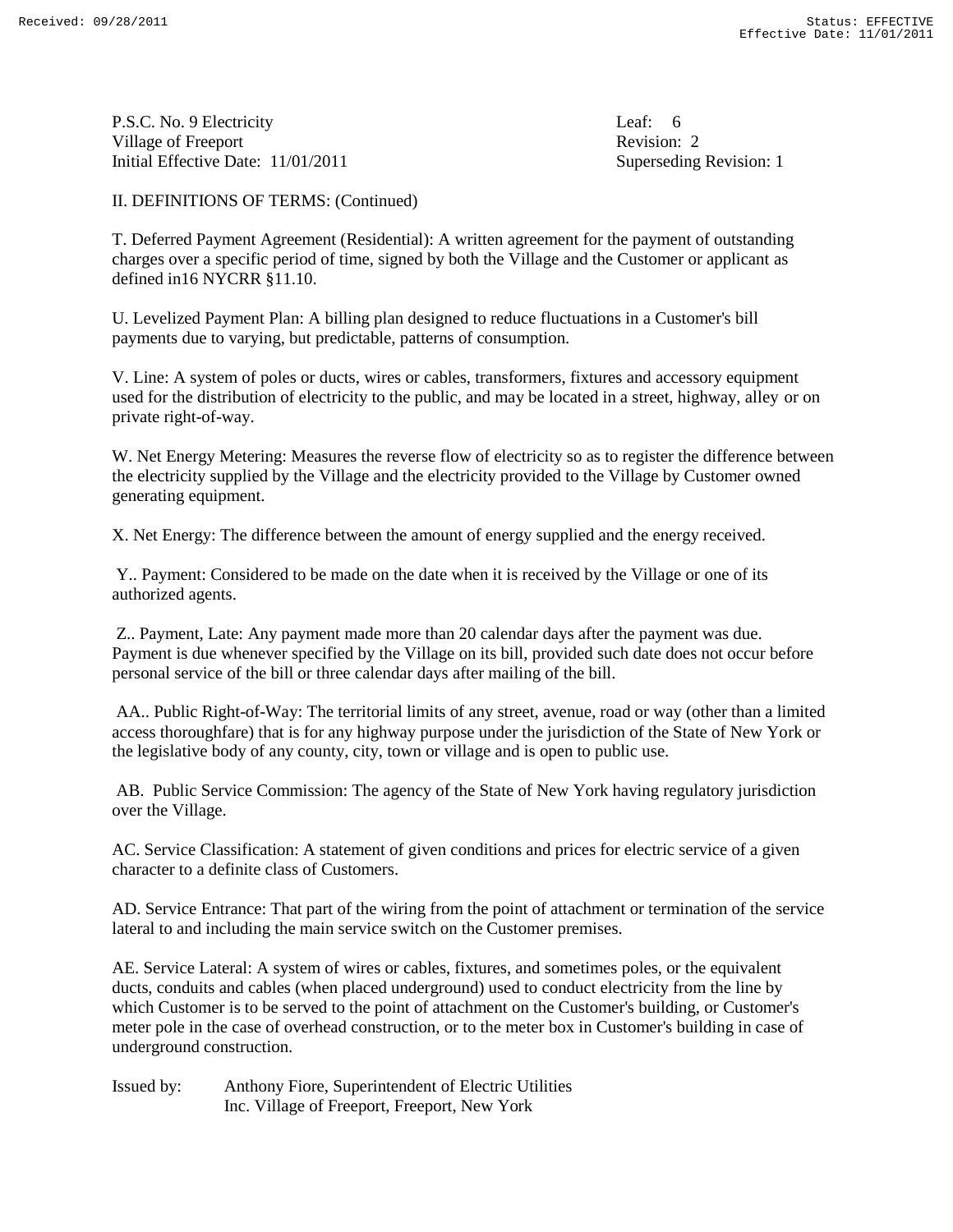P.S.C. No. 9 Electricity Leaf: 7 Village of Freeport **Revision: 2** Revision: 2 Initial Effective Date: 11/01/2011 Superseding Revision: 1

#### II. DEFINITIONS OF TERMS: (Continued)

AF. Subdivision: A tract of land divided into lots for the construction of new buildings or the land on which new multiple-occupancy buildings are to be constructed, either of which has been approved or was required to be approved by appropriate governmental authority having jurisdiction over land use as defined by 16 NYCRR §98.1.

AG. Tampered Equipment: Any service related equipment or wiring that has been subjected to unauthorized interference so as to reduce the accuracy or eliminate the measurement of the Village's service or an unauthorized connection occurring after the Village has physically disconnected service.

AH. Underground Residential Distribution (URD): The total underground installation of a complete electric distribution system in any residential development of four or more dwelling or building units, or to any other residential complex for which the Customer desires or is mandated by a local governmental entity as a condition of approval.

AI. Village refers to the Electric Department of the Inc. Village of Freeport.

#### III. HOW SERVICE MAY BE OBTAINED:

Any applicant whose premises may be served from suitable existing distribution lines of the Village without line or service extensions can obtain electric service by applying to the office of the Village or with any of its duly authorized representatives, and by complying with all other requirements of this Schedule.

A. Application for Service - Residential: These provisions are intended to reflect the requirements of 16 NYCRR §11.3.

1. A residential service application may be oral or written. An oral application for service shall be deemed complete when the applicant provides his or her name, address, telephone number and address of prior account (if any) or prior account number (if any).

2. The Village may establish non-discriminatory procedures to require an applicant to provide reasonable proof of the applicant's identity. Service may be denied to applicants who fail to provide reasonable proof of identity.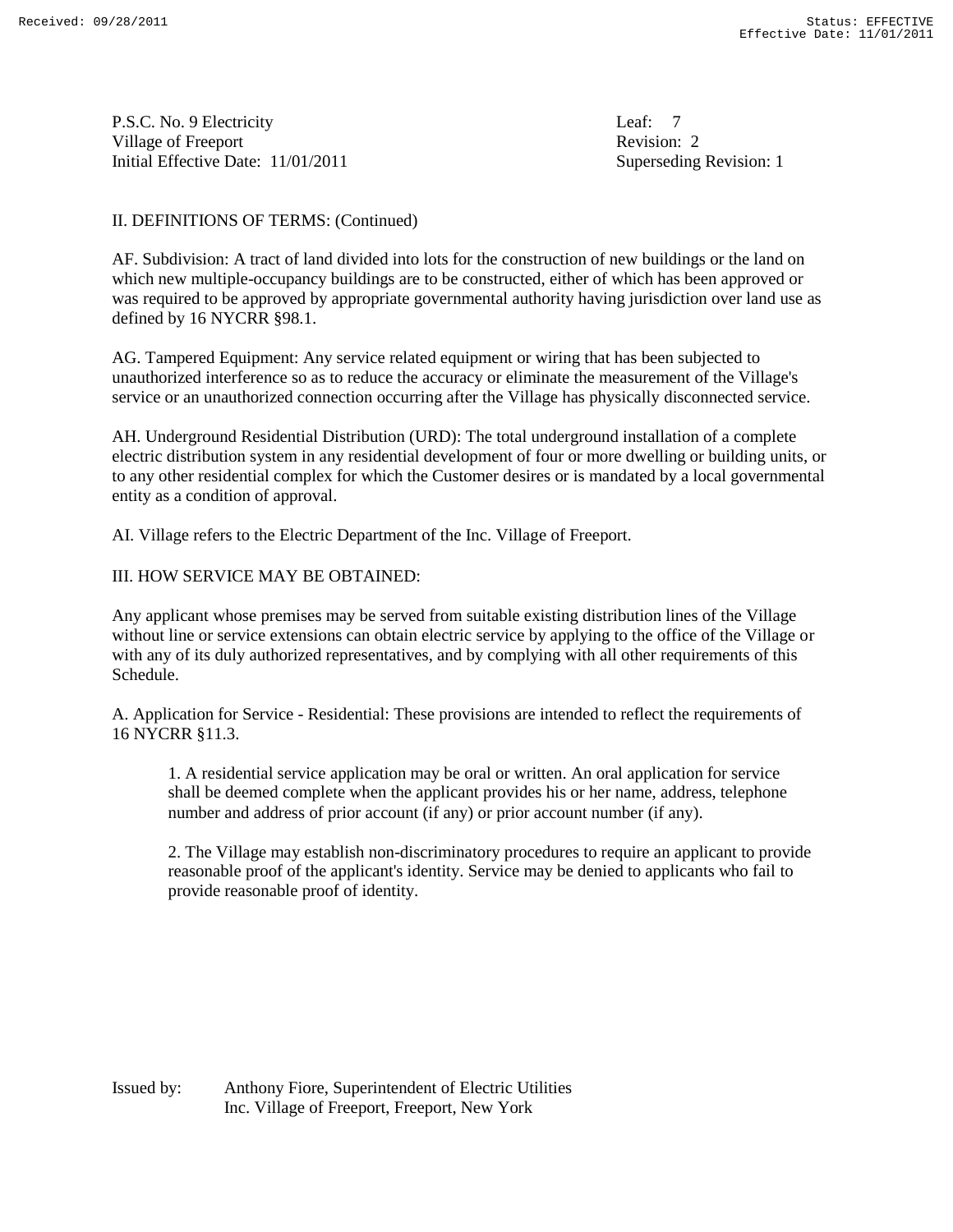P.S.C. No. 9 Electricity Village of Freeport Initial Effective Date: 11/01/2020 Superseding Revision:0

Leaf:  $8$ Revision: 1

#### III. HOW SERVICE MAY BE OBTAINED: (Continued)

3. The Village may require a new residential applicant to complete a written application, if: a. there are arrears at the premises to be served and service was terminated for

- non-payment or is subject to a final notice of termination; or b. there is evidence of meter tampering or theft of service; or
- c. the meter has advanced and there is no Customer of record; or,

d. the application is made by a third party on behalf of the person(s) who would receive service.

4. Whenever a written application for residential service is required, the Village shall notify the applicant as soon as practicable after the request for service is made, and in no event, more than two business days after such request, and shall state the basis for requiring a written application. A written application may require the submission of information required in an oral application and reasonable proof of the applicant's identity and responsibility for service at the premises served. A written application containing the required information shall be deemed completed when received by the Village.

5. Former Indebtedness Paid - Residential: If a former Customer who is indebted to the Village attempts by some agency, relationship or otherwise, to obtain service, the Village shall not be obligated to provide service unless:

a. the applicant makes full payment for residential service provided to any such prior account in his or her name.

b. the applicant agrees to make payments under a deferred payment plan of any amounts due for residential service provided to any prior account in his or her name; or c. the applicant has pending a billing dispute with respect to any amounts due for residential service provided to any prior account in his or her name and has paid any amounts required to be paid; or

d. the applicant is a recipient of, or an applicant for, public assistance, supplemental security income benefits or additional state payments pursuant to the Social Services Law and the Village receives from an official of the county Social Services Department, or is notified by such an official, that it is entitled to receive, payment for services due to a prior account in the applicant's name together with a guarantee of future payments to the extent authorized by the Social Services Law; or

e. the Public Service Commission, or its authorized designee, directs the provision of service.

 5.1. Upon written request from a prospective tenant or lessee, the Company will provide, at no cost, the total electricity charges incurred at the prospective residential rental premises for the life of the premises, or the preceding two-year period, whichever is shorter. Prior to the commencement of the tenancy or execution of a lease, the Company will provide such information to the landlord or lessor and to the prospective tenant, or other authorized person, within ten days of receipt of the written request.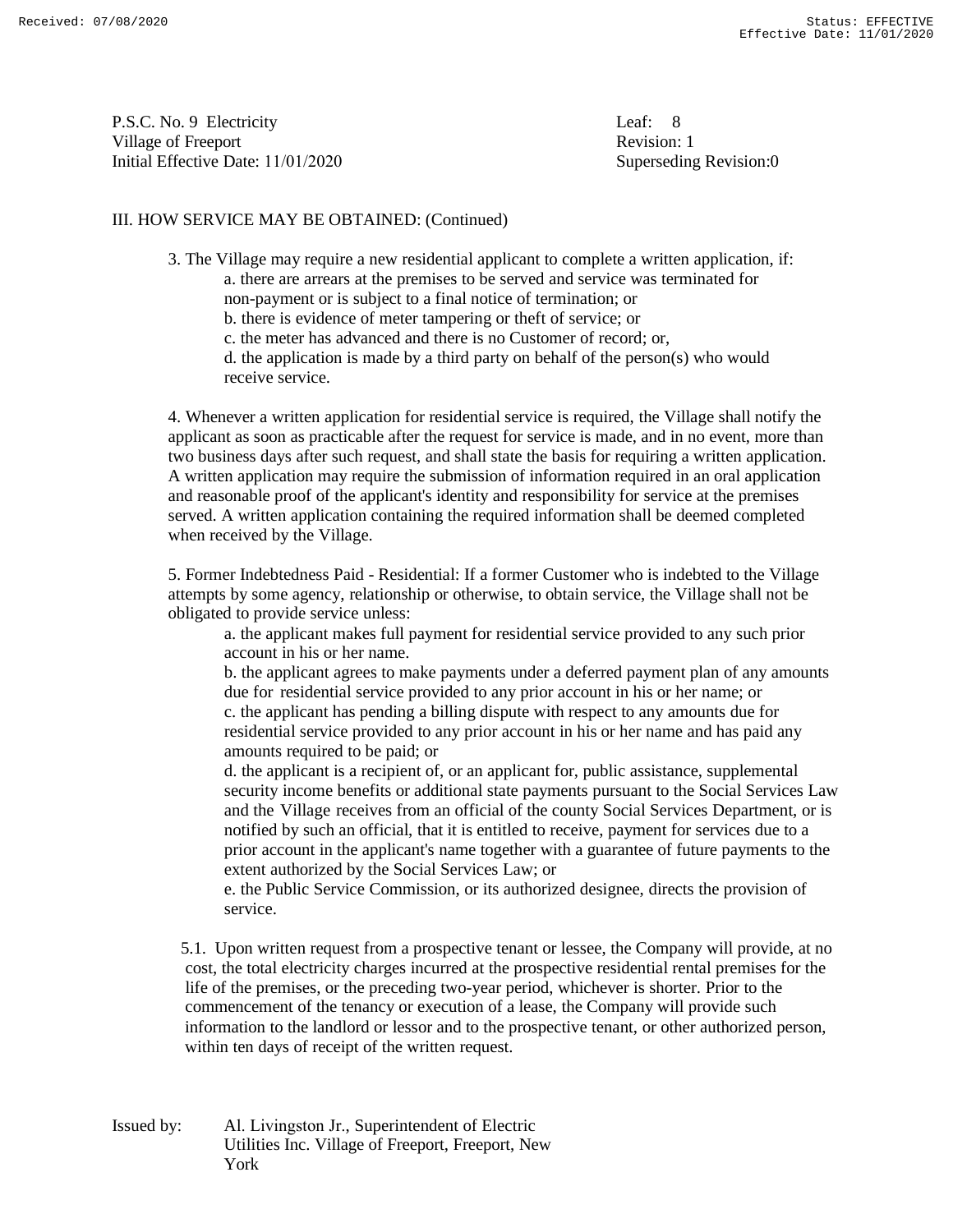P.S.C. No. 9 Electricity Leaf: 9 Village of Freeport **Revision:** 0 Initial Effective Date: 05/15/2010 Superseding Revision:

#### III. HOW SERVICE MAY BE OBTAINED: (Continued)

 6. The Village shall not be obligated to provide seasonal or short-term service to an applicant who fails to post a lawfully required deposit.

 7. The Village shall be obligated to provide service to any residential applicant who meets the requirements of these residential application procedures within five days of receipt of a completed oral or written application for service or at such later time as specified by the residential applicant except as provided by 16 NYCRR §11.3.

 8. The Village will not deny an application for service except in a written notice either delivered personally to the applicant or sent to the applicant's current business address or any alternative mailing address provided in the application. The written notice of denial shall: (a) state the reason(s) for denial; (b) specify what must be done to qualify for service; and (c) advise the applicant of the right to an investigation and review of the denial by the Commission.

B. Application for Service - Non-Residential:

1. These provisions are intended to reflect the requirements of 16 NYCRR §13.2.

 2. An application for non-residential service may be made by any non-residential applicant at any office of the Village. The Village may require that such application be in writing.

 3. Former Indebtedness Paid - Non-Residential: The Village will require a nonresidential applicant to make full payment for all amounts due and payable which are neither the subject of a pending billing dispute nor an existing deferred payment arrangement that is in good standing, including:

 a. service provided and billed in accordance with 16 NYCRR §13.11 to prior account(s) in the applicant's name or for which the applicant is legally responsible;

b. other tariff fees, charges or penalties;

 c. reasonable chargeable material and installation costs relating to temporary or permanent extensions or services as required by Leaf No. 17 and authorized under 16 NYCRR Part 98, provided these costs are itemized and given to the applicant in writing;

 d. special services billable under the Village's tariff provided these costs are itemized and given to the applicant in writing; and

e. security deposit if requested by the Village in accordance with 16 NYCRR §13.7.

 4. The Village may require the submission of appropriate types of documents to substantiate the information provided in the application.

 5. The application shall contain a section for determining the non-residential applicant's service classification as provided for in 16 NYCRR §13.2(b) (2).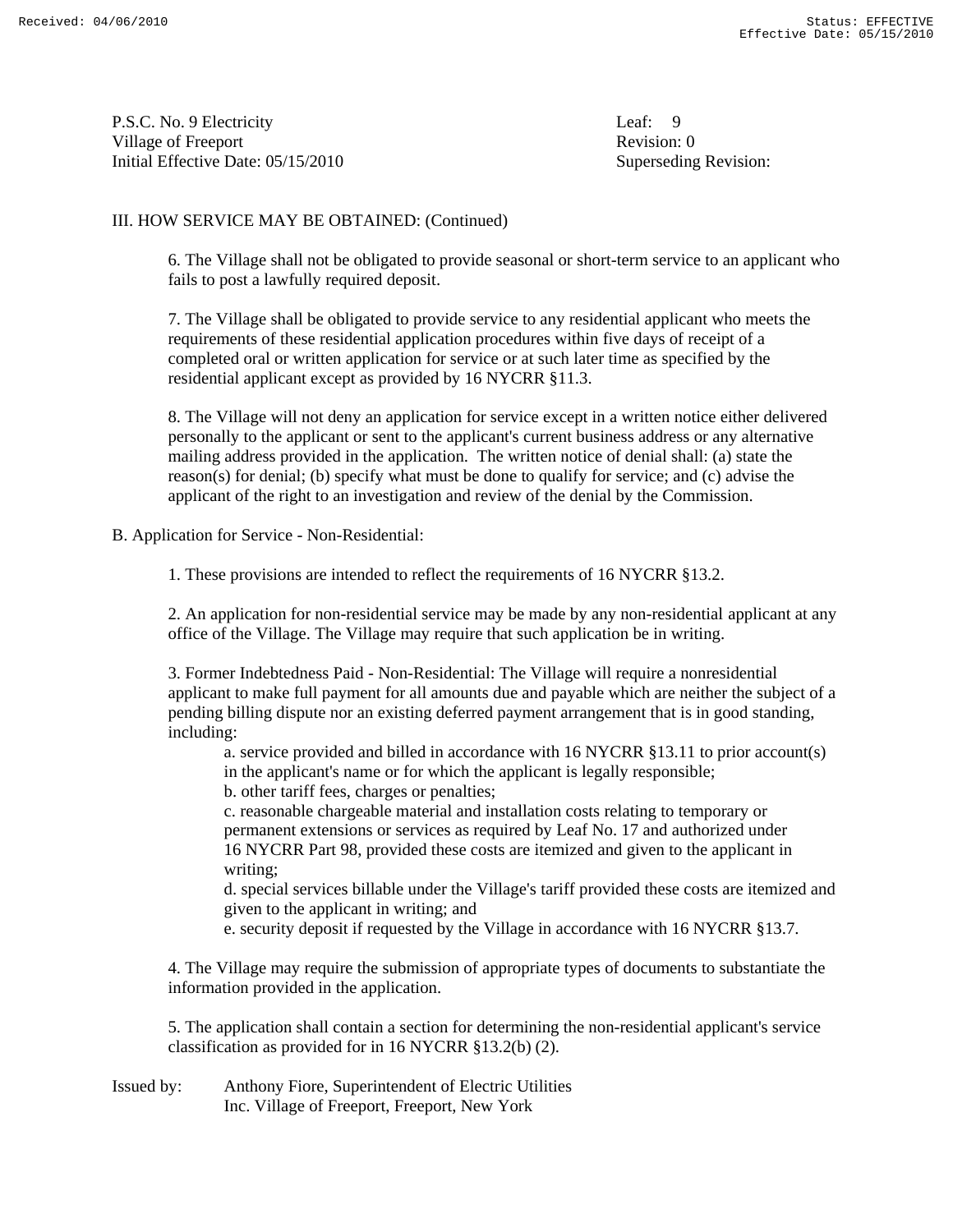P.S.C. No. 9 Electricity Leaf: 10 Village of Freeport **Revision:** 0 Initial Effective Date: 05/15/2010 Superseding Revision:

#### III. HOW SERVICE MAY BE OBTAINED: (Continued)

#### B. Application for Service - Non-Residential:

 6. The application shall contain a notice that the non-residential applicant may request an inspection of the meter to ensure its accuracy; provided, however, that such notice is not required if the Village has a written policy of not back billing previously unbilled service which resulted from the faulty operation of the meter.

 7. The Village shall be obligated to either provide or deny service to any non-residential applicant as soon as reasonably possible, but no later than 10 calendar days after receipt of a completed application, or such later time as specified by the nonresidential applicant, except as provided by 16 NYCRR §13.2.

 8. The Village shall advise any non-residential applicant, who submits an incomplete application, in writing and within three business days after receipt of the application, of the information and/or documents that must be submitted in order for the application to be considered complete. Such notice shall not itself be considered a denial of the application.

 9. Any denial of an application shall be in writing and shall either be delivered personally to the non-residential applicant or sent to the non-residential applicant's current business address or any alternate mailing address. The written notice of denial shall:

 (a) state the reason(s) for denial; (b) specify what must be done to qualify for service; and (c) advise the non-residential applicant of its right to an investigation and review of the denial by the Commission.

#### C. General Application Procedure:

An application or agreement for service shall not be modified or affected by any promise or representation, oral or written, by any unauthorized agent or employee of the Village. Applications for service shall not be transferable or assignable.

D. Minimum Insulation Standards for Residential Construction of Buildings:

Electric service will not be provided to a new dwelling, or to an existing dwelling for the purpose of converting to electric space heating, unless the dwelling is in compliance with Part 233 of Title 16 of the official Compilation of Codes, Rules and Regulations of the State of New York Minimum Insulation Standards for the Provision of Gas & Electric Village Service. Copies of the minimum standards are available at the Village office.

An Applicant for expanded electric service to an existing dwelling for the purpose of supplying electric heat must provide to the Village a Certificate of Compliance in one of the forms prescribed below.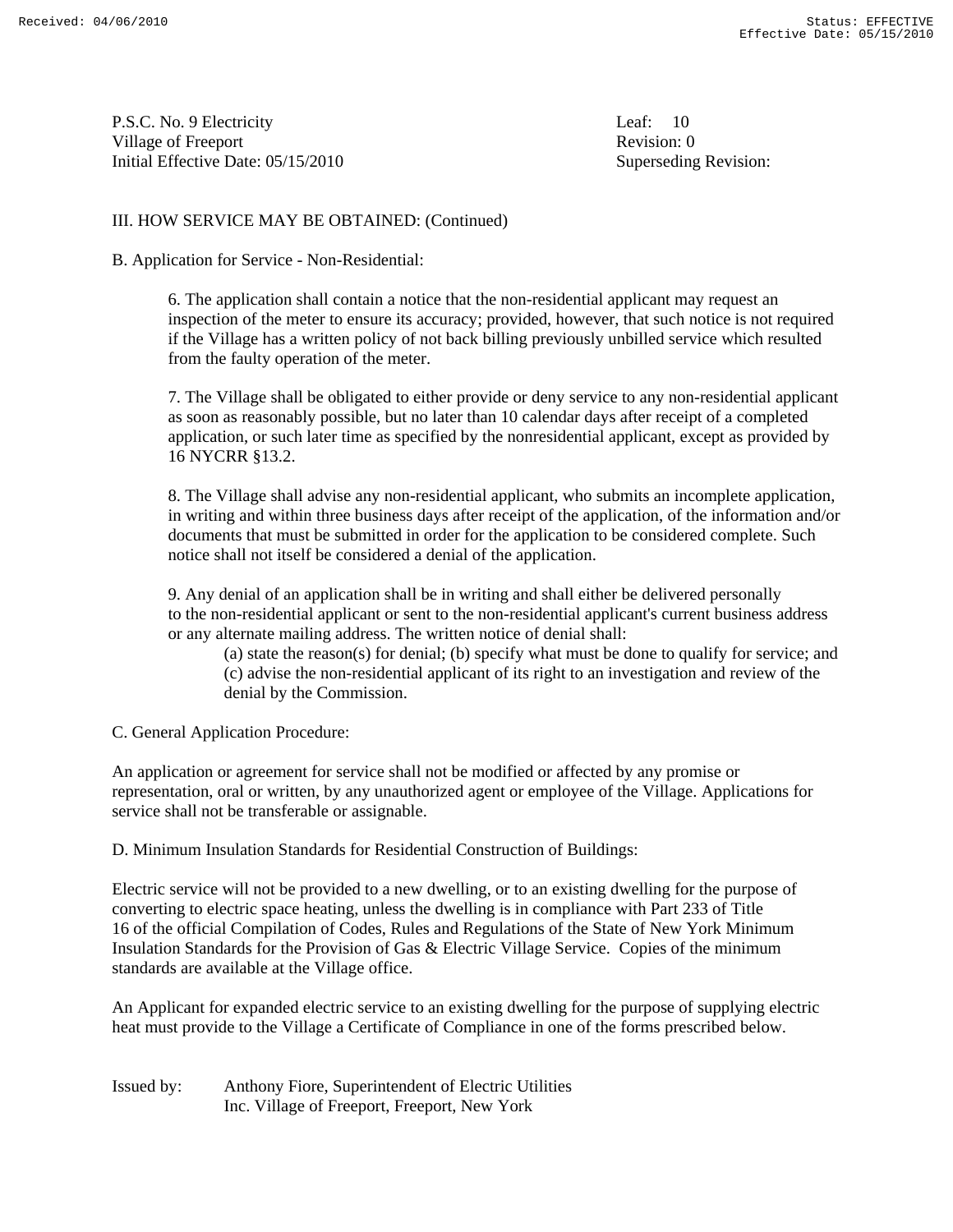P.S.C. No. 9 Electricity Leaf: 11 Village of Freeport Revision: 0 Initial Effective Date: 05/15/2010 Superseding Revision:

#### III. HOW SERVICE MAY BE OBTAINED: (Continued)

| Village of Freeport                        |
|--------------------------------------------|
| Certificate of Compliance                  |
| Dwelling Converting to Electric Space Heat |

| 1. I                 | am aware that the Minimum Insulation Standards for                                                                   |
|----------------------|----------------------------------------------------------------------------------------------------------------------|
| (Owner)              |                                                                                                                      |
|                      | Dwelling Converting to Electric Space Heat require my house to have storm doors, storm windows                       |
|                      | and at least R-19 (usually six inches) roof insulation. I certify that my building at<br>meets<br>(Location)         |
|                      | those requirements, or that I have obtained a waiver; and I understand that should my building be found not in       |
|                      | compliance, a 25 percent surcharge on my utility bill may be imposed or electric service may be discontinued.        |
|                      | The undersigned attests that all statements and representations contained in this certificate are true and accurate. |
| (Signature of Owner) | (Address)                                                                                                            |
|                      |                                                                                                                      |
|                      | (Address)<br>(Owner)                                                                                                 |
|                      |                                                                                                                      |

and certify that it meets the requirements of the Minimum Insulation Standard for Dwellings Converting to Electric Space Heat. The undersigned certifies that a properly executed copy of this certificate will be delivered to the owner and further attests that all statements and representations contained in this certificate are true and accurate.

\_\_\_\_\_\_\_\_\_\_\_\_\_\_\_\_\_\_\_\_\_\_\_\_\_ \_\_\_\_\_\_\_\_\_\_\_\_\_\_\_\_\_\_\_\_\_\_\_\_\_\_\_\_\_\_\_\_\_\_\_\_\_\_\_\_

Date Signature of Contractor or Village Representative

E. Certificate of Electrical Compliance:

In the case of a new installation the application for service must be accompanied by a certificate of completion as issued by an Inspection Agency approved by the Village, and such certificate must indicate that the premise's in question fully complies with the regulations prescribed by the State of New York. In the event that any changes or additions to said wiring or equipment are made, the Village may require the Customer to obtain at their own expense any further certificate or certificates that may be necessary. The installation must also comply with the Rules and Regulations for Electrical Installations as published by the Village in a booklet entitled *Electric Rules and Regulation* and with the Village Ordinance, *Chapter 8 Electricity* all as specified and in effect at the time such installation or changes are made.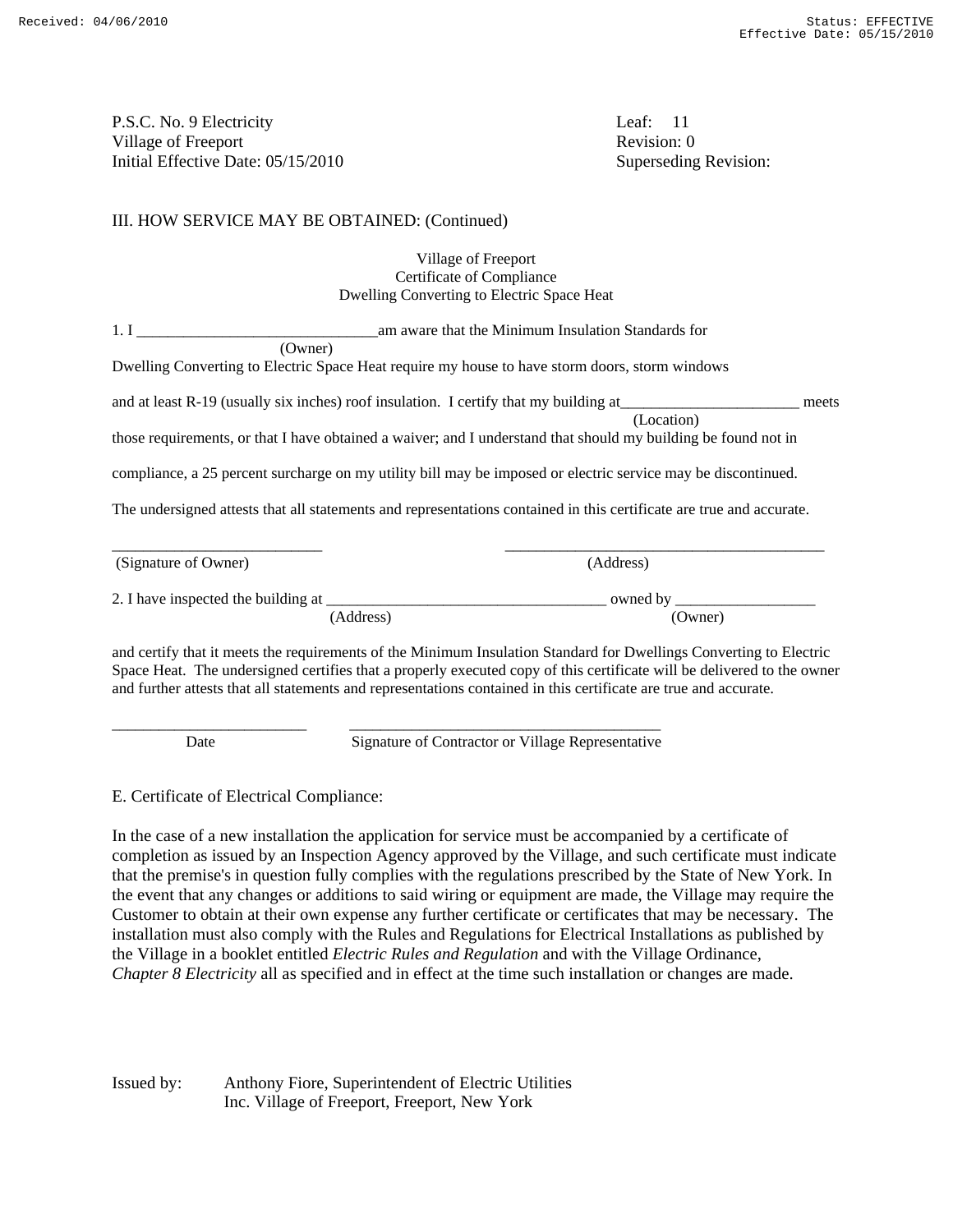P.S.C. No. 9 Electricity Leaf: 12 Village of Freeport **Revision:** 0 Initial Effective Date: 05/15/2010 Superseding Revision:

#### IV. CONSUMER DEPOSITS:

A. Residential Customers:

1. These provisions are intended to reflect the requirements of 16 NYCRR §11.12.

 2. The Village may require a consumer deposit from seasonal or short-term Residential Customers.

 3. The Village may also require a deposit from a residential Customer as a condition of receiving utility service if such Customers are delinquent in payment of his or her utility bills. A current Customer is delinquent for the purpose of a deposit if such Customer:

 a. accumulates two consecutive months of arrears without making reasonable payment defined as one-half of the total arrears, of such charges before the time that a late payment charge would become applicable, or fails to make a reasonable payment on a bi-monthly bill within fifty days after the bill is due provided that the Village requests such deposit within two months of such failure to pay; or

b. had utility service terminated for nonpayment during the preceding six months.

 4. The Village may require deposits as a condition of receiving utility service from new residential Customers who fail to provide reasonable proof of identity pursuant to Leaf No. 7 of this Tariff provided a hearing has been held pursuant to Public Service Law Section 36 (2) and required findings have been made by the Commission.

 5. Customers included in this section shall be provided a written notice, at least 20 days before a deposit is assessed, that the failure to make a timely payment will permit the Village to require a deposit from such Customer.

 6. If a deposit is required from a current residential Customer who is delinquent by virtue of his or her failure to make a reasonable payment of arrears, the Village shall permit such Customer to pay the deposit in installments over a period not to exceed 12 months.

 7. Deposits from new or current residential Customers may not exceed two times the estimated average monthly bill for a calendar year except in the case of electric heating Customers, where deposit may not exceed two times the estimated average monthly bill for the heating season, to secure payment for services actually rendered, or for the rental of fixtures, instruments and facilities actually supplied.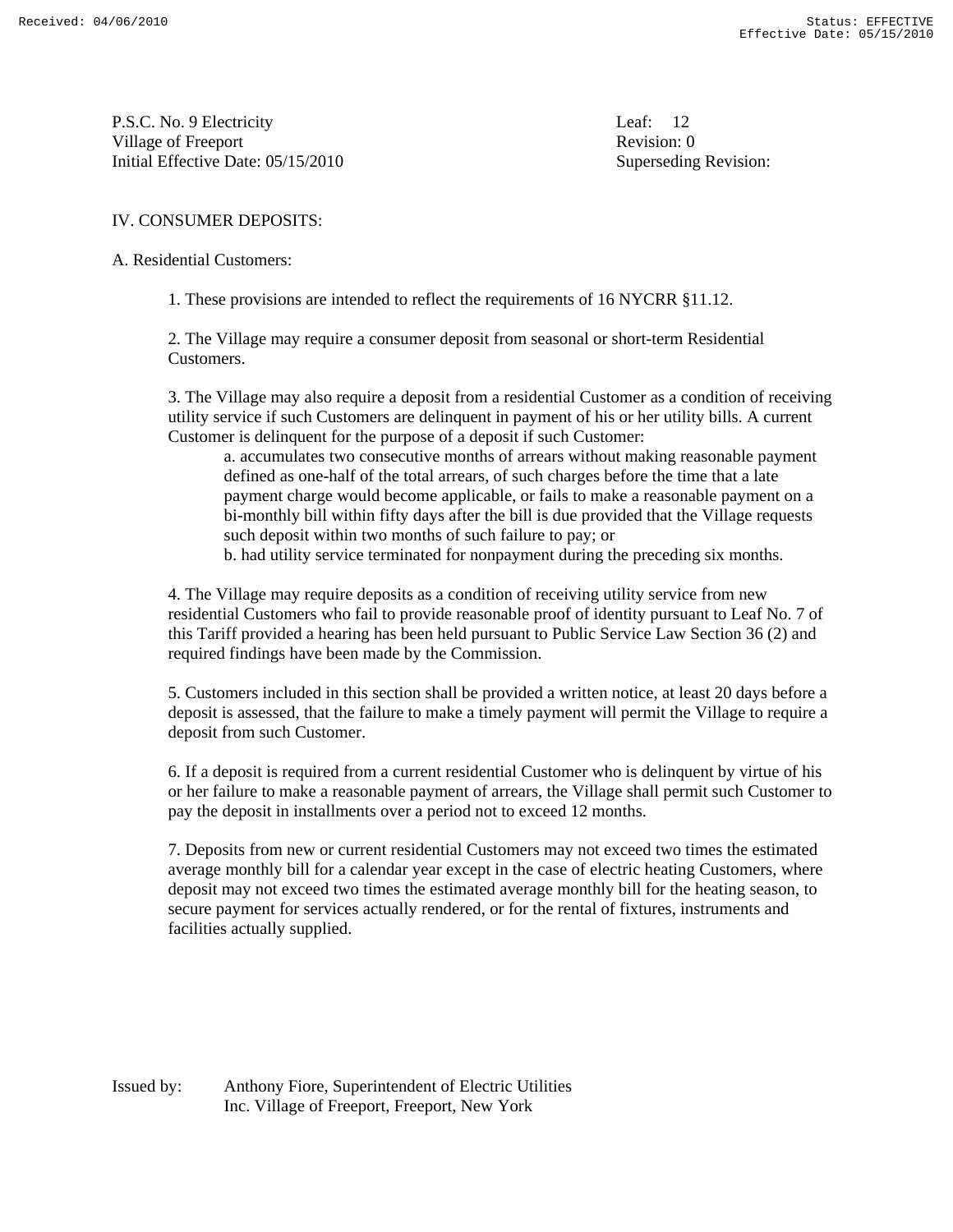P.S.C. No. 9 Electricity Leaf: 13 Village of Freeport **Revision:** 0 Initial Effective Date: 05/15/2010 Superseding Revision:

#### IV. CONSUMER DEPOSITS: (Continued)

#### A. Residential Customers:

 8. The Village shall not require any person it knows to be a recipient of public assistance, supplemental security income or additional state payments to post a security deposit, nor shall it require or hold a deposit from any new or current residential Customer it knows is 62 years of age or older, unless such Customer has had service terminated by the Village for nonpayment of bills within the preceding six months.

 9. The Village shall extend service to any new Applicant for service who has initiated a complaint on a deposit requested by the Village and shall continue to supply during the resolution of the complaint, provided that such applicant keeps current on bills for service rendered and pays a reasonable amount as a deposit if the complaint challenges only the amount requested.

 10. Deposit Calculation: In any case where a Customer deposit is authorized by this section, the Village may require a new or current residential Customer to deposit a reasonable amount of money not greater than twice the average monthly bill for a calendar year, except in the case of electric space heating Customers, where deposits may not exceed twice the estimated average monthly bill for the heating season.

#### 11. Interest:

 a. The Village shall allow every Customer from whom a deposit is required, interest on the amount deposited at a rate prescribed annually by the commission in light of the current economic conditions and current charges paid for moneys borrowed by the Village, taking into account the expenses incurred in obtaining, handling, returning or crediting the sum deposited.

 b. Such interest shall be paid to the Customer upon the return of the deposit, or where the deposit has been held for a period of one year, the interest shall be credited to the customer on the first billing for utility services rendered after the end of such period.

 12. Deposit return: If any Customer is not delinquent in the payment of bills, as defined in this section, during the one-year period from the payment of the deposit, the deposit shall be returned promptly without prejudice to the Village's right to require a future deposit in the event that the Customer thereafter becomes delinquent.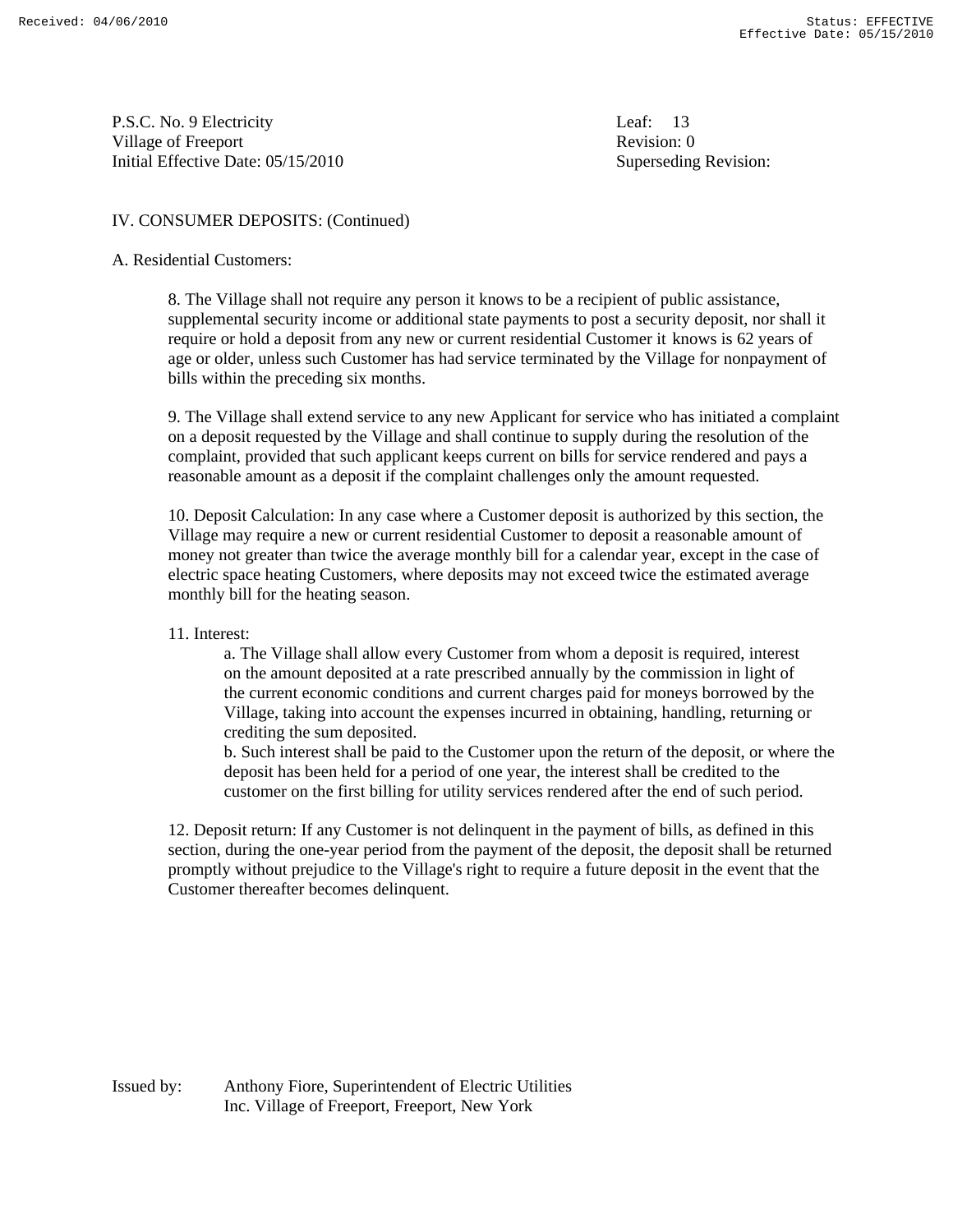P.S.C. No. 9 Electricity Leaf: 14 Village of Freeport **Revision:** 0 Initial Effective Date: 05/15/2010 Superseding Revision:

### IV. CONSUMER DEPOSITS: (Continued)

#### B. Non-Residential Customers:

- 1. These provisions are intended to reflect the requirements of 16 NYCRR §13.7.
- 2. The Village may only require the payment of a security deposit from:
	- a. a new Customer; or

 b. an existing Customer: (1) who is delinquent; (2) whose financial condition is such that it is likely that the Customer may default in the future provided, however, that the Village must have reliable evidence of such condition; (3) who has filed for reorganization or bankruptcy; or (4) who has been rendered a backbill within the last twelve months for previously unbilled charges for service that came through tampered equipment.

 3. The Village shall offer an existing Customer, from whom a deposit is required, the opportunity to pay the deposit in three installments, 50 percent down and two monthly payments of the balance.

4. A request for a deposit or deposit increase shall be in writing and shall advise the Customer:

- a. why the deposit is being requested;
- b. how the amount of the deposit was calculated;

 c. that the deposit is subject to later upward or downward revision based on the Customer's subsequent billing history;

 d. that the Customer may request that the Village review the account in order to assure that the deposit is not excessive;

e. the circumstances under which the deposit will be refunded;

f. that the Customer will receive annual notice of the interest credited to the account;

g. about the available deposit alternatives; and

 h. that for an existing Customer from whom the deposit is being requested because of delinquency or financial condition, the deposit may be paid in three installments.

 5.The Utility shall issue to every customer from whom a deposit is obtained, a receipt showing the date, the account number, the amount received, the form of the payment, and shall contain a notice explaining the manner in which interest will accrue and be paid and that the receipt is neither negotiable nor transferable.

 6. Deposit Calculation: The amount of a deposit shall not exceed the cost of twice the Customer's average monthly usage except in the case of Customers whose usage varies widely, such as space heating or cooling Customers, or certain manufacturing and industrial processors, where the deposit shall not exceed the cost of twice the average monthly usage for the peak season.

 7. In the case of an existing Customer who has 12 months or more billing history, the amount of deposit shall be based on service used during the previous 12-month period as evidenced by the billing history.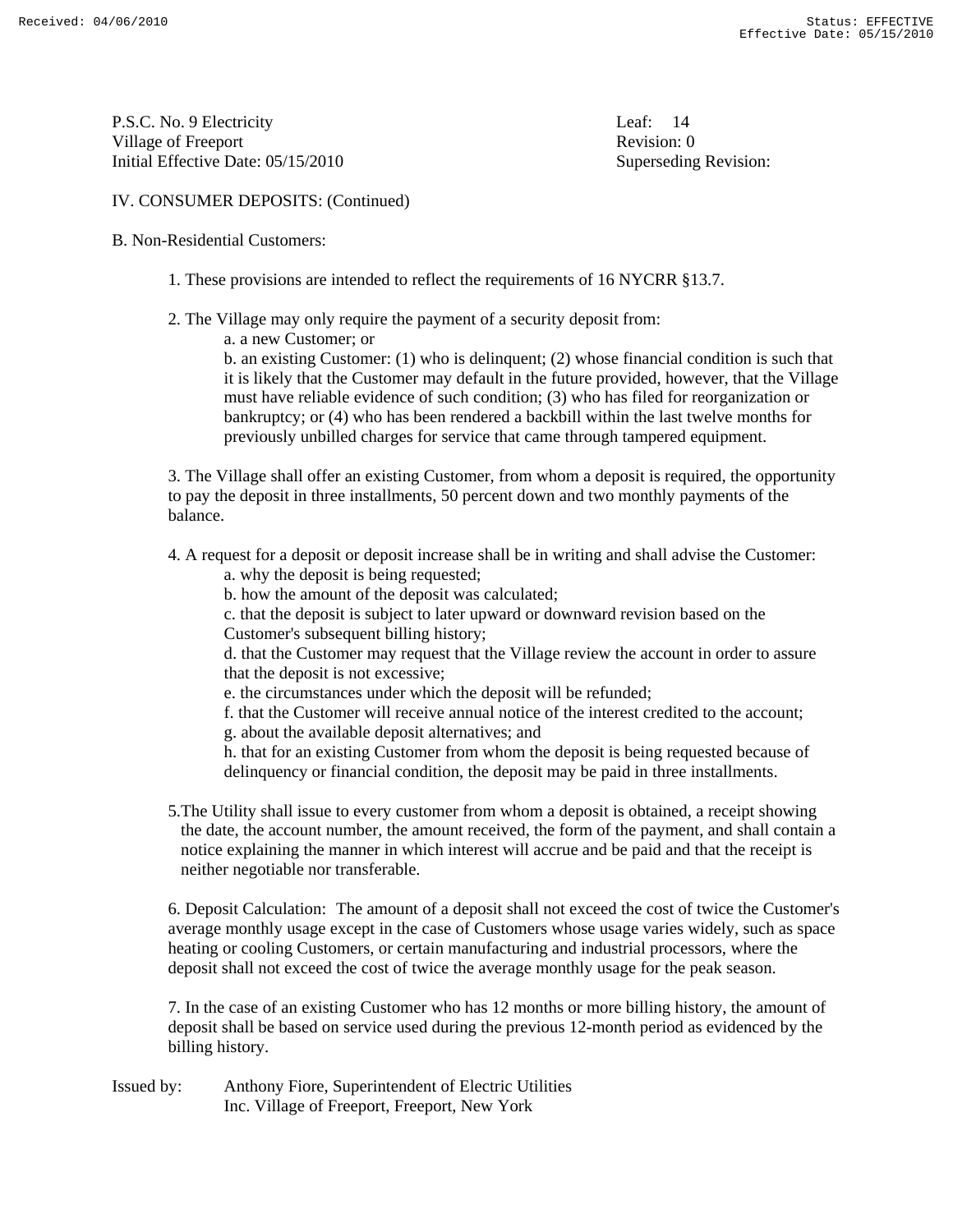P.S.C. No. 9 Electricity Leaf: 15 Village of Freeport **Revision:** 0 Initial Effective Date: 05/15/2010 Superseding Revision:

#### IV. CONSUMER DEPOSITS: (Continued)

#### B. Non-Residential Customers:

 8. In the case of a new Customer or a Customer with less than 12 months of billing history, the amount of the deposit shall be based on one or more of the following, as available:

a. the billing history of the Customer;

 b. information provided in the application by the Customer about the expected load and use of service;

 c. information contained in a load study of the premises prepared by the Village; and d. the billing history of the previous Customer, provided there have been no significant changes in the load.

 9. Deposit Review: The Village shall, at the first anniversary of the receipt of the deposit and at least biannually thereafter, review the billing history of every Customer who has a deposit with the Village, to assure that the amount of the deposit conforms to the limitations contained in this section. This requirement does not limit the right of the Village to review a deposit at any time.

 a. If a deposit review shows that the deposit held falls short of the amount that the Village may lawfully require by 25 percent or more, the Village may require the payment of a corresponding additional deposit amount from the Customer.

 b. If a deposit review shows that the deposit held exceeds the amount that the Village may lawfully require by 25 percent or more, the Village shall refund the excess deposit to the Customer in accordance with this section.

 10. Upon request of a Customer for a downward revision of the deposit, which request is substantiated both by the Customer's billing history and by a permanent documented change in load and consumption, the Village shall refund any portion of the deposit in excess of the amount the Village may lawfully require in accordance with this section.

 11. The Village shall accept deposit alternatives, which provide a level of security equivalent to cash, such as irrevocable bank letters of credit and surety bonds. The Village may, at its discretion, accept from the Customer in lieu of a deposit, a written promise to pay bills on receipt and a written waiver of the Customer's right not to be sent a final termination notice until 20 calendar days after payment is due.

 12. Interest: The Village shall allow to each depositor simple interest at a rate per annum prescribed by the Commission on the amount deposited. Interest shall be paid upon the return of the deposit, or where the deposit has been held for a period of one year or more, the interest shall be credited to the Customer no later than the first billing for utility service rendered after the end of such period. Interest shall be calculated on the deposit until the day it is applied as a credit to an account or the day on which a refund check is issued. If the deposit is credited in part and refunded in part, interest shall be calculated for each portion up to the day of credit and refund.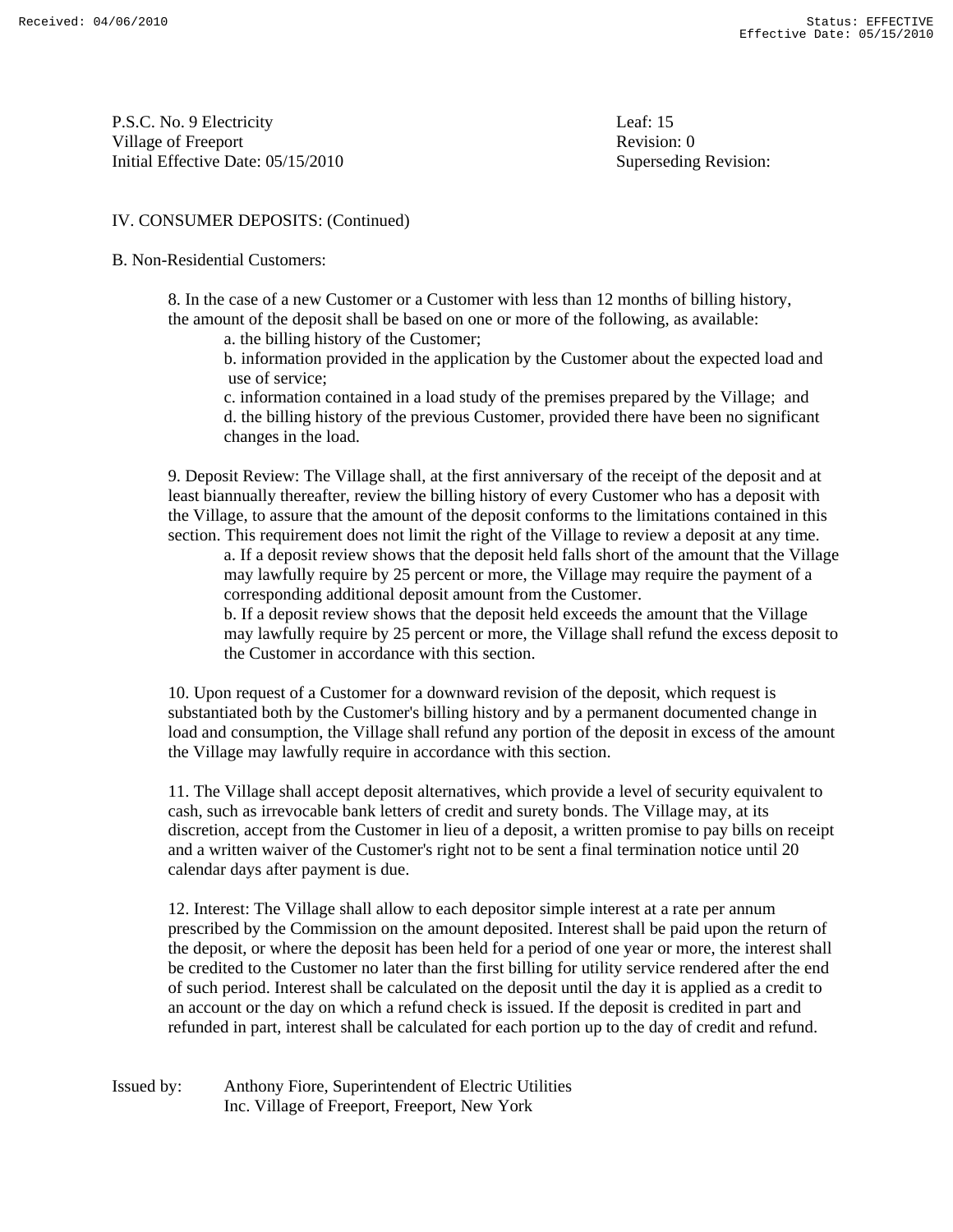P.S.C. No. 9 Electricity Leaf: 16 Village of Freeport Revision: 0 Initial Effective Date: 05/15/2010 Superseding Revision:

#### IV. CONSUMER DEPOSITS: (Continued)

#### B. Non-Residential Customers:

 13. Deposit Return: The Village shall return a deposit or a portion thereof plus the applicable interest, in accordance with this section as soon as reasonably possible, but no more than 30 calendar days after:

a. the day the account is closed;

 b. the issuance date of the first cycle bill rendered after a three year period during which all bills were timely paid, provided there is no other basis for the Village to request a deposit under this section; or

c. a review pursuant to this section shows that a deposit reduction is warranted.

- 14. A deposit or portion thereof plus the applicable interest that is subject to return:
	- a. shall be credited to the account it secured in the amount of any outstanding charges;

 b. may be credited to the account it secured in the amount of the next projected cycle bill, if applicable; and

 c. may be credited to any other account of the Customer not secured by a deposit, in the amount of the arrears on that account.

 15. If a balance remains after the Village has credited the Customer's account(s) in this section, a refund check shall be issued to the Customer.

#### V. DISCONTINUANCE OF SERVICE

A. Residential Customers:

 1. The provisions contained in this section are intended to reflect the requirements of 16 NYCRR §11.4.

 2. Notice of Discontinuance - Time: The Village may discontinue service for nonpayment of bills rendered for service or for failure to post a lawfully required deposit at least 15 days after written notice has been served personally upon the Customer or mailed to the Customer. This notice may not be issued until at least 20 days have elapsed from the date payment was due. If the Customer to be notified has specified to the Village in writing an alternate address for billing purposes, the notice shall be sent to such alternate address rather than to the premises where service is rendered.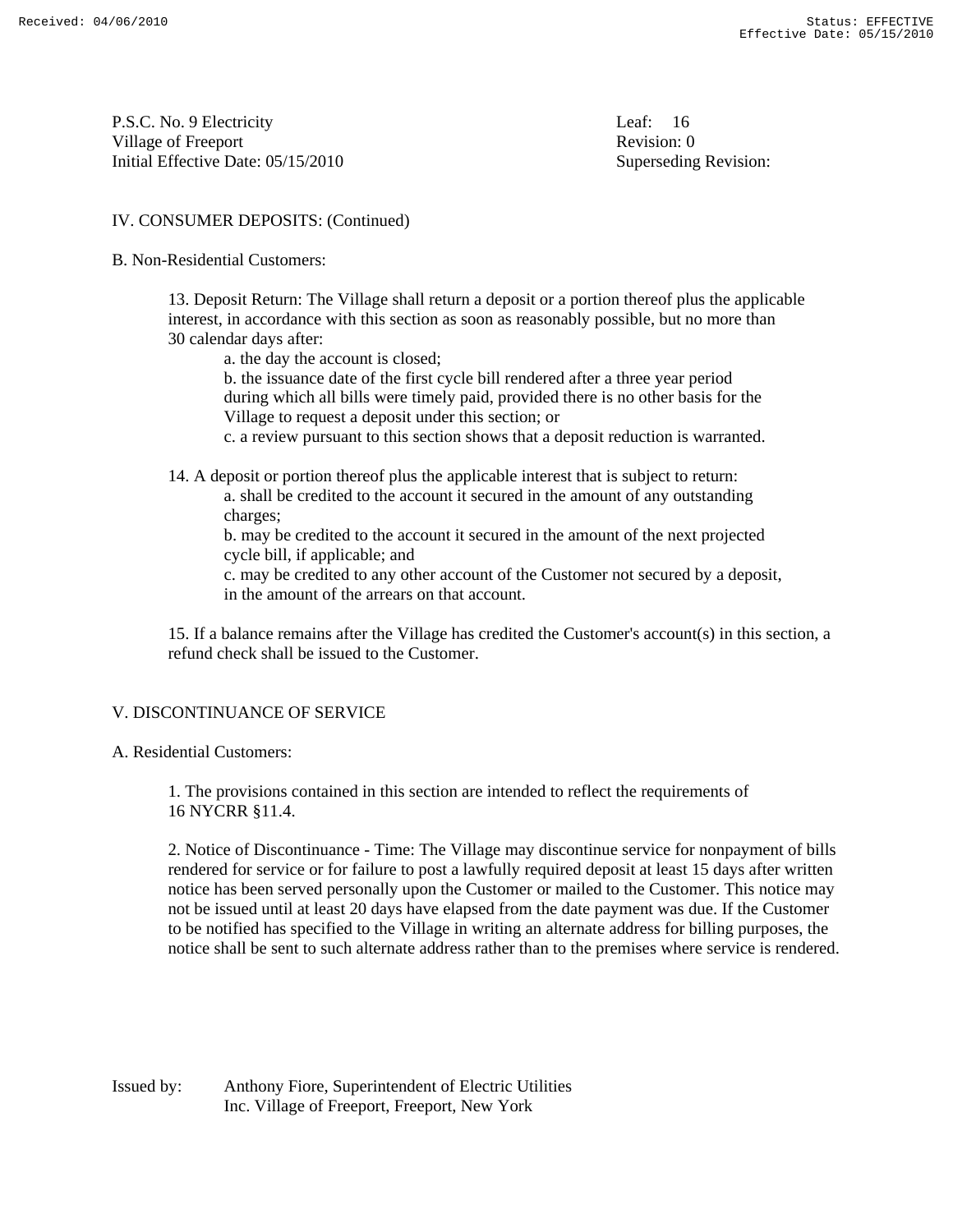P.S.C. No. 9 Electricity Leaf: 17 Village of Freeport Revision: 0 Initial Effective Date: 05/15/2010 Superseding Revision:

#### V. DISCONTINUANCE OF SERVICE: (Continued)

#### A. Residential Customers:

 3. Notice of Discontinuance - Format: Every notice indicating discontinuance of service will: clearly indicate in non-technical language:

a. the reason for service discontinuance;

 b. the total amount required to be paid indicating the amount for which the Customer's account is either in arrears or the required deposit, if any, which must be posted by the Customer, or both; c. a method whereby the Customer may tender payment of the full sum due and owing, including any required deposit, to avoid the discontinuance of service; and d. the availability of Village procedures for handling complaints prior to discontinuance, including the address and telephone number of the office of the Village the Customer may contact in reference to his or her account; and e. the earliest date on which discontinuance may be attempted.

 4. Have printed on the face thereof in a size type capable of attracting immediate attention, the following: THIS IS A FINAL TERMINATION NOTICE. PLEASE BRING THIS NOTICE TO THE ATTENTION OF THE VILLAGE WHEN PAYING THIS BILL.

 5. Include a summary to Residential Customers, as prepared or approved by the Public Service Commission, stating the protection available to them together with a notice that any Customer eligible for such protection should contact the Village.

 6. Verification of Delinquent Account Prior to Discontinuance: The Village will not discontinue service for nonpayment of bills rendered or for failure to post a required deposit unless:

 a. it has verified that a payment has not been received at any office of the Village or at any office of an authorized collection agent through the end of the required notice period; and

 b. it has verified on the day discontinuance occurs that payment has not been posted to the Customer's account as of the opening of business on that day, or has complied with procedures established for rapid posting of payments.

 7. Rapid Posting of Payments in Response to Notices of Discontinuance: The Village shall take reasonable steps to establish procedures to insure that any payments made in response to notices of discontinuance, when the Customer brings the fact that such a notice has been issued to the attention of the Village or its authorized collection agents are either:

a. posted to the Customer's account on the day payment is received, or

b. processed in some manner so that discontinuance will not occur.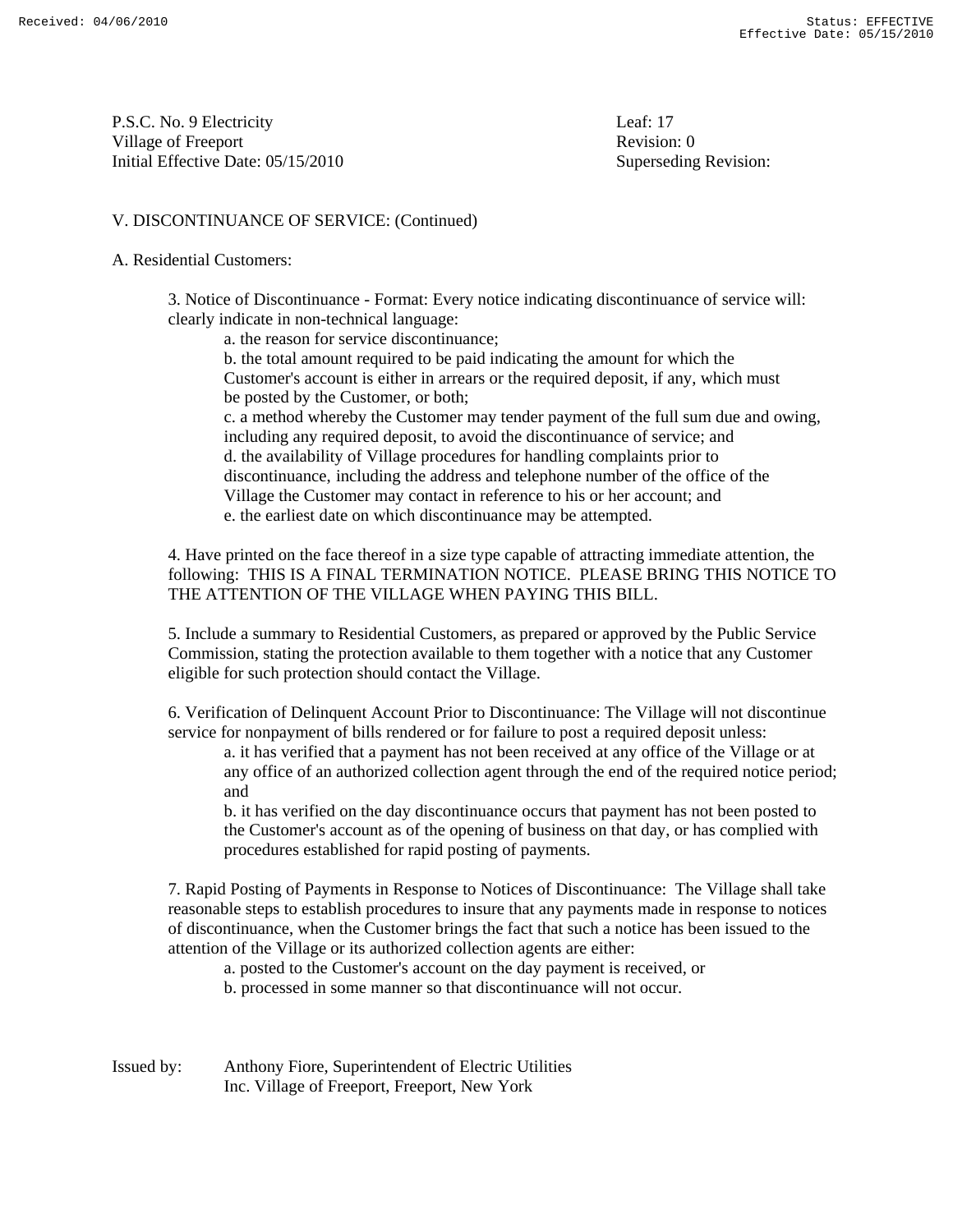P.S.C. No. 9 Electricity Leaf: 18 Village of Freeport **Revision:** 0 Initial Effective Date: 05/15/2010 Superseding Revision:

#### V. DISCONTINUANCE OF SERVICE: (Continued)

#### A. Residential Customers:

 8. Payment to Village Personnel: If a Residential Customer offers payment of the full amount that forms the basis for a scheduled termination at the time of termination, the Village's representative shall be obliged to accept such payment and shall not terminate service. Whenever such payment is made, the Village representative shall provide the Customer a receipt showing the date, account, name, address and amount received.

 9. Days and Times When Discontinuance of Service is Not Permitted: The Village shall not discontinue service to any residential Customer for non-payment of bills or for failure to post a required deposit on a Friday, Saturday, and Sunday, public holiday, day immediately preceding a public holiday, day on which the main business office of the Village is not open for business, or during a two-week period compassing Christmas and New Year's Day. For purposes of this section, the term "public holiday" refers to those holidays enumerated in the General Construction Law. Residential disconnection shall be made only between the hours of 8:00 a.m. and 4:00 p.m.

 10. Voluntary Third Party Notice Prior to Discontinuance of Service: The Village shall permit a residential consumer to designate a third party to receive a copy of every notice of discontinuance of service sent to such residential consumer, provided that such third party indicates in writing his or her willingness to receive such notices.

 11. No Additional Notice Required When Payment by Check is Subsequently Dishonored: Receipt of a subsequently dishonored negotiable instrument in response to a notice of discontinuance shall not constitute payment of a Residential Customer's account and the Village shall not be required to issue additional notice prior to discontinuance.

 12. Discontinuance of Service to Entire Multiple Dwellings: The Village shall not discontinue service to an entire multiple dwelling (as defined in the Multiple Dwelling Law or the Multiple Residence Law) unless the notices specified in the Public Service Law and Commission regulations 16 NYCRR §11.7 have been given, provided that where any of the notices required hereunder are mailed in a postpaid wrapper there shall be no discontinuance of service until at least 18 days after the mailing of such notices.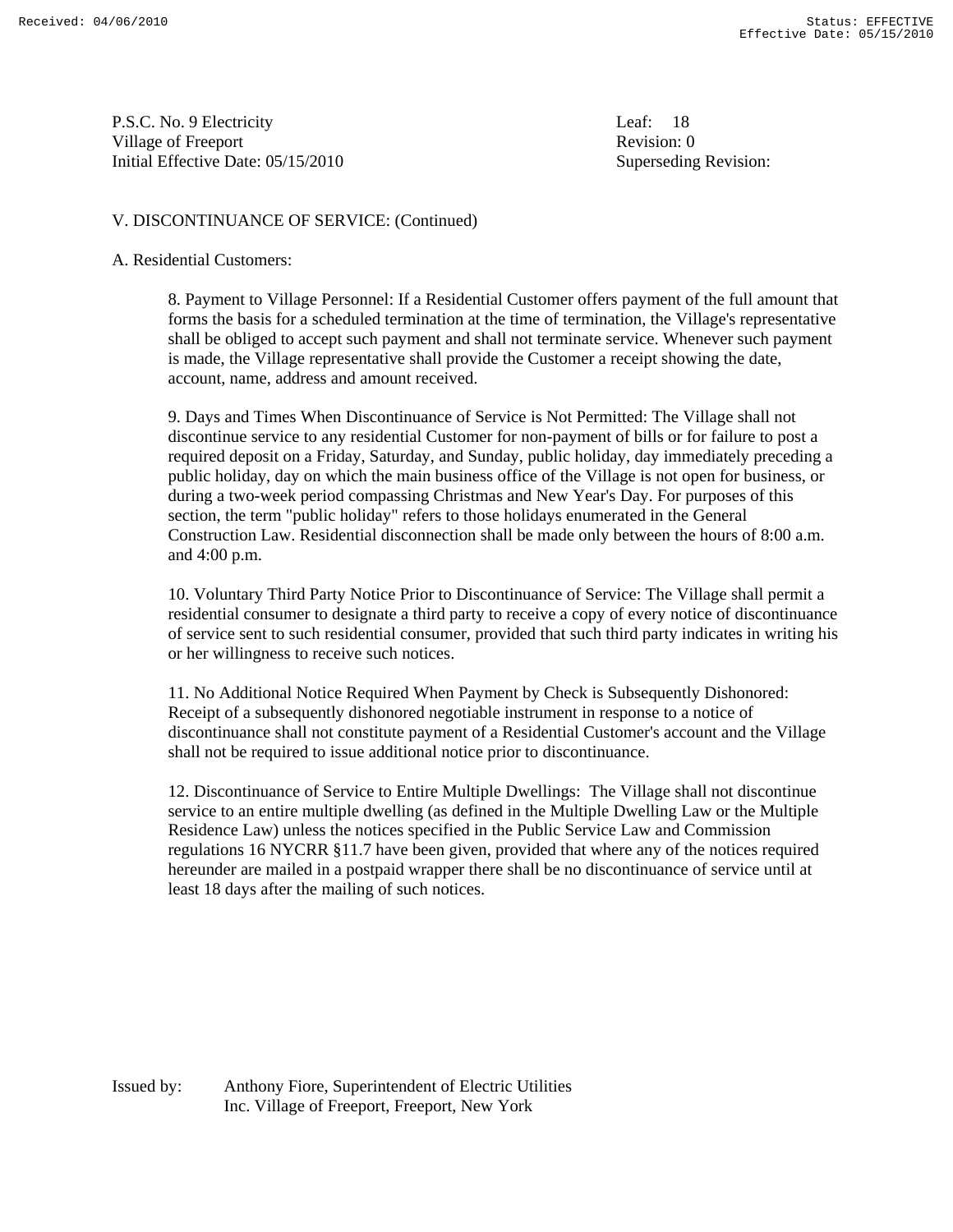P.S.C. No. 9 Electricity Leaf: 19 Village of Freeport **Revision:** 0 Initial Effective Date: 05/15/2010 Superseding Revision:

#### V. DISCONTINUANCE OF SERVICE: (Continued)

#### A. Residential Customers:

13. Special Notification to Social Services Official

 a. After the Village has sent a final notice of termination to a Residential Customer who it knows is receiving public assistance, supplemental security income benefits or additional State payments pursuant to the Social Services Law and for whom the Village has not received a guarantee of future payment from the local social services commissioner, it shall, not more than five days nor less than three days before the intended termination, notify an appropriate official of the local social services district that payment for utility services have not been made.

 b. Such notification shall state that the Customer has been sent a final notice of termination specify the amount of arrears and state the earliest date on which termination may occur.

 c. In the case of a Customer for whom the Village has received a guarantee of future payment from the local social services commissioner, the Village shall send a notice of nonpayment stating that payment has not been made and indicating the amount of the arrears to the recipient and to the local social services commissioner at the time the account would otherwise be subject to a final notice of termination.

 d. If the notification required by subparagraph (1) of this section is made orally, the Village shall within one business day mail a written notification to such social services official.

 e. The Village shall, after consultation with an appropriate official in the social services district of each county served by the Village in whole or in part, compile and maintain a list of social services officials who are to receive such notification.

 f. The Village may notify an appropriate social services official that a Customer it knows is receiving public assistance, supplemental security income benefits or additional State payments has failed to make timely payment for utility service, whenever it believes special circumstances affecting such Customer should be brought to the immediate attention of the social services official. Such notification shall describe the special circumstances observed, specify the amount of arrears, and state the scheduled date of termination, if one has been set.

 14. Discontinuance of Service to Two-Family Dwellings: The Village shall not discontinue service to two-family dwelling that is known by the Village to contain residential units where service is provided by a single meter, unless the notices specified in the Public Service Law and Commission Regulation 16 NYCRR §11.8 have been given.

 15. Applicability: This section applies to the discontinuance of service to entire multiple dwellings. During the cold weather period beginning November 1 of each year and ending April15 of the following year, the written notice required in 16 NYCRR §11.7(a) (1) through (3) Subsections (J) and (L) shall be provided not less than 30 days before the intended termination.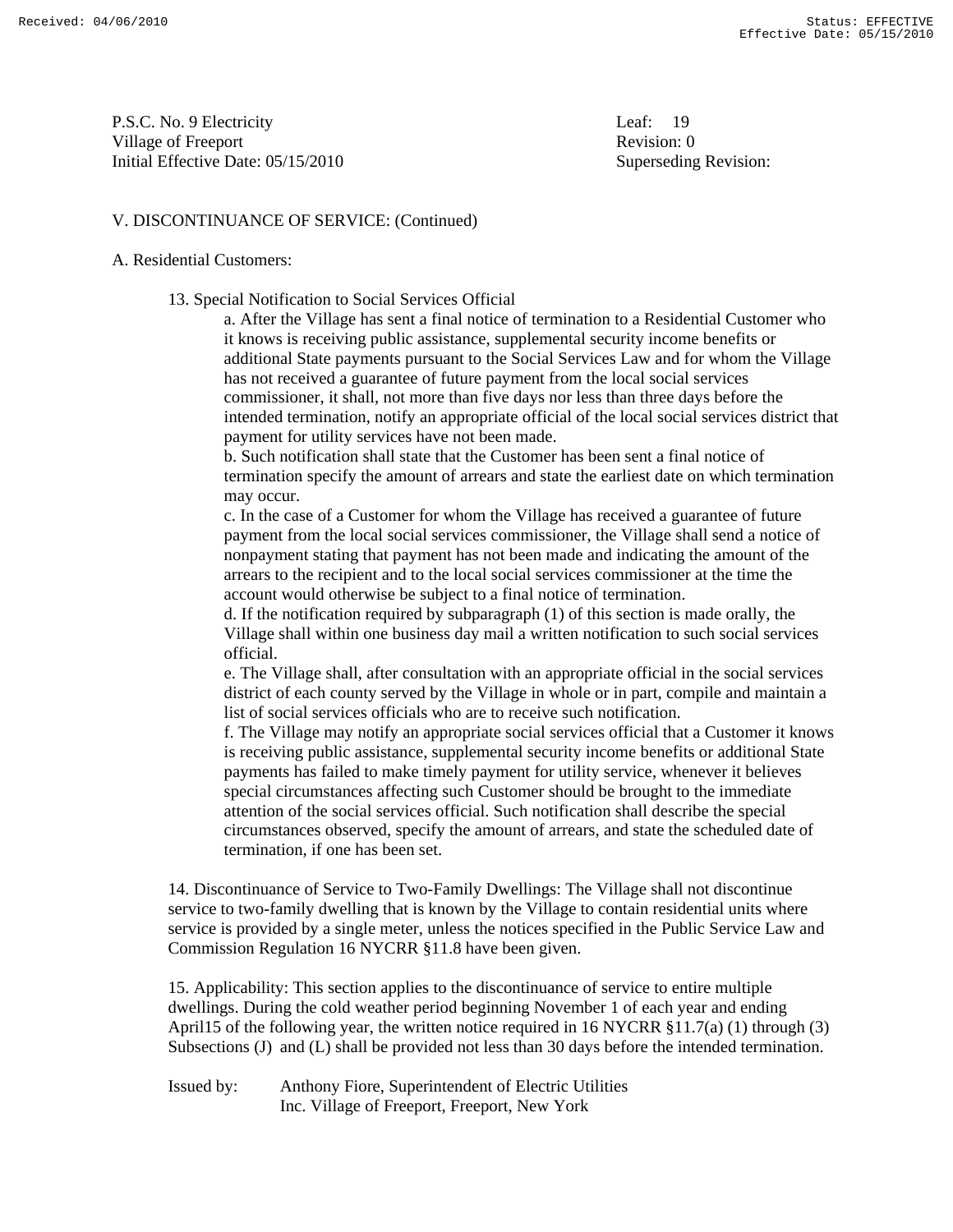P.S.C. No. 9 Electricity Leaf: 20 Village of Freeport **Revision:** 0 Initial Effective Date: 05/15/2010 Superseding Revision:

#### V. DISCONTINUANCE OF SERVICE: (Continued)

#### A. Residential Customers:

 16. Emergency Discontinuance: In accordance with 16 NYCRR§11.18, the Village may disconnect service when an emergency may threaten the health or safety of a person, a surrounding area or the Village's distribution system. The Village shall act promptly to assure restoration.

 17. Termination of Residential Service – Special Procedures: Special emergency procedures, required by 16 NYCRR§11.5, provide special protections for specified residential customers regarding the termination and restoration of service in cases involving medical emergencies, the elderly, blind, or disabled, and termination during cold weather. Copies of the Village's special procedures are on file with the Public Service Commission and are available to the public upon request at the Village offices where application for service may be made.

#### B. Non-Residential Customers:

1. Termination of Service:

 a. The provisions in this section are intended to reflect the requirements of 16 NYCRR§13.3.

 b. Conditions for Termination: Except in the case of tampered equipment as provided by Leaf No. 33.1, the Village will only terminate service to a Customer if it provides advance final notice of the termination and fulfills all other requirements of this rule when the Customer:

 1. fails to pay any tariff charge due on the Customer's account for which a written bill itemizing the charge, in conformance with 16 NYCRR §13.11 regarding contents of bill, has been sent, except for charges that reflect service used more than six years prior to the time the bill first containing these charges was rendered, which charges must be pursued by other methods of collection; or

2. fails to pay amounts due under a deferred payment agreement; or

3. fails to pay a security deposit in accordance with Leaf Nos. 12 to 16 or

 4. fails to provide reasonable access to the premises for necessary or proper purposes in connection with rendering of service, including meter installation, reading or testing, or the maintenance, or removal, or securing, of the Village's property, so long as the requirements of Leaf Nos. 38 to 39 have been met, and the Customer has not advised the Village that the Customer does not and who does have control over access; or

 5. fails to comply with a provision of the Village's tariff which permits the Village to refuse to supply service or to terminate service.

 c. The Village may terminate service to a Customer without providing advance notice of the termination and without fulfilling the other requirements of this rule when it finds service being supplied through tampered equipment provided that the Village:

 1. has evidence that the Customer opened the account and used the service prior to the creation of the condition or that the Customer knew, or reasonably should have known, that service was not being fully billed;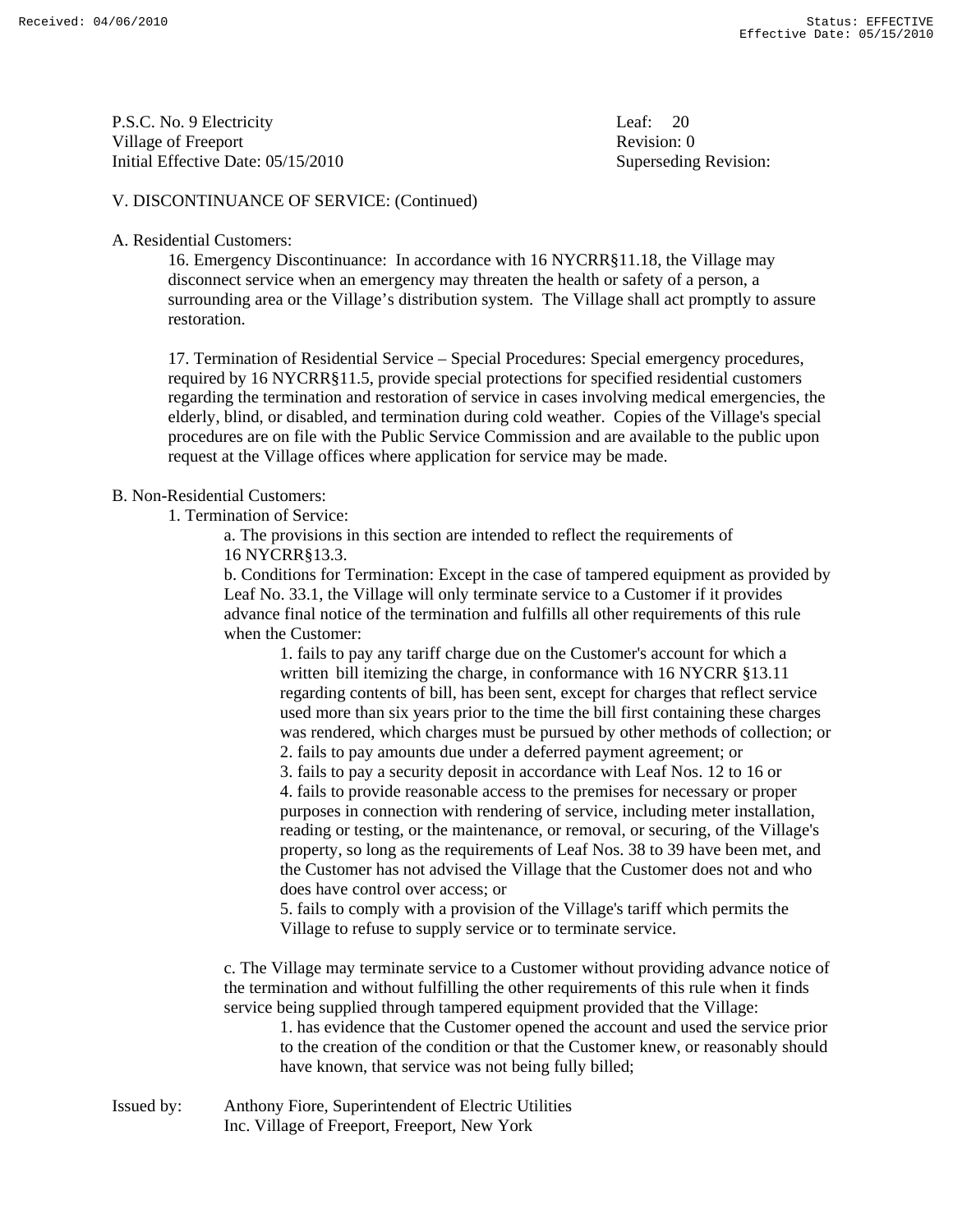P.S.C. No. 9 Electricity Leaf: 21 Village of Freeport **Revision:** 0 Initial Effective Date: 05/15/2010 Superseding Revision:

#### V. DISCONTINUANCE OF SERVICE: (Continued)

B. Non-Residential Customers:

 2. has rendered a written unmetered service bill in accordance with 16 NYCRR §13.11(e);

 3. has made reasonable efforts to provide to a person in charge of the premises; a. the written unmetered service bill; and

 b. oral notice of the conditions, if any, under which the Village will continue service, which may include the payment by cash, certified check or money order within two hours, of some portion of the bill up to, but not exceeding 50 percent;

4. has not received the required payment.

#### 2. Final Notice of Termination:

a. A final notice of termination shall state:

 1. the reason(s) for termination, including the total amount required to be paid, if any, and the manner in which termination may be avoided;

2. the earliest date on which termination may occur;

 3. the address and phone number of the office of the Village that the Customer may contact in reference to Customer's account;

 4. that the Village procedures are available for considering Customer complaints prior to discontinuance;

 5. that Commission procedures are available for considering Customer complaints when a Customer is not satisfied with the Village's handling of the complaint, including the address and phone number of the appropriate Commission office;

 6. that it is a termination notice which should be brought to the attention of the Village when the bill is paid;

 7. that payment of the charges with a check that is subsequently dishonored may result in immediate termination of service without further notice, if applicable; and

 8. that at the time the Village goes to the premises to terminate service, it may require any payment to be made with cash, certified check, or money order if the Customer has, within the last 24 months, paid with a check that was dishonored.

 b. A final notice of termination may contain any additional information not inconsistent with this rule.

 c. A final notice of termination may not be issued or sent unless at least 20 calendar days have elapsed from the date payment was due, or the date given in a written notice to cure a tariff violation, or, as provided in Leaf Nos. 38 through 39 where the reason for the notice is the failure to provide access, except that a final notice of termination for non-payment may be issued or sent on or after the date payment was due in the following circumstances: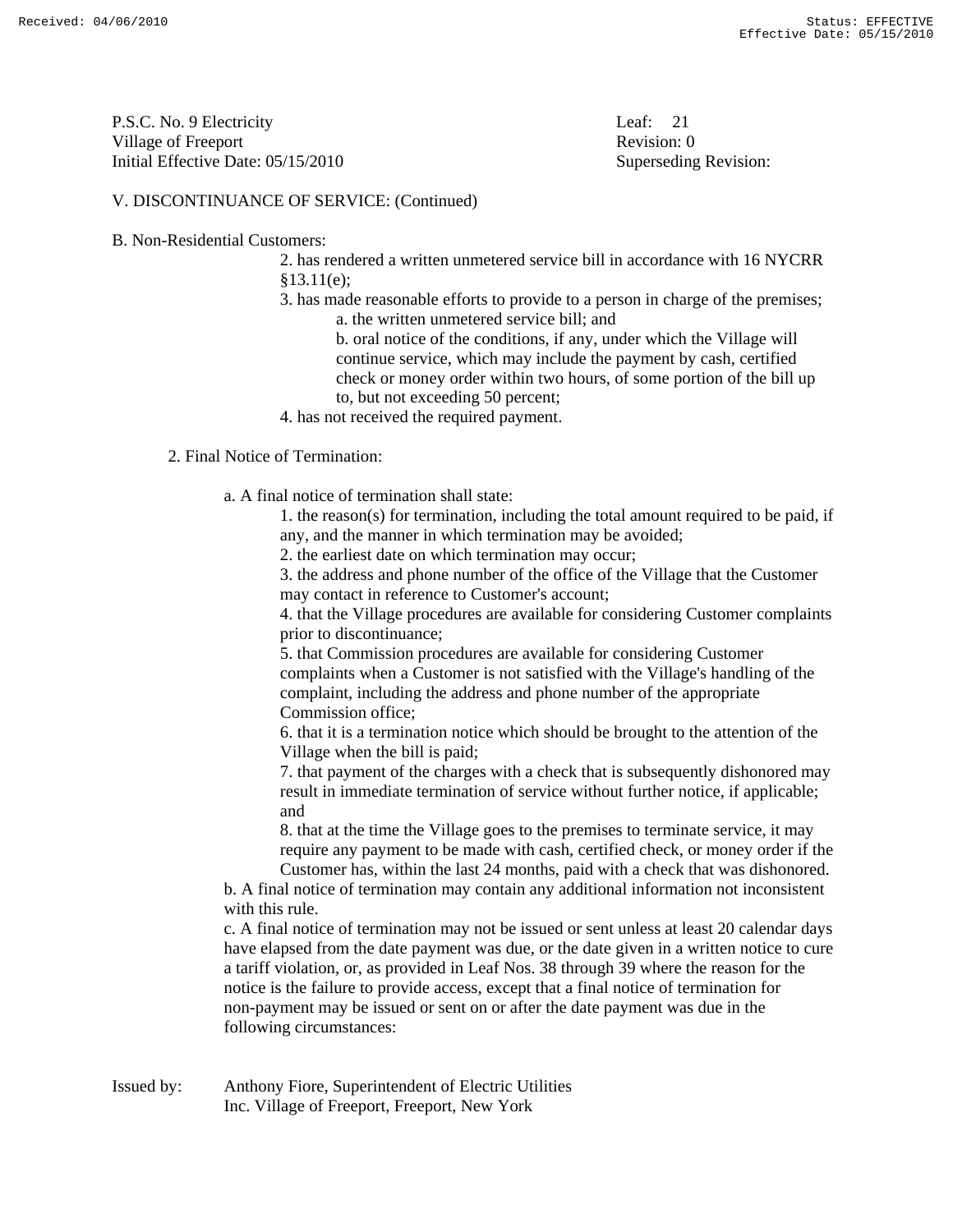P.S.C. No. 9 Electricity Leaf: 22 Village of Freeport **Revision:** 0 Initial Effective Date: 05/15/2010 Superseding Revision:

#### V: DISCONTINUANCE OF SERVICE: (Continued)

#### B. Non-Residential Customers:

 1. when any portion of the charge that the Customer has failed to pay is for unmetered service that was being supplied through tampered equipment and for which an unmetered service bill in accordance with 16 NYCRR §13. 11(e) has been rendered;

 2. when the charge that the Customer has failed to pay is the installment amount due in accordance with a deferred payment agreement; or

 3. when the Village has accepted a written waiver of the Customer's right not to be sent a termination notice in accordance with the provisions of Leaf No.15 (9).

 d. A final notice of termination shall not be sent while a complaint is pending before the Village or the Commission for non-payment of the disputed charges or for any other reason that is the subject of the complaint as provided in 16 NYCRR §12.3. Nothing in this rule bars the Village from sending such notice for non-payment of undisputed charges or for reasons not at issue in the complaint.

#### 3. When Discontinuance is Not Permitted

a. The Village shall not terminate service for the reasons set forth in this section:

 1. for five calendar days after a final notice of termination has been personally served upon the Customer; or

 2. for eight calendar days after a final notice of termination has been mailed to the Customer at the location where service is rendered or to any alternative address for mailing purposes previously provided to the Village.

b. The Village shall not terminate service under this rule on:

1 Saturday or Sunday;

- 2. Public Holiday as defined in the General Construction Law;
- 3. a day on which the business offices of the Village are closed for business; or
- 4. a day on which the Public Service Commission is closed.

 c. On days when termination may occur, the Village may terminate service between the hours of 8:00 a.m. to 6:00 p.m., except that on days preceding the days listed in paragraph b. of this rule, termination may only occur after 3:00 p.m. if the Customer or any person in charge of the premises is informed prior to termination in a personal contact that termination is about to occur and the Village is prepared to accept a check for any payment required to avoid termination.

 d. The Village shall not terminate service unless it shall have verified on the day termination is scheduled that payment has not been posted to the Customer's account as of the opening of business on that day and shall have complied with the procedure established pursuant to this section.

 e. Consistent with this rule, the Village shall strive to physically terminate service whenever a final notice of termination is sent.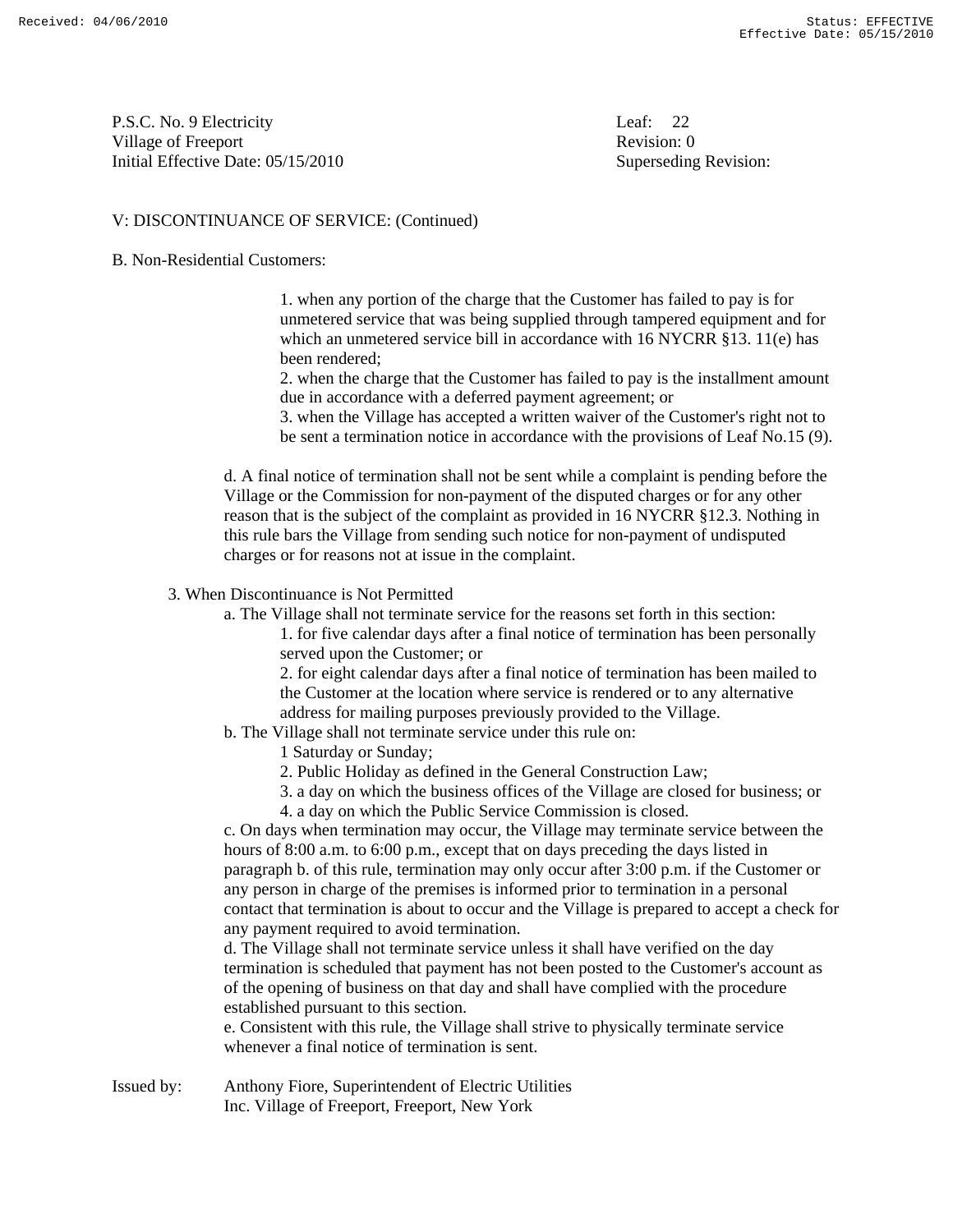P.S.C. No. 9 Electricity Leaf: 23 Village of Freeport **Revision:** 0 Initial Effective Date: 05/15/2010 Superseding Revision:

#### V. DISCONTINUANCE OF SERVICE: (Continued)

#### B. Non-Residential Customers:

 f. The Village shall not terminate service more than 60 calendar days after issuance of the final termination notice, unless it has during that time, issued a termination reminder notice that states the current arrears due, if applicable. The Village shall not terminate service more than 90 calendar days after issuance of the final termination notice unless it has, during that time, issued a termination reminder notice that contains all the information required in Leaf Nos. 21 through 22. g. The Village shall not terminate service while a complaint is pending before the Village or the Commission and for eight calendar days after resolution by the Village or by the Commission or its authorized designee, for non-payment of the disputed charges or for any reason that is the subject of the complaint as provided in 16 NYCRR §12.3. Nothing in this rule bars the Village from termination for non-payment of undisputed charges or for reasons not at issue in the complaint.

4. Disconnection Without Notice:

 a. Emergency Disconnections: The Village may only suspend, curtail or disconnect service to a building, unit or piece of equipment, without the notice required in this section when:

 1. an emergency may threaten the health or safety of a person, a surrounding area, or the Village's generation, transportation or distribution system; 2. there is a need to make permanent or temporary repairs, changes or improvements in any part of the system;

3. there is a governmental order or directive requiring the Village to do so.

 b. Notice: The Village shall, to the extent reasonably feasible under the circumstances, provide advance notice to those whose service will be interrupted for any of the above reasons.

 c. Restoration of Service: The Village shall act promptly to restore service as soon as possible after disconnection under this rule; provided, however, that service need not be restored to any building, unit or piece of equipment if, at the time restoration is to occur, the Village has the lawful right to terminate service for another reason pursuant to this section

 5. Rapid Posting of Payments: The Village shall establish written procedures to ensure that any payments made in response to final notices of termination when the Customer brings the fact that such a notice has been issued to the attention of the Village or its collection agents:

 a. are posted to the Customer's account on the day payment is received; or b. are processed in some manner so that termination will not occur.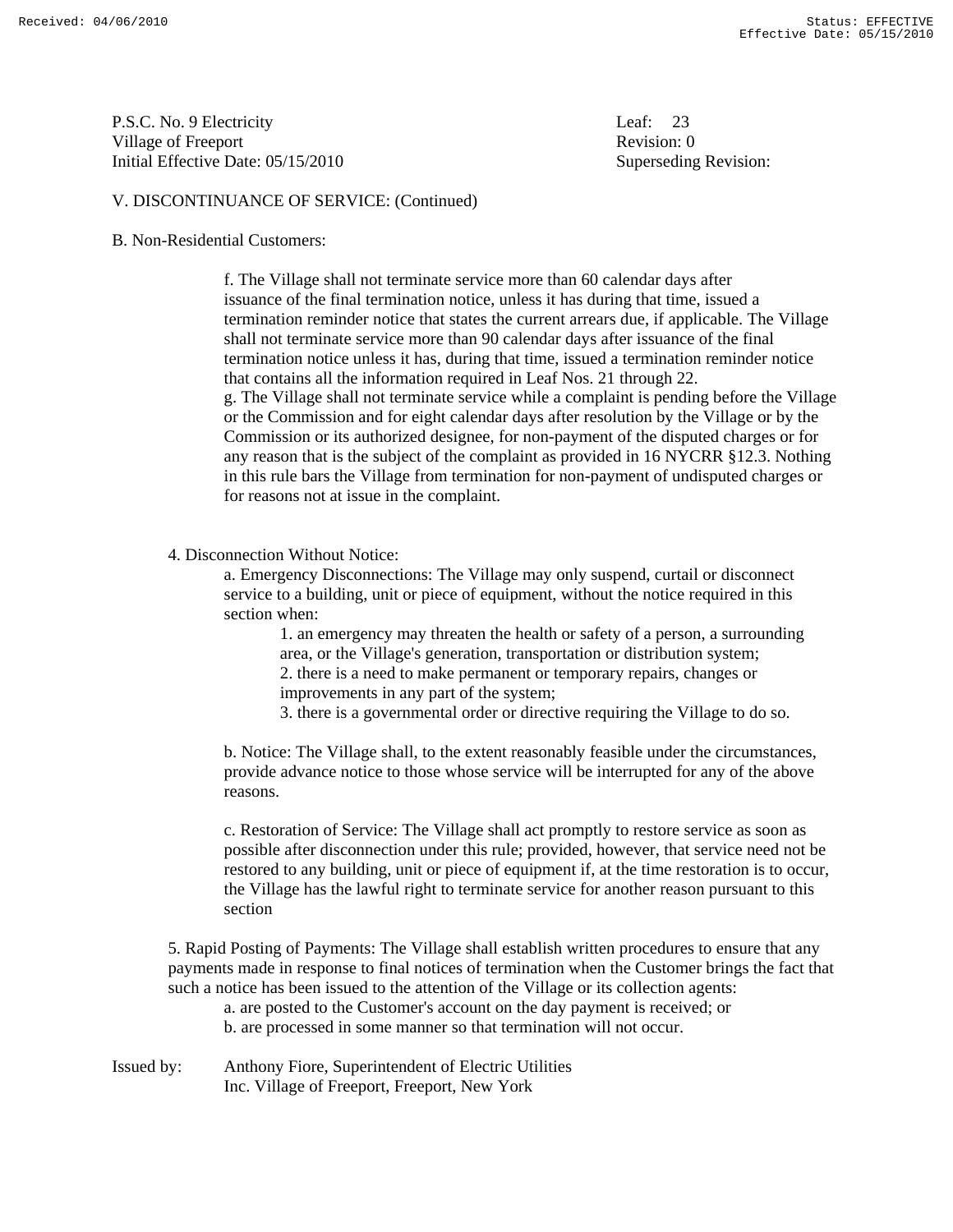P.S.C. No. 9 Electricity Leaf: 24 Village of Freeport **Revision:** 0 Initial Effective Date: 05/15/2010 Superseding Revision:

#### V. DISCONTINUANCE OF SERVICE: (Continued)

#### B. Non-Residential Customers:

6. Payment at the Time of Termination:

 a. If a Customer claims, at the time that termination for non-payment is to take place, that payment has already been made and produces a written business record of payment, or claims that there is a complaint pending before the Village or the Commission with regard to the charge demanded, the Village's field representative shall make a reasonable effort to verify this information with the Village office representative and shall not terminate service for non-payment of any verified disputed amount.

 b. If a Customer offers payment of the full amount that forms the basis for a scheduled termination at the time of termination, the Village representative shall accept such payment and not terminate service.

 c. If an eligible Customer signs a deferred payment agreement in accordance with Leaf Nos. 27 through 31 for the full amount that forms the basis for a scheduled termination and offers payment of the required downpayment at the time of termination, the Village representative shall accept such down payment and not terminate service. If the Village allows the Customer an extension of time to go to a business office to sign the deferred payment agreement, and the Customer agrees to do so and offers payment of the required down payment, the Village representative shall accept such down payment and not terminate service; provided, however, that the Village may terminate service without further notice if the Customer fails to sign the agreement within the specified time.

 7. Whenever payment is made at the time of termination, the Village's field representative shall provide a Customer with a receipt showing the date, the account number, the amount received, the form of the payment and either the name or identification number of the Village representative.

#### 8. Dishonored Checks:

 a. Receipt of a subsequently dishonored negotiable instrument in response to a notice of termination or tendered to the Village representative, shall not constitute payment of a Customer's account and the Village shall not be required to issue additional notice prior to termination.

 b. If a Customer has, within the last 24 months, paid for service with a check that was dishonored, the Village has the right to accept only cash, certified check, or money order as payment under this section.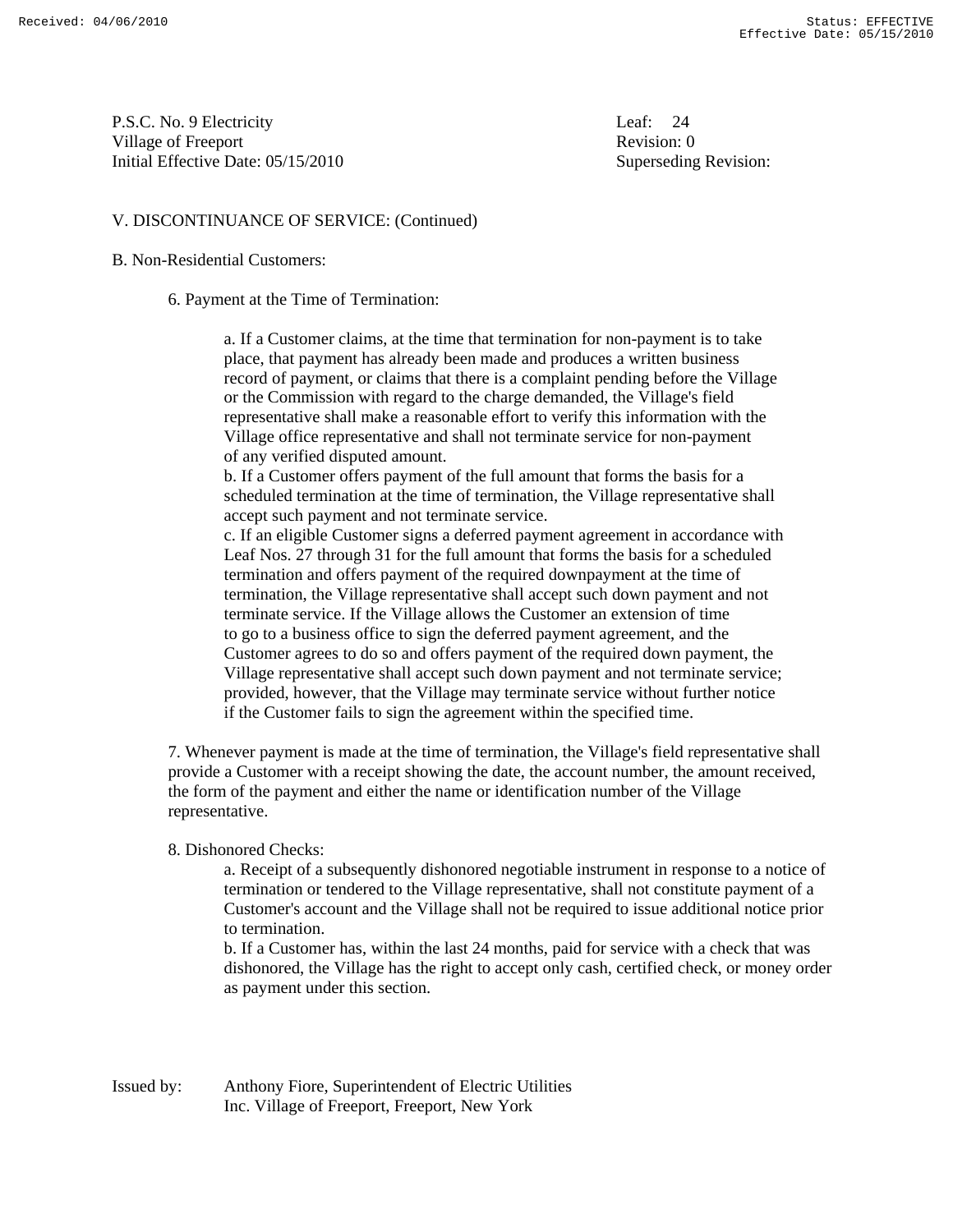P.S.C. No. 9 Electricity Leaf: 25 Village of Freeport **Revision:** 0 Initial Effective Date: 05/15/2010 Superseding Revision:

#### V. DISCONTINUANCE OF SERVICE: (Continued)

#### B. Non-Residential Customers:

 9. Applicability: Nothing in this rule shall affect the Village's right to suspend, curtail or disconnect service:

 a. when there is no Customer and service is being provided through tampered equipment; b. when there is no Customer and the Village can show that the user will require service for a period of less than one week, provided that it makes a reasonable effort to advise the user before disconnection and to provide the user an opportunity to apply for service; c. when there is no Customer and the Village has provided advance written notice to the occupant stating its intent to disconnect service unless the responsible party applies for service and is accepted as a Customer, and advising the occupant of the location of the nearest Village business office where application can be made, either by posting 48 hours or by mailing at least five and no more than 30 calendar days before disconnection; or d. as permitted under 16 NYCRR §13.13 - Disconnection Without Notice. Nothing in this rule shall affect the Village's obligation to comply with the additional requirements set forth in 16 NYCRR §11.7 and §11.8 relating to termination of service to entire multiple dwellings and two-family homes.

#### VI. RECONNECTION/COMPLAINTS – RESIDENTIAL:

A. Reconnection of Service:

 1. The provisions in this section are intended to reflect the requirements of 16 NYCRR §11.9.

 2. The Village shall reconnect terminated residential service within 24 hours, unless prevented by circumstances beyond the Village's control or unless the customer requests otherwise, in the following situations:

 a. The Village receives the full amount of arrears for which service was terminated; or

 b. The Village and the customer reach agreement on a deferred payment plan and the payment of a downpayment, if required, under that plan; or

c. Upon the direction of the Commission or its designee; or

 d. Upon the receipt by the Village of a commitment of a direct payment or written guarantee of payment from the social services official of the social services district in which the customer resides; or

 e. Where the Village has notice that a serious impairment to health or safety is likely to result if service is not reconnected. Doubts as to whether reconnection of service is required for health or safety reasons shall be resolved in favor of reconnection.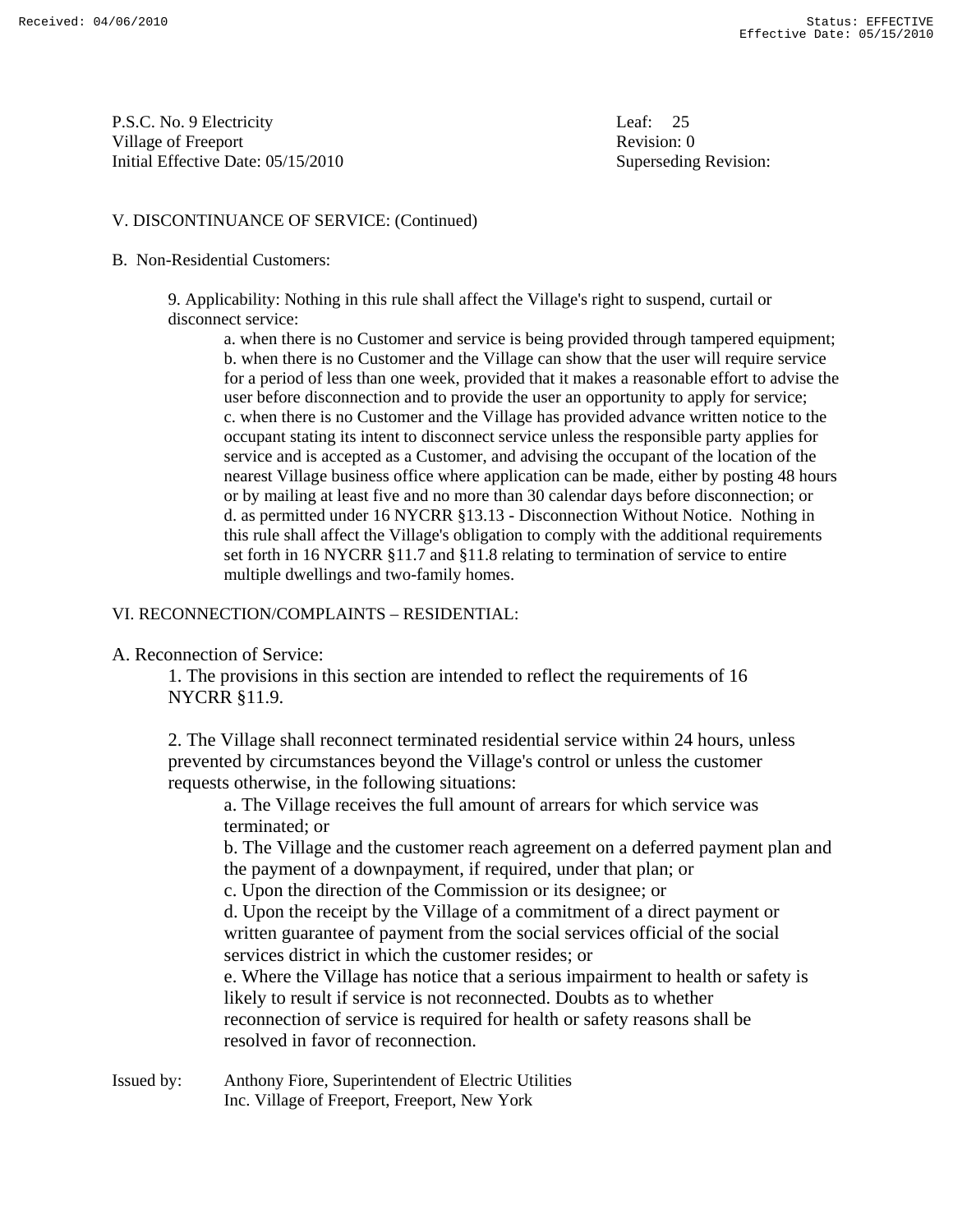P.S.C. No. 9 Electricity Leaf: 25.1 Village of Freeport **Revision:** 0 Initial Effective Date: 05/15/2010 Superseding Revision:

#### VI. RECONNECTION/COMPLAINTS – RESIDENTIAL: (Continued)

 3. The Village shall reconnect service, unless prevented by circumstances beyond its control, to any disconnected residential customer not more than 24 hours after the above conditions of this Rule have been satisfied. Whenever circumstances beyond the Village's control prevent reconnecting of service within 24 hours, service shall be reconnected within 24 hours after those circumstances cease to exist.

 4. Where any Village is required under these rules to reconnect service within 24 hours and fails or neglects to do so without good cause as determined by the Commission or its designee, the Utility will be penalized according to 16 NYCRR  $§11.9(c)$ .

#### B. Complaint Procedures:

 1. Any complaint filed with the Village regarding disputed bills, charges or deposits will be promptly investigated in accordance with the procedures and form of notice required by the Public Service Commission rules contained in 16 NYCRR §11.20 and Part 143.

 2. The Village will not discontinue service regarding a disputed bill or deposit until it has complied with said Commission rules.

 3. Copies of the Village's complaint handling procedures and form of notice are on file with the Commission and are available to the public upon request at Village offices where application for service may be made.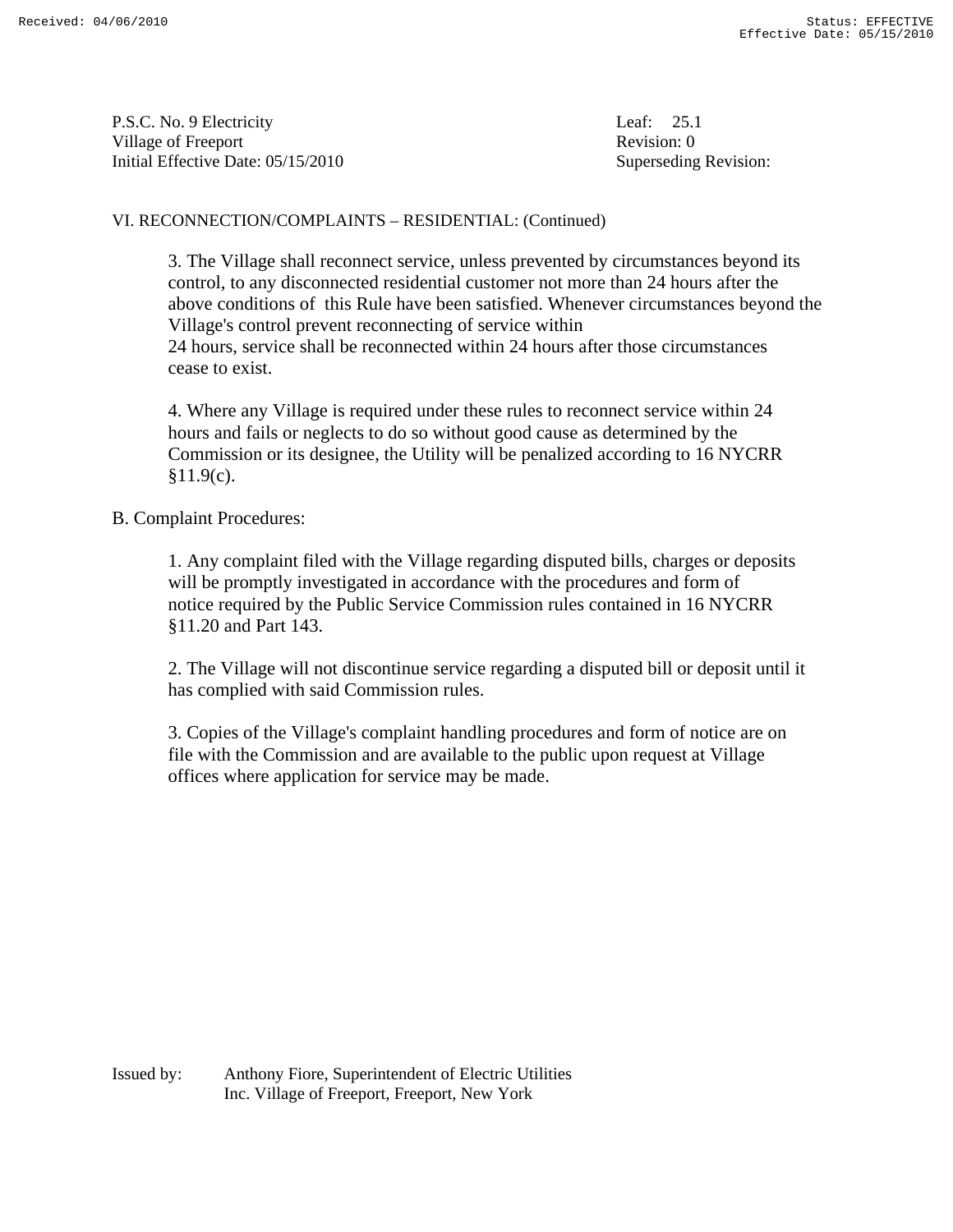P.S.C. No. 9 Electricity Leaf: 25.2 Village of Freeport Revision: 0 Initial Effective Date: 05/15/2010 Superseding Revision:

#### VI. RECONNECTION/COMPLAINTS – NON-RESIDENTIAL:

A. Obligation to Reconnect:

1. These provisions are intended to reflect the requirements of 16 NYCRR §13.4.

 2. The Village shall reconnect service that has been terminated solely for nonpayment of bills for any tariff charge or a security deposit within 24 hours of the Customer's request for reconnection, receipt by the Village of the lawful reconnection charge, any other charges, fees or penalties due, legal fees, court costs, and disbursements, if applicable, and either:

 a. the full amount of arrears and/or a security deposit, for which service was terminated, and any other tariff charges billed after the issuance of the termination notice which are in arrears at the time reconnection is requested; or

 b. the signing of a deferred payment agreement and the receipt of a downpayment, if required under the agreement.

 3. The Village shall reconnect service that has been terminated solely for failure to provide access within 24 hours of the Customer's request for reconnection, provided the Customer has allowed access and has made a reasonable arrangement for future access.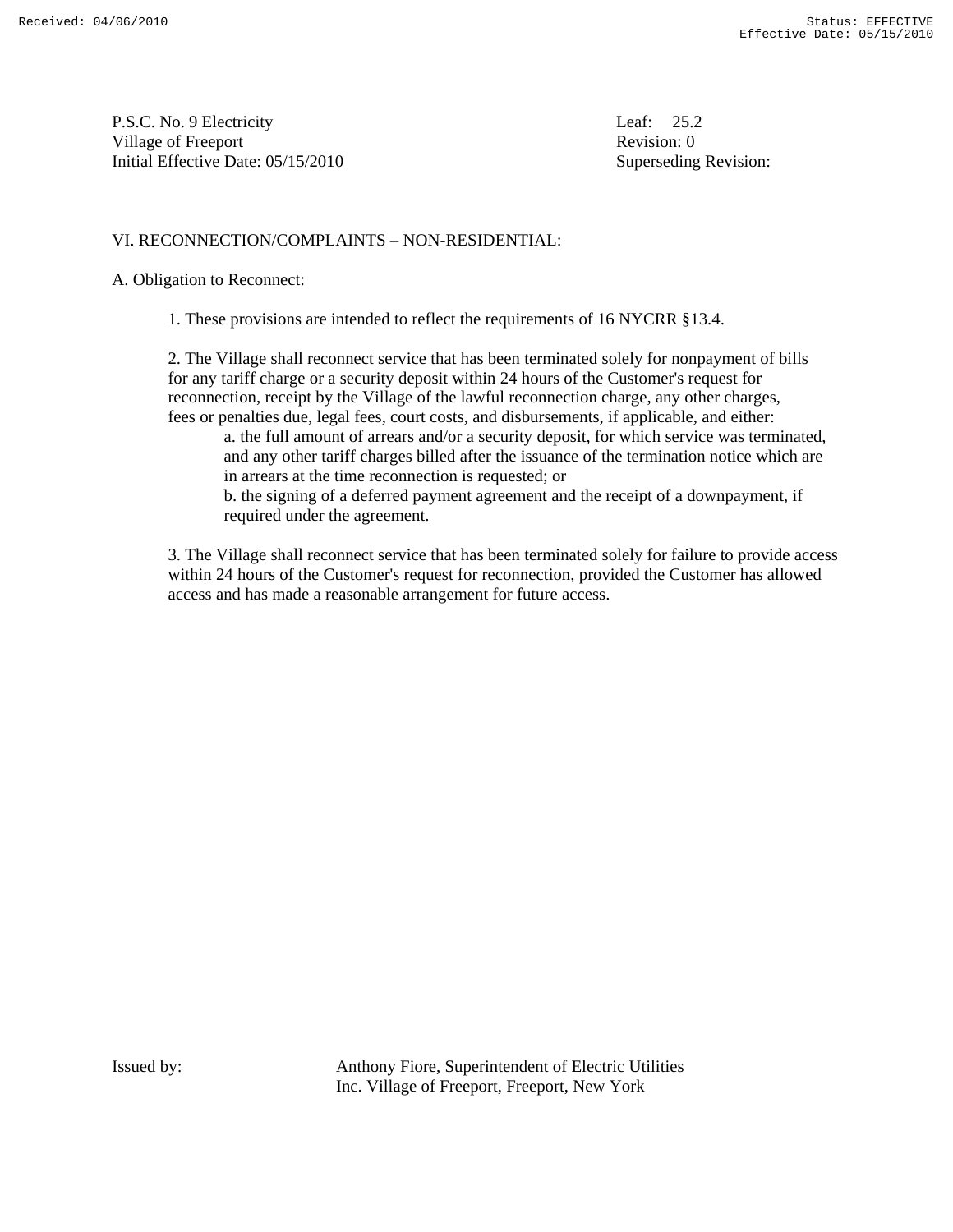P.S.C. No. 9 Electricity Leaf: 26 Village of Freeport **Revision:** 0 Initial Effective Date: 05/15/2010 Superseding Revision:

#### VI. RECONNECTION/COMPLAINTS – NON-RESIDENTIAL: (Continued)

 4. The Village shall reconnect service that has been terminated solely for a violation of the tariff within 24 hours of a Customer's request for reconnection and, at the option of the Village, either receipt by the Village of adequate notice and documentation, or a field verification by the Village, that the violation has been corrected; provided, however, that the field verification, if required, shall be arranged within two business days of the Customer's request or such later time as may be specified by the Customer.

 5. The Village shall reconnect service that has been terminated for two or more independent reasons when the Customer has requested reconnection and has satisfied all conditions for reconnection. The reconnection shall be accomplished within the time period applicable to the last condition satisfied under this section.

 6. The Village shall reconnect service that has been terminated within 24 hours after the direction of the Commission or its designee, which direction may occur only where the termination was in error or the Customer has filed a complaint with the Commission and has either paid in full the undisputed amount established pursuant to 16 NYCRR §12.3, or has entered into a deferred payment agreement in amount and has paid the required down payment.

B. Inability to Reconnect:

Whenever circumstances beyond the Village's control prevent reconnection of service within 24 hours of any of the events specified in this section, service shall be reconnected within 24 hours after those circumstances cease to exist.

C. Complaint Handling Procedures:

1. Complaints to the Village:

 a. Complaints to the Village shall be promptly acknowledged, fairly investigated in a reasonable period of time, and the results of such investigation promptly reported to the complainant in plain language.

 b. Upon receiving a complaint, the Village shall refrain from sending a final notice of termination, or from terminating service as set forth in the section.

 c. If the report of the investigation is made orally, the Village shall provide the Customer with the report in writing upon request.

 d. At the time the Village communicates its final response to a Customer's complaint, it shall, if the complaint resolution is wholly or partially in the Village's favor, inform the Customer of the Commission's complaint handling procedures, including the Commission address and telephone number.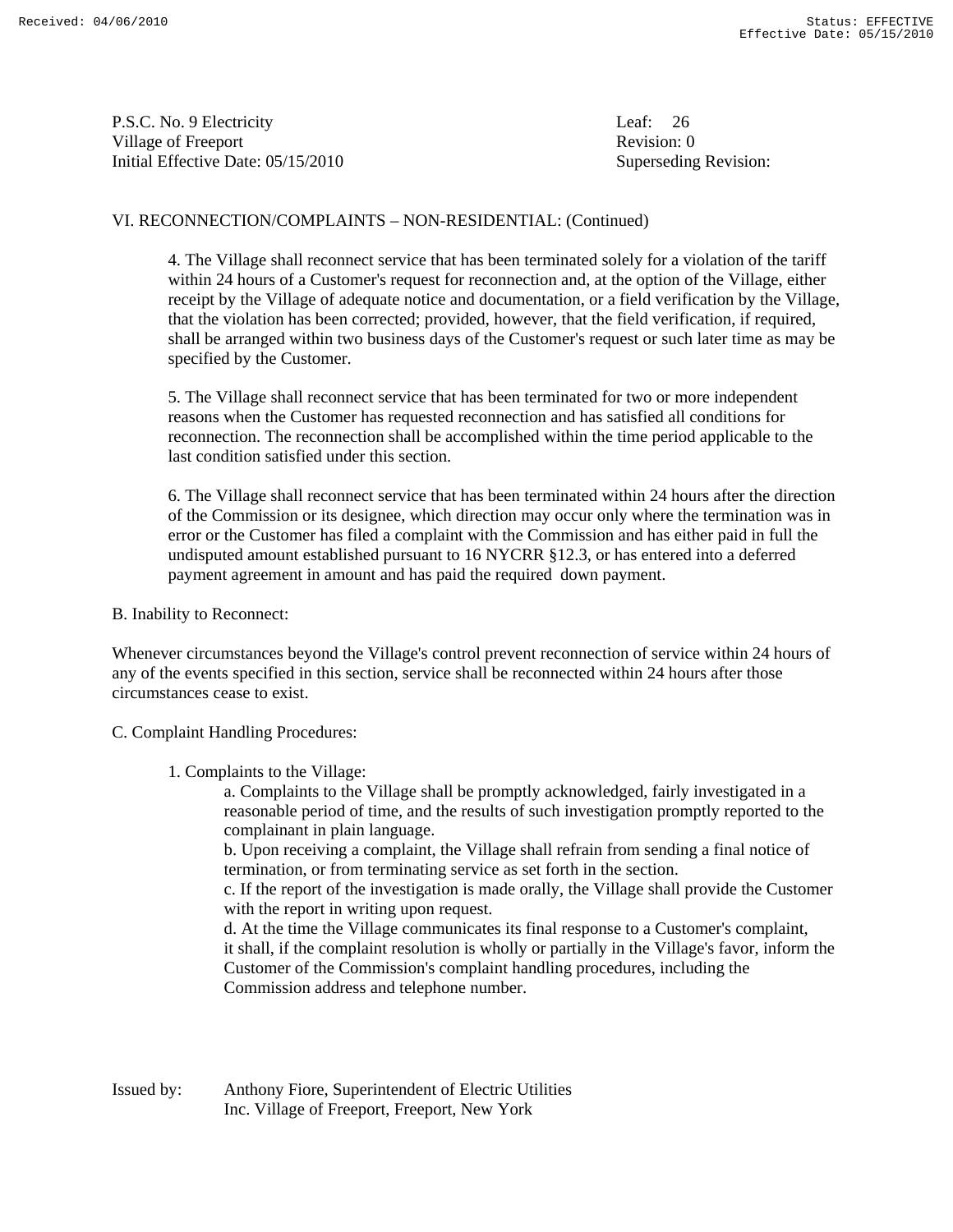P.S.C. No. 9 Electricity Leaf: 27 Village of Freeport **Revision:** 0 Initial Effective Date: 05/15/2010 Superseding Revision:

#### VI. RECONNECTION/COMPLAINTS – NON-RESIDENTIAL: (Continued)

2. Complaints to the Commission:

 a. If a Customer is unable to reach a satisfactory resolution of a dispute with the Village, the Customer may complain, either orally or in writing, to the Commission, pursuant to 16 NYCRR Part 12.

 b. The complaint of a Customer to the Commission shall be handled in accordance with the procedures set forth in 16 NYCRR Part 12.

 3. Copies of the Village's complaint handling procedures and form of notice are on file with the Commission and are available to the public upon request at the Village's business office.

#### VII. DEFERRED PAYMENT AGREEMENT:

A. Residential Customers:

Generally the Village will offer any eligible Residential Customer or applicant a deferred payment agreement with specific terms as required by 16 NYCRR §11.10 which sets forth in detail the procedures summarized here.

 1. Eligibility: All residential Customers and applicants are eligible for an agreement unless the Customer has broken an existing payment agreement which required payment over a period at least as long as the standard agreement described below, or the Public Service Commission determines that the Customer or applicant has the resources to pay the bill.

 2. Written Offers: A specific written offer will be made to eligible Customers before the date of any threatened termination of service, where payment of outstanding charges is a requirement for reconnection or acceptance of an application of service, and when a Customer has broken an agreement that was for a shorter period than the standard agreement.

 3. Negotiating Agreements: Before making a written offer, the Village will make a reasonable effort to contact eligible Customers or applicants in order to negotiate agreement terms that is fair and equitable considering the Customer's financial circumstances. The Village may, at its discretion, require the Customer to complete a form showing his or her assets, income and expenses and provide reasonable substantiation of such information, and if it does so, shall treat all such information confidentially. The Village also may postpone a scheduled termination for up to 10 days for the purpose of negotiating an agreement.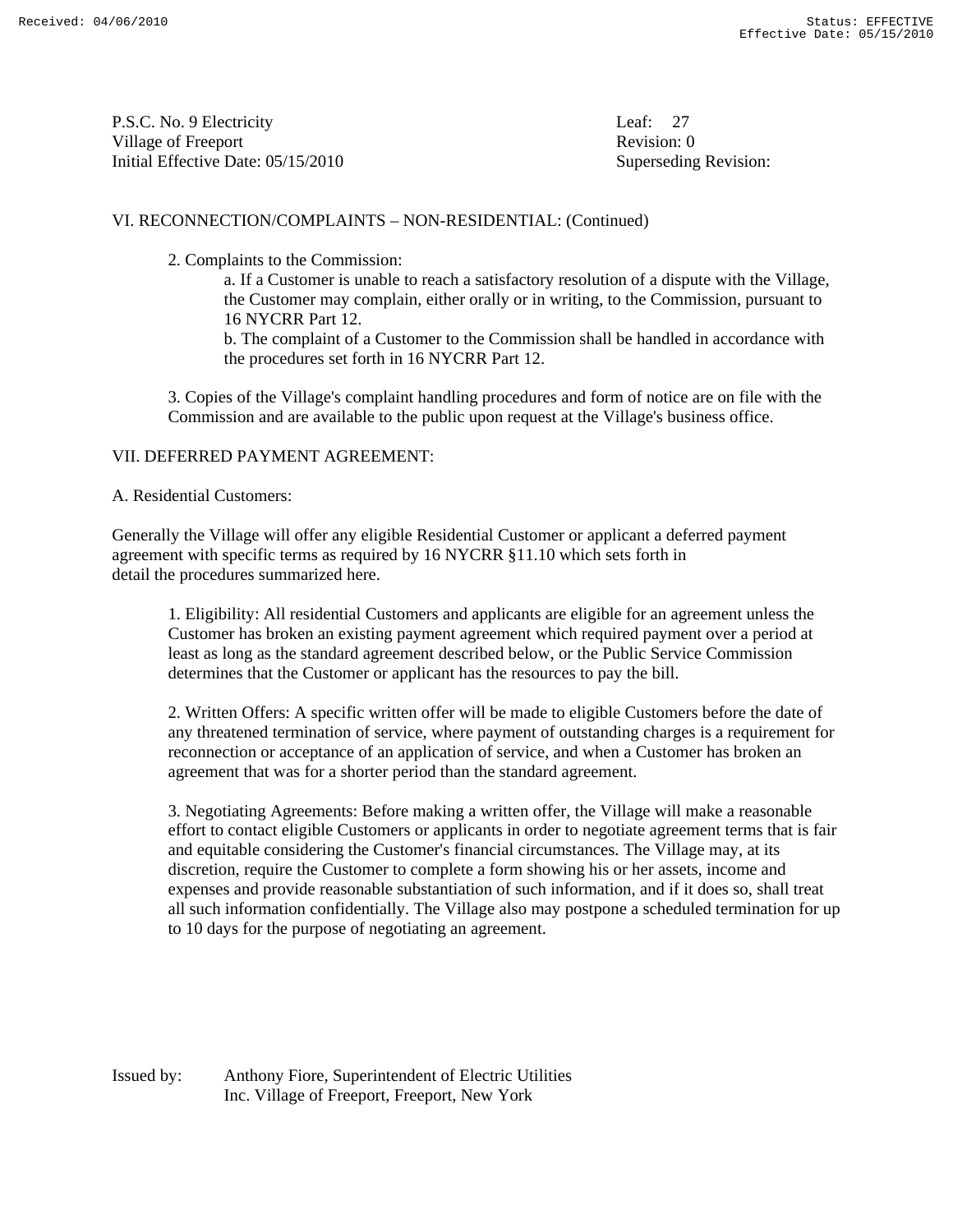P.S.C. No. 9 Electricity Leaf: 28 Village of Freeport **Revision:** 0 Initial Effective Date: 05/15/2010 Superseding Revision:

### VII. DEFERRED PAYMENT AGREEMENT: (Continued)

#### A. Residential Customers:

 4. The Standard Agreement: If the Village and the Customer or applicant is unable to agree upon specific terms, the Village will offer an agreement with the following terms:

 a. a down payment up to 15 percent of the amount covered by the payment agreement or the cost of one-half of one month's average use, whichever is greater, or if the amount covered by the agreement is less than one-half of one month's average usage, 50 percent of such amount; and

 b. monthly installments up to the cost of one-half of one month's average use or one-tenth of the balance, whichever is greater.

 5. Entering the Agreement: The copy of the written agreement must be signed by the Customer and returned to the Village in order to be valid and enforceable. In the case of Customers who are subject to a final notice of termination, the signed agreement must be returned to the Village by the day before the earliest day on which termination may occur in order to avoid termination. If the agreement is not signed and returned as required, the Village will attempt to make contact, by telephone or in person (at the Village's option), with the Customer and then may terminate service.

 6. Renegotiating Agreements: If a Customer or applicant demonstrates that his or her financial circumstances have changed significantly because of circumstances beyond his or her control, the Village will amend the terms of the agreement to reflect such changes.

 7. Broken Agreements: If a Customer fails to make timely payments of installments in accordance with a payment agreement, the Village will send a reminder notice before sending a final notice of termination. If a Customer fails to pay an installment by the 20th day after payment was due and has not negotiated a new agreement, the Village will demand full payment and send a final notice of termination in accordance with 16 NYCRR §11.4 and §11.10 and Leaf Nos. 16 through 25 of this tariff.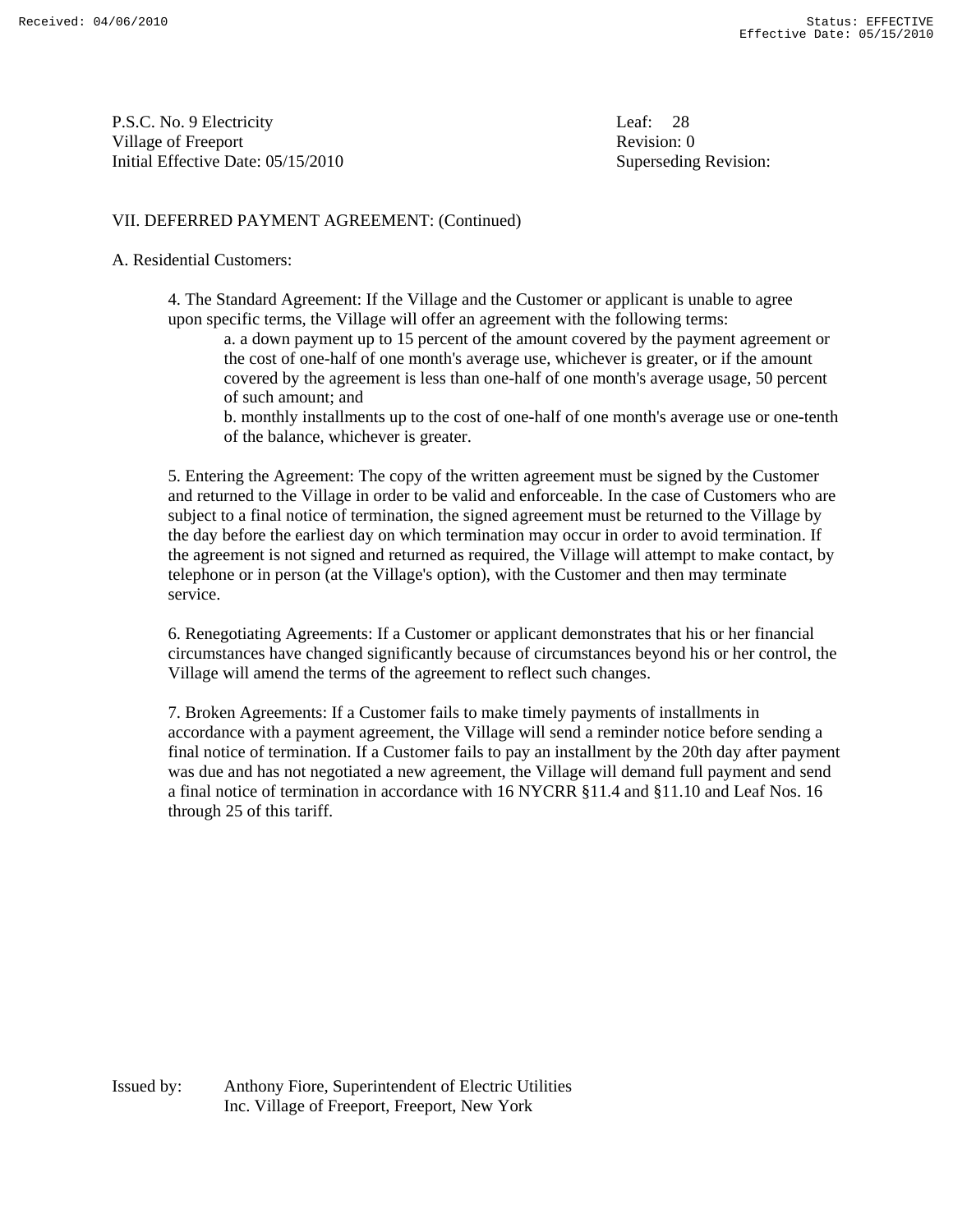P.S.C. No. 9 Electricity Leaf: 29 Village of Freeport **Revision:** 0 Initial Effective Date: 05/15/2010 Superseding Revision:

#### VII. DEFERRED PAYMENT AGREEMENT: (Continued)

#### B. Non-Residential Customers:

- 1. These provisions are intended to reflect the requirements of 16 NYCRR §13.5.
- 2. Village's Obligations:

 a. The Village shall provide a written notice offering a deferred payment agreement to an eligible non-residential Customer at the following times:

 1. not less than five calendar days before the date of a scheduled termination of service for non-payment of arrears, as indicated on a final termination notice, or eight calendar days if mailed, provided the Customer has been a Customer for at least six months and the arrears on which the outstanding termination notice is based exceeds two months average billing; and

 2. when it renders a backbill, which exceeds the cost of twice the Customer's average monthly usage or \$100, whichever is greater; provided, however, that the Village shall not be required to offer an agreement when the Customer knew, or reasonably should have known, that the original billing was incorrect.

 3. If the Village and a Customer agree to terms of a deferred payment agreement in a telephone conversation, the Village shall send the Customer two fully completed copies of the agreement, signed by the Village, for the Customer to sign and return.

 4. Eligibility: Any non-residential Customer is eligible for a deferred payment agreement except the following:

a. a Customer who owes any amounts under a prior deferred payment agreement;

 b. a Customer who failed to make timely payments under a prior deferred payment agreement in effect during the previous 12 months;

c. a Customer that is a publicly held Village, or a subsidiary thereof;

 d. a Customer who during the previous 12 months had a combined total consumption for all its accounts with the Village in excess of 20 kW, or who registered any single demand on any account in excess of 40 kW;

 e. a Customer who the Village can demonstrate has the resources to pay the bill, provided that the Village notifies the Customer of its reasons and of the Customer's right to contest this determination through the Commission's complaint procedures; or

f. a seasonal, short-term or temporary Customer.

 5. The Commission or its authorized designee may order the Village to offer a deferred payment agreement in accordance with this rule to a Customer whom it finds this rule intended to protect, then an agreement is necessary for a fair and equitable resolution of an individual complaint.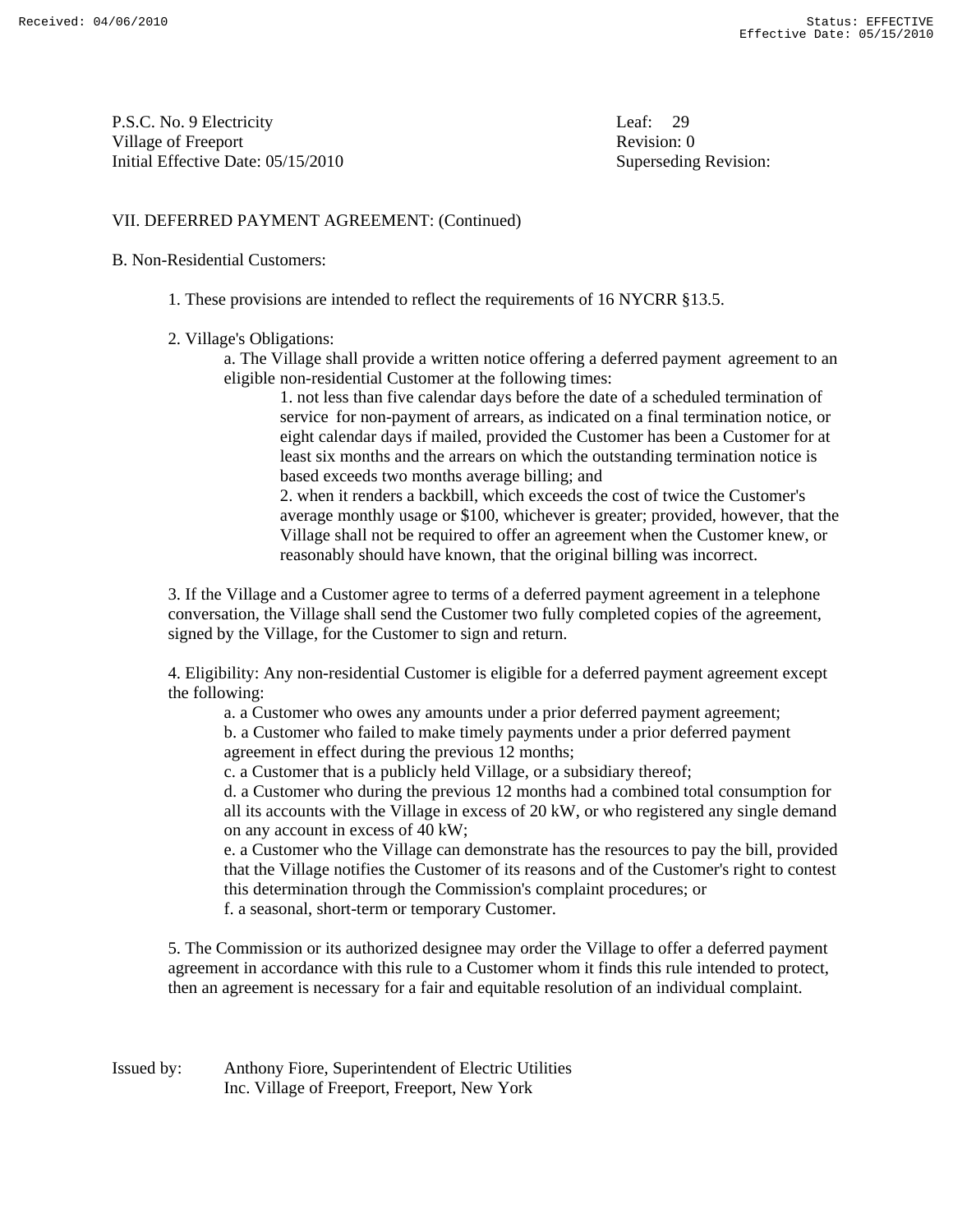P.S.C. No. 9 Electricity Leaf: 30 Village of Freeport **Revision:** 0 Initial Effective Date: 05/15/2010 Superseding Revision:

#### VII. DEFERRED PAYMENT AGREEMENT: (Continued)

#### B. Non-Residential Customers:

#### 6. Contents of Offer:

 a. Every offer of a deferred payment agreement shall inform the Customer of the availability of a deferred payment agreement for eligible Customers set forth generally the minimum terms to which such Customer is entitled, explain that more generous terms may be possible, and specify the telephone number and the times to call in order to discuss an agreement.

 b. An offer pursuant to this section shall also state the date by which the Customer must contact the Village in order to avoid termination, and explain that the Village has the right to a larger down payment if the deferred payment agreement is not entered into until after a field visit to physically terminate service has been made.

#### 7. Terms of Agreement:

 a. A deferred payment agreement shall obligate the Customer to make timely payments of all current charges.

 b. A deferred payment agreement offered pursuant to this section may require the Customer:

> 1. to make a down payment of up to 30 percent of the arrears on which an outstanding termination notice is based, or the cost of twice the Customer's average monthly usage, whichever is greater, plus the full amount of any charges billed after the issuance of the termination notice which are in arrears at the time the agreement is entered into; or

> 2. in the event a field visits to physically terminate service has been made, to make a down payment of up to 50 percent of the arrears on which an outstanding termination notice is based or the cost of four times the Customer's average monthly usage whichever is greater, plus the full amount of any charges billed after the issuance of the termination notice which are in arrears at the time the agreement is entered into; and

 3. to pay the balance in monthly installments of up to the cost of the Customer's average monthly usage or one-sixth of the balance, whichever is greater; and 4. to pay late payment charges during the period of the agreement; and

 5. to pay a security deposit in three installments, 50 percent down and two monthly payments of the balance, if previously requested in accordance with Leaf Nos. 12 through 16.

 8. A deferred payment agreement offered pursuant to this section may require the Customer to pay the outstanding charges in monthly installments of up to the cost of one-half of the Customer's average monthly usage or one twenty fourth of such charges, whichever is greater.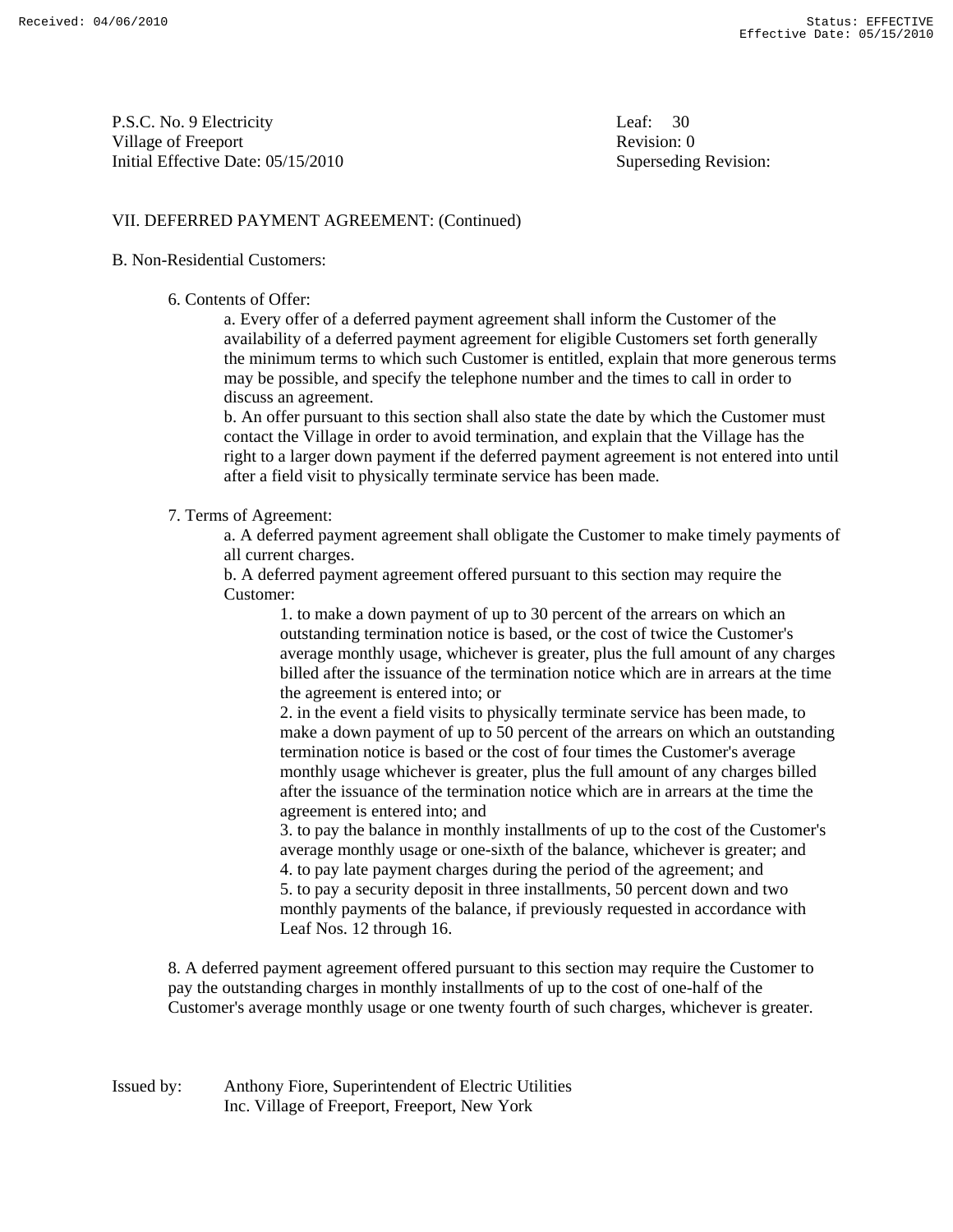P.S.C. No. 9 Electricity Leaf: 31 Village of Freeport Revision: 0 Initial Effective Date: 05/15/2010 Superseding Revision:

#### VII. DEFERRED PAYMENT AGREEMENT: (Continued)

#### B. Non-Residential Customers:

 9. A deferred payment agreement may provide for a greater or lesser down payment a longer or shorter period of time, and payment on any schedule, if mutually agreed upon by the parties.

10. Broken Agreements:

 a. The first time a Customer fails to make timely payment in accordance with a deferred payment agreement, the Village shall give the Customer a reasonable opportunity to keep the agreement in force by paying any amounts due under the agreement. b. Except as provided in this section, if a Customer fails to comply with the terms of a deferred payment agreement, the Village may demand full payment of the total outstanding charges and send a final termination notice in accordance with Leaf Nos. 12 through 16.

#### VIII. NOTICE REQUIREMENTS:

The Village shall provide customers with annual notices of rights and other periodic notices as required under 16 NYCRR Parts 11.7 and 13.12.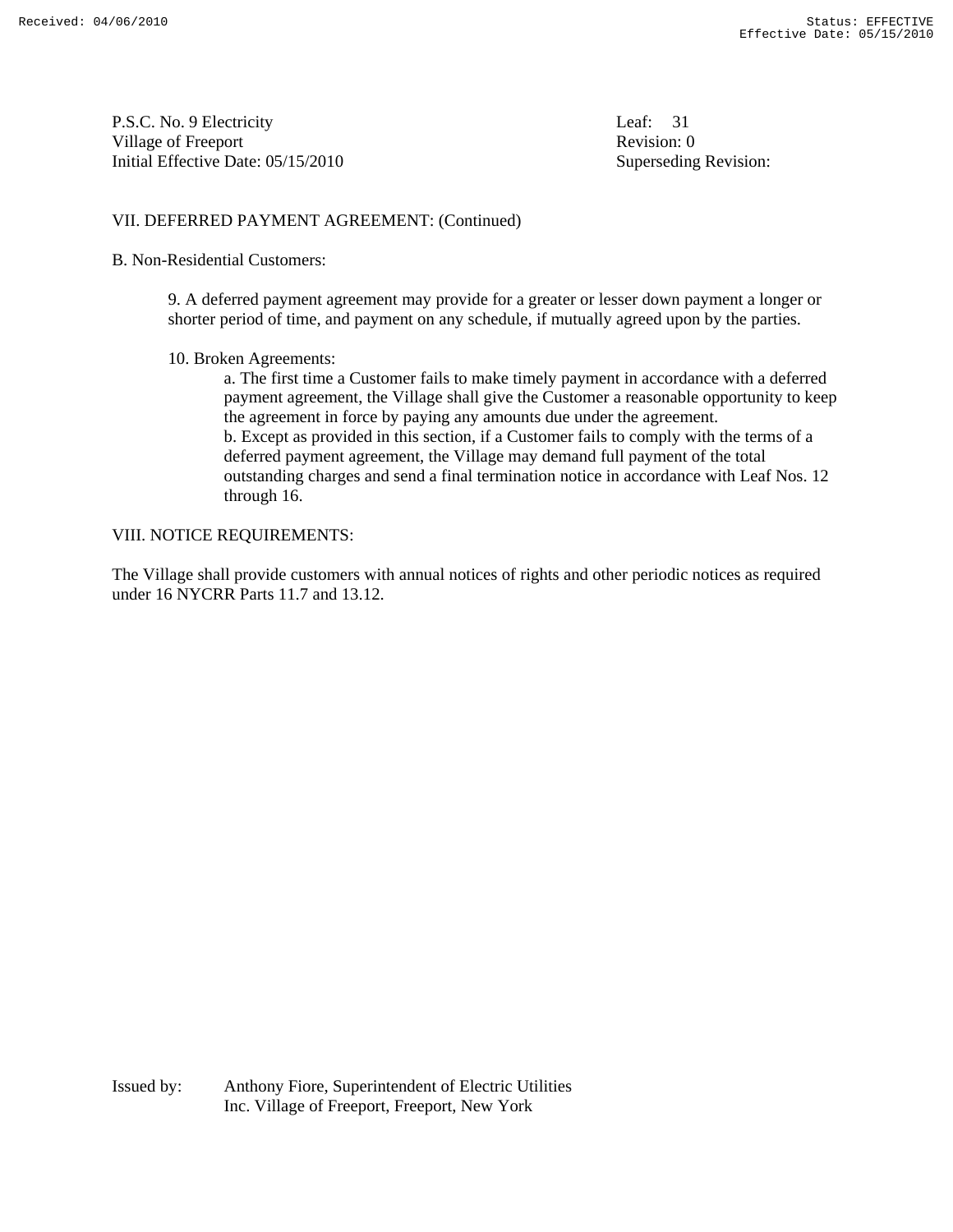P.S.C. No. 9 Electricity Leaf: 32 Village of Freeport Revision: 0 Initial Effective Date: 05/15/2010 Superseding Revision:

#### IX. INSPECTION AND EXAMINATION OF VILLAGE APPARATUS:

#### A. Residential Customers:

 1. A duly authorized agent of the village may enter any dwelling, building or other location supplied with service by the Village for the purposes of inspecting and examining the meters, pipes, fittings, wires and other apparatus for regulating, supplying and/or ascertaining the quantity supplied on a nonholiday workday between 8 a.m. and 6 p.m., or at such other reasonable times as requested by a customer. At such time, the agent shall exhibit a photo-identification badge and written authority signed by the mayor or clerk of the Village.

 2. The provisions of subdivision 1 of this section shall not apply to the inspection and examination of any such equipment where an emergency may threaten the health and safety of a person, the surrounding area, or the Villages distribution system.

 3. Inspection and examination of any such equipment may be conducted between the hours of 8 a.m. and 9 p.m. on any day where there is evidence of meter tampering or theft of service.

 4. An agent of the Village, otherwise duly authorized to inspect and examine apparatus, may not enter locked premises without the permission of the person lawfully in control on the premises, nor use any manner or force to carry out inspection and examination, except when an emergency may threaten the health or safety of a person, the surrounding area, or the Villages distribution system, or where authorized by a court order.

#### B. Non-Residential Customers:

 1 Right to Inspect: A duly authorized officer or agent of the Village may enter, at all reasonable times, any building or other location supplied with service by the Village for the inspection and examination of meters, wires, and works for supplying or regulating the supply of electricity and or ascertaining the quantity of electricity supplied, provided such agent exhibits a photo identification badge and written authority as provided in Section 65(9) of the Public Service Law.

 2. Duty to Inspect: Except to the extent prevented by circumstance beyond its control, the Village shall conduct a field inspection as soon as reasonably possible and within 60 calendar days of the following:

a. A request contained in a service application pursuant to 16 NYCRR 13.2(b) (6);

b. a reasonable Customer request;

 c. the issuance of a field inspection order in accordance with an automatic Village bill review program;

 d. notification from any reasonable source that service may not be correctly metered; directive by the Commission or its authorized designee.

 3. Penalty: A Customer who, at any time, directly or indirectly prevents or hinders a duly authorized officer or agent of the Village from entering the building or location, or from making an inspection or examination, at any reasonable time, may be billed a \$100 penalty charge for each such offense as provided in Section 65(9) (b) of the Public Service Law.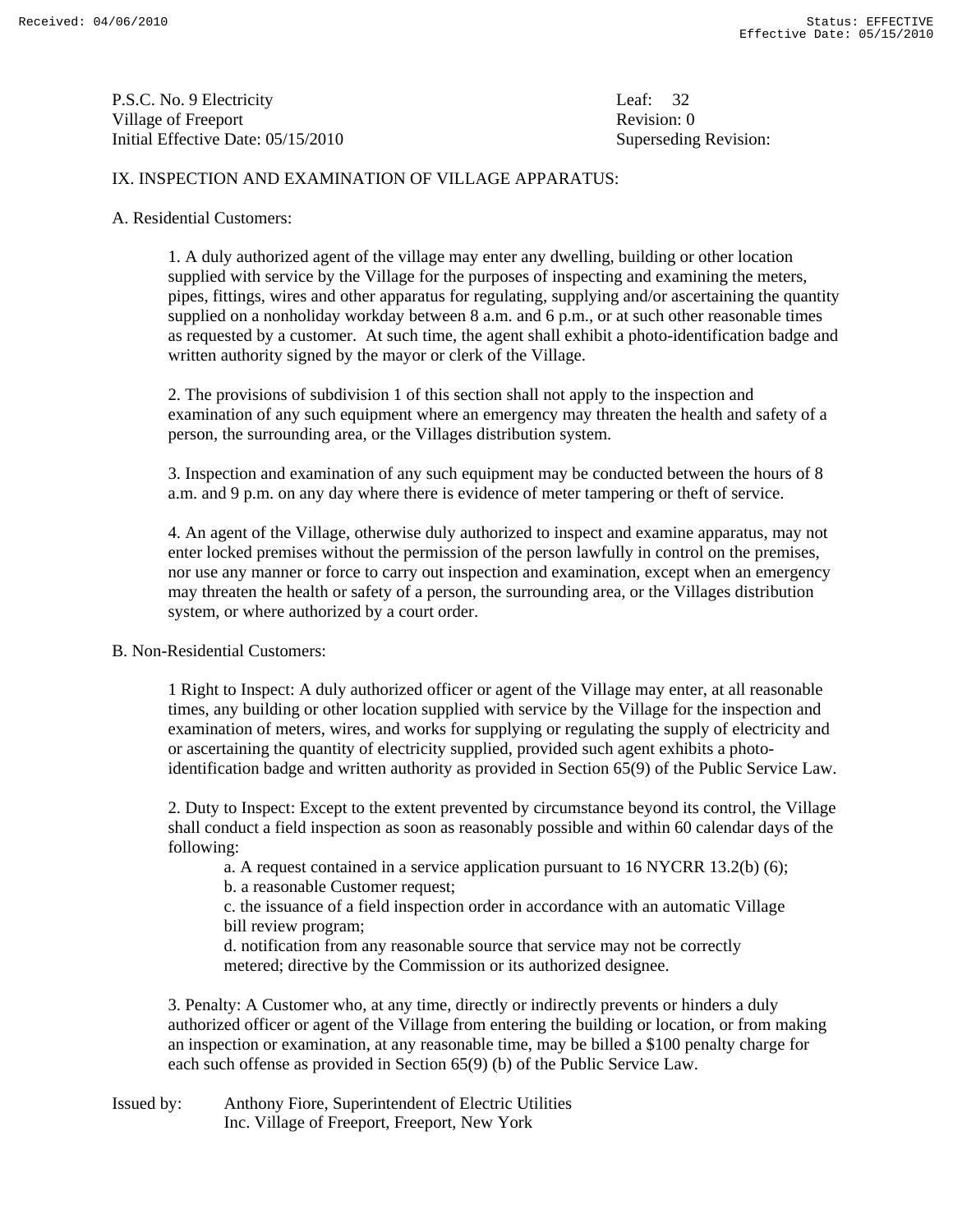P.S.C. No. 9 Electricity Leaf: 33 Village of Freeport Revision: 0 Initial Effective Date: 05/15/2010 Superseding Revision:

#### IX. INSPECTION AND EXAMINATION OF VILLAGE APPARATUS: (Continued)

 4. Other Rights: Nothing contained in this rule shall be construed to impair the Village's rights as to any other person who prevents access to Village meters and/or equipment.

#### X. METER READING, BILLING AND COLLECTIONS:

A. Uncollectible Payment Handling Charge: If the Village receives a check or other negotiable financial instrument in payment for any bill, charge, or deposit, and the instrument is not collectible, for any reason, the Village will:

> 1. Charge the Customer a twenty dollar (\$20.00) handling charge, which includes any amount the Village paid to its banks for handling the instrument.

2. Charge the uncollectible payment amount back to the Customer's account and

3. Treat the Customer's account as though no payment was ever received.

B. Reconnection Charge: In case the Village shall remove the meter or otherwise disconnect the service for non-payment of bills for electric service furnished to a Customer, before such meter shall again be installed and/or service otherwise restored, the Customer shall be required to pay the Village all bills due for service previously furnished and, if required, a satisfactory deposit to insure payment of bills, and in addition hereto, a reconnection charge of \$31.00 for restoration of service during normal working hours or \$36.00 for restoration of service outside of normal working hours.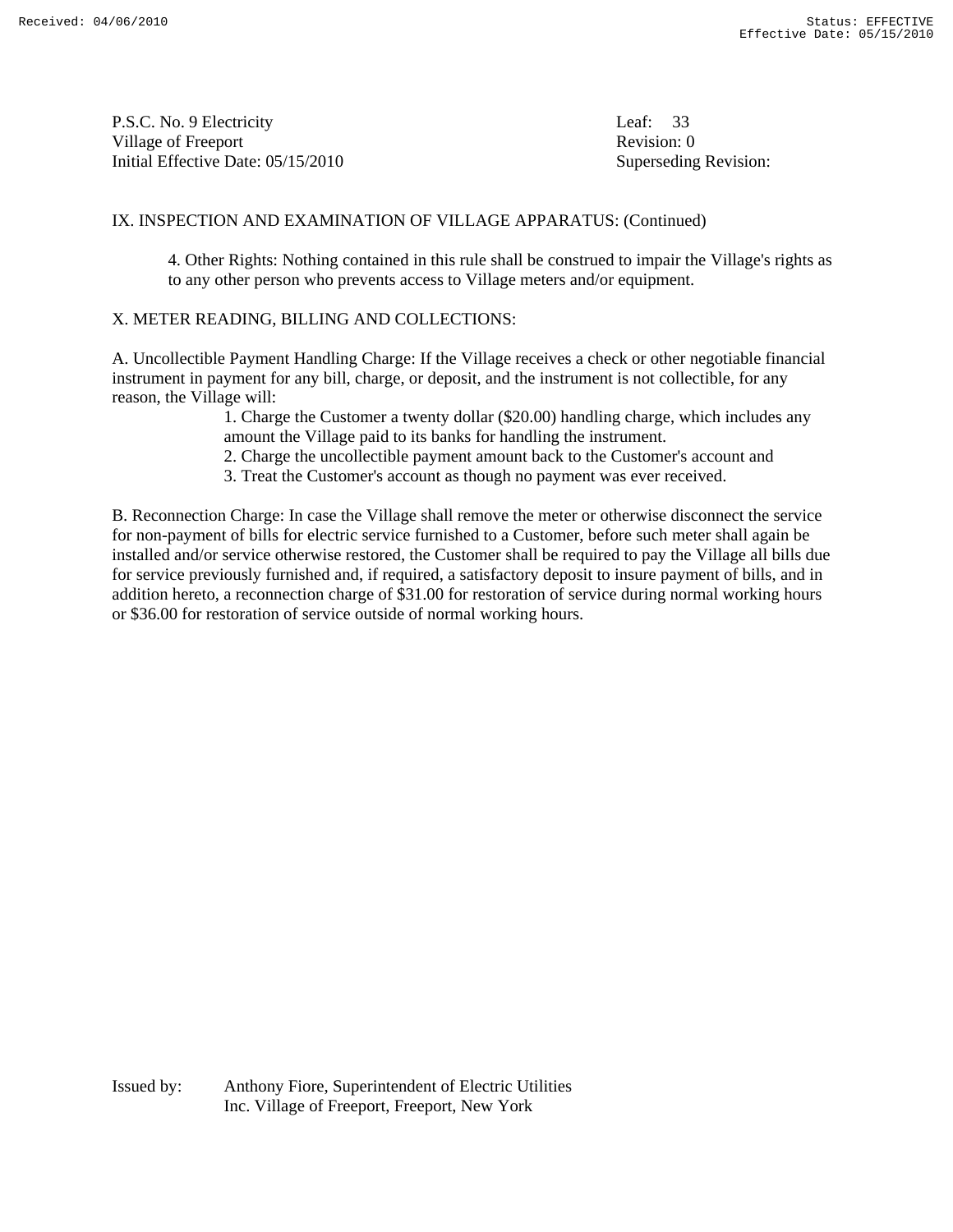P.S.C. No. 9 Electricity Leaf: 33.1 Village of Freeport **Revision:** 0 Initial Effective Date: 05/15/2010 Superseding Revision:

#### X. METER READING, BILLING AND COLLECTIONS: (Continued)

#### C. Late Payment Charge:

1. Residential late payment charge: Pursuant to the requirements of 16 NYCRR§11.15, the Village may impose a one-time or continuing late payment charge, not in excess of 1.5% per month on the unpaid balance of any bill for service including any interest thereon. A late payment charge shall not be applied on the arrears portion of balances restructured under a current Deferred Payment Agreement.

 2. Non-residential late payment charge: The Village may impose a continuing late payment charge on:

> a. the balance of any bill for service, including levelized bills and any unpaid late payment charge amounts applied to previous bills, which bill is not paid within 20 calendar days of the date payment was due;

 b. the amount billed for service used that was previously unbilled because the service was being provided through tampered equipment, and the utility can demonstrate either that the condition began since the customer initiated service or that the customer actually knew or reasonably should have known the original billing was incorrect; and

c. the balance due under a deferred payment plan.

D. Tampering, Interference, Illegal Highway Signs: Equipment

 1. Tampering: The Village reserves the right to discontinue service to the Customer in any and all cases in which the facts established with reasonable certainty that the meter or service laterals, or any part of the same have been tampered with in any manner which affects the proper operation of the same or the registering on the meter of the full amount of electricity passing through such wires or consumed. In any such case where the Village has disconnected service, it will not again restore service until: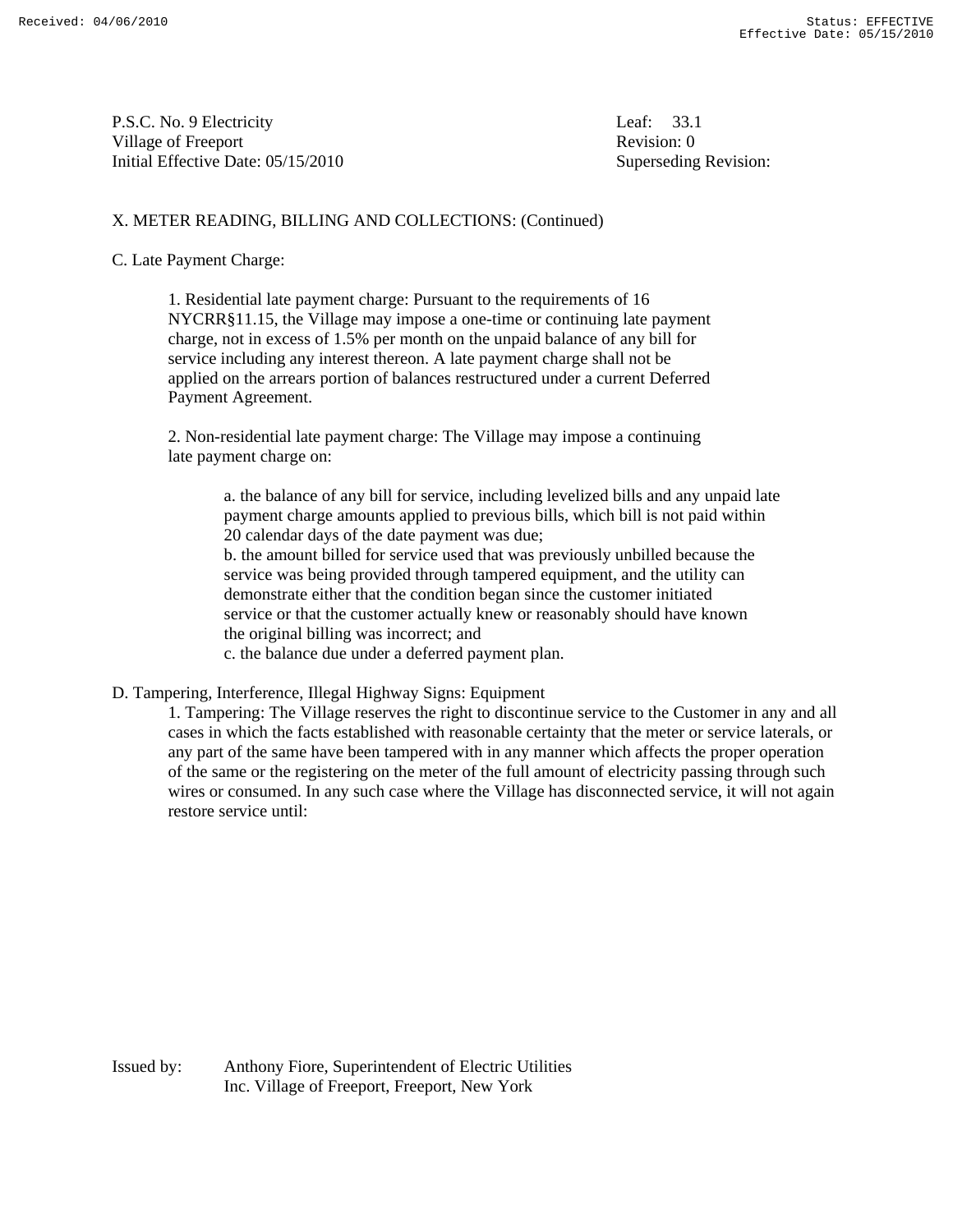P.S.C. No. 9 Electricity Leaf: 34 Village of Freeport **Revision:** 0 Initial Effective Date: 05/15/2010 Superseding Revision:

## X. METER READING, BILLING AND COLLECTIONS: (Continued)

D. Tampering, Interference, Illegal Highway Signs: Equipment

 a. Payment has been made by the Customer of the bill rendered for the estimated consumption of electricity not recorded on the meter; and

 b. The Customer has installed at his expense an approved meter mounting box or socket, readily accessible to Village representatives from the outside of the Customer's building and when requested by the Village, the Customer has also installed at his expense, approved type of conductors from the weather head on the Customer's service pipe to the protective case.

 2. Interference: The Village reserves the right to discontinue service where the electricity is used by the customer with equipment which results in objectionable effect upon or interference with the operation of facilities of the Village, or its customers or of another public service company, unless the customer discontinues the use of such equipment or installs corrective equipment to overcome the objectionable effect or interference.

 3. Illegal Highway Signs: Service to illuminated outdoor advertising signs, displays or devices shall be discontinued by the Village within 15 days after receipt of a written notification and request for discontinuance of service, signed by an authorized official of the New York State Department of Transportation, that such signs, displays or devices have been declared illegal under Section 88(8) of the New York State Highway Law, providing such discontinuance will not have any adverse effect on electric service supplied for any other purpose. The written notification shall state:

 a. That the necessary finding has been made and the required 30-day notice has been given in accordance with Section 88(8) of the Highway Law;

b. That the 30-day statutory notice has not been stayed, modified or revoked;

 c. The anticipated removal date of the illegal sign, display or device by the Department of Transportation; and

 d. That the Department of Transportation will reimburse the Village for the full costs and expenses of terminating service to the illegal sign, display or device.

E. Type of Meters: Metering of all electric energy will be done by meters owned by the Village.

F. Multiple Metering: The Village will install upon the Customer's request as many as such Customer shall desire provided that the circuit or circuits connected to each meter are kept separate from all other metered circuits. Service so rendered through each meter so installed shall be subject to separate application and minimum charge. All rate provisions of the Service Classification applicable shall be applied to the service supplied through each meter, except when the Village, because of conditions on its lines, prefers to serve the Customer through more than one meter, or when conditions prevent centralized metering through one meter.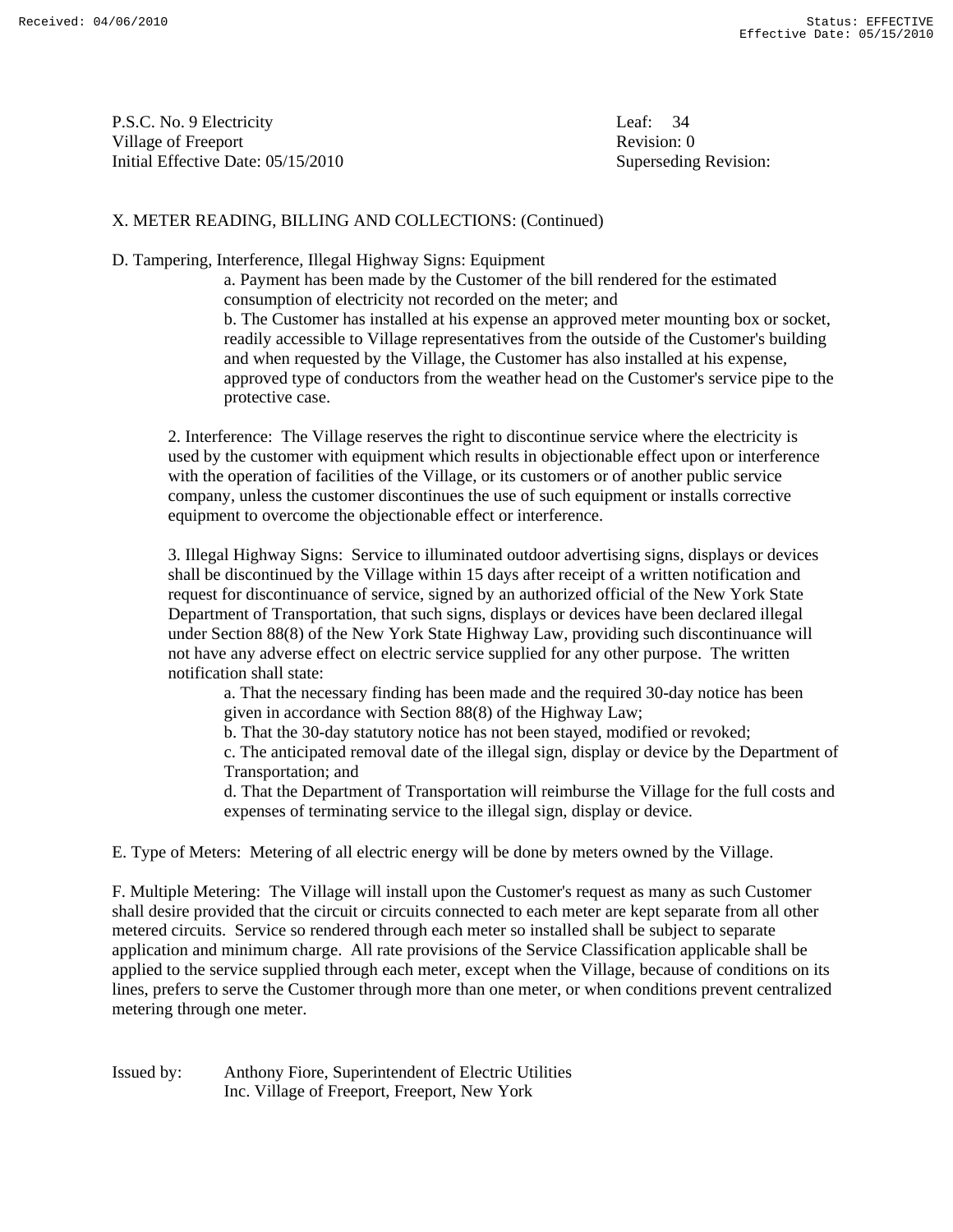P.S.C. No. 9 Electricity Leaf: 35 Village of Freeport **Revision:** 0 Initial Effective Date: 05/15/2010 Superseding Revision:

# X. METER READING, BILLING AND COLLECTIONS: (Continued)

#### G. Rent-inclusion and Submetering:

 1. Non-Residential Buildings: A Customer may purchase electricity for resale under that service classification which would be applicable if such electricity were not for resale, and said Customer may resell electricity so purchased to tenants on an individually metered basis subject to approval by the Public Service Commission in response to individual proposals concerning electric service furnished to:

a. Master metered, new or renovated non-residential buildings; and

 b. Commercial occupants of cooperatives, condominiums, campgrounds, recreational trailer parks or recreational marinas whose occupants were purchasing individually metered electric service on May 21, 1980.

 2. Residential Buildings: Submetering, remetering, or resale of electric service shall not be permitted except as provided for in this section.

 3. Master Metered, New or Renovated Rental Units Owned or Operated by Private or Government Entities: Permitted upon Commission approval of application containing the information required by 16NYCRR 96.2(b) (1) through (8) for Master Metered Units and (1) through (7) for New or Renovated Units.

4. Master metered Cooperatives and Condominiums:

 a. Permitted upon certification that a majority of its shareholders, where all tenants are shareholders, and all non-shareholders, where one or more tenants are non-shareholders, favor submetering that a rate cap equivalent to the Village's rate for directly metered service is provided, that grievance procedures are established, and that savings will be for conservation efforts; and

 b. where one or more non-shareholder tenants refuse to agree, submetering shall be permitted only upon Commission approval of an application meeting the conditions set forth in 16NYCRR 96.2(b) (1)through (7).

5. Directly Metered Cooperatives and Condominiums:

 a. Permitted where all tenants are shareholders (1) upon certification that 70% of shareholders favor submetering; and (2) provided that conditions set forth in this section are met; and

 b. Where one or more tenants are non-shareholders, submetering shall be permitted upon certification that all non-shareholder tenants have approved a plan that meets conditions set forth in this section or, where one or more non-shareholders refuse to agree, submetering shall be permitted only upon approval of an application meeting the conditions set forth in 16 NYCRR 96.2 (b) (1) through (7).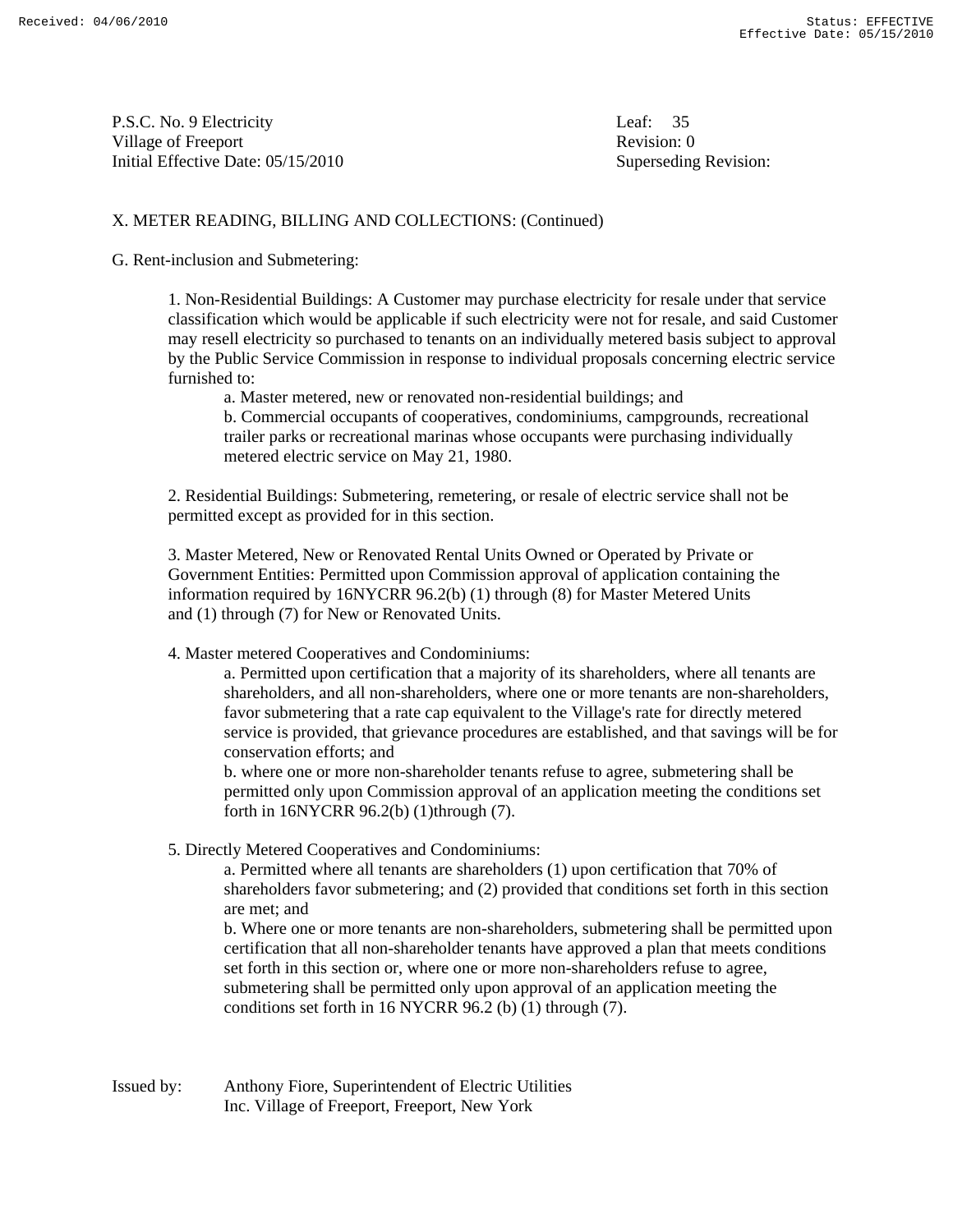P.S.C. No. 9 Electricity Leaf: 36 Village of Freeport **Revision:** 0 Initial Effective Date: 05/15/2010 Superseding Revision:

## X. METER READING, BILLING AND COLLECTIONS: (Continued)

 6. New or Renovated Cooperatives and Condominiums, Where all Tenants Will Be Shareholders: a. Permitted upon Commission approval of (1) application containing verification that the building will be a condominium or cooperative; and (2) certification that the requirements as to rate cap, grievance procedures, and tenant protections are met, as provided in 16 NYCRR 96.2(f); and

 b. Upon certification that, in the event of transfer of control to the appropriate Cooperative or Condominium Board, the Board will submeter electricity according to plan set forth in this section.

 7. Submetering shall be permitted in Master Metered and New or Renovated Campgrounds, Recreational Trailer Parks and Marinas.

 8. On and after January 1, 1977, residential dwelling units shall be separately metered. Electric service will not be provided to rent-inclusive buildings in which the internal wiring has not been installed prior to January 1, 1977.

 9. Large Power Customer Metering: Where primary service is furnished at primary voltage, the Village may install Metering equipment on the secondary side of the transformer or transformer bank and determine the equivalent primary demands and energy by multiplying the readings by 1.02.

 10. Meter Reading and Billing Period: The rates and charges in this schedule will be rendered on a monthly basis. The Village will endeavor to read meters at regular monthly intervals; but whenever for any reason the meter reading period is more than 33 or less than 27 days, bills will be pro-rated on a basis of a 30-day month.

H. Meter Reading and Estimated Bills:

 1. Meter Reading - Residential: Meter reading for residential customers shall be governed by 16 NYCRR §11.13.

2. Meter Reading - Non-Residential:

 The provisions in this section are intended to reflect the requirements of 16NYCRR §13.8.

 a. The Village shall make a reading attempt, to obtain an actual reading for every Customer's account, on the regularly scheduled basis.

 b. A reading attempt requires that a meter reader visit the premises between 8:00 a.m. and 5:00 p.m. on a business day, and follow any routine access instructions.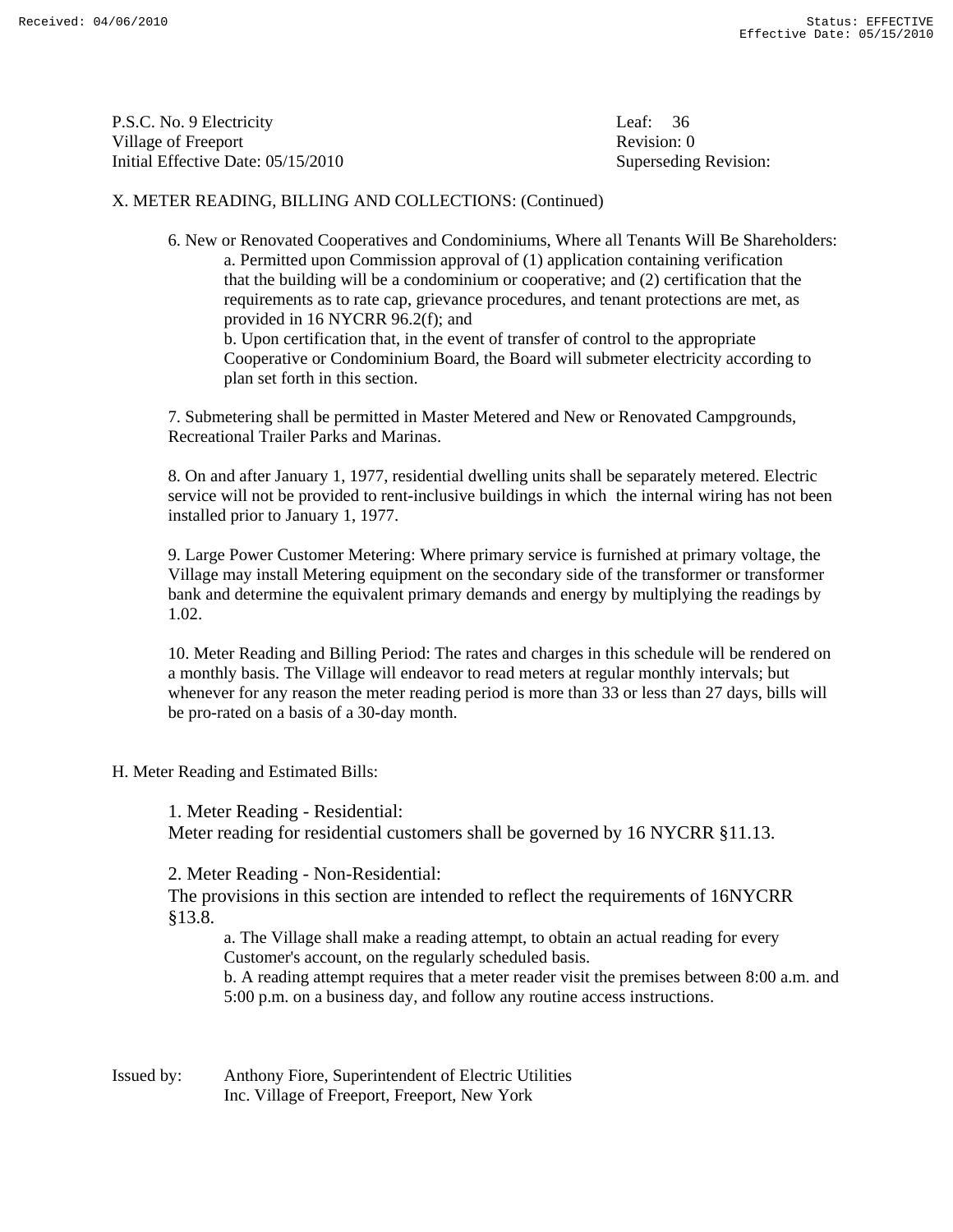P.S.C. No. 9 Electricity Leaf: 37 Village of Freeport **Revision:** 0 Initial Effective Date: 05/15/2010 Superseding Revision:

### X. METER READING, BILLING AND COLLECTIONS: (Continued)

#### H. Meter Reading and Estimated Bills:

 c. Where circumstances beyond the Village's control prevent the Village from making a regularly scheduled reading attempt and where the two previous consecutive cycle bills were not based on an actual reading the Village shall make a second similar follow-up reading attempt as soon as possible and within seven calendar days after the scheduled reading date.

 d. Where the Village did not obtain an actual reading from the meter(s) of a demand account at the time of a regularly scheduled or follow-up reading attempt, the Village shall make another reading attempt as soon as possible and within seven calendar days after its last attempt.

 e. Where the Village has billed a Customer's account based on the readings of a remote registration device for six consecutive months, the Village shall, at the time of every subsequent reading attempt and, until successful, try to gain access to and read the meter.

 f. Where the Village has billed a Customer's account based on Customer readings for six consecutive months, and did not obtain an actual reading at the time of the next regularly scheduled or follow-up reading attempt thereafter, the Village shall, within seven calendar days after the last attempt, either make another reading attempt or an appointment with the Customer to read the meter. g. Unless a Customer does not have access to the meter or the Customer will be unable to obtain a reliable meter reading, the Village shall, at the time of any unsuccessful reading attempt, leave at the premises or mail to the Customer a meter reading card for the non-demand meter.

3. Estimated Bills - Residential Customers:

 The provisions in this subsection are intended to reflect the provisions of 16 NYCRR §11.3.

 a. Should any meter or measuring device used under an agreement for service for any reason fail to register, for any period of time, the full usage of service by a customer, or if the actual usage of service cannot be obtained because of inability of the Village to read a meter or measuring device, the usage of service by such customer may be estimated by the Village on the basis of available data and the customer billed accordingly.

 b. Estimated bills may be routinely sent to the customer for a period of four months or two billing periods, whichever is greater.

 c. If no actual reading is obtained after the aforementioned period, the Village shall take reasonable actions to obtain an actual meter reading. Such actions may include, but are not limited to: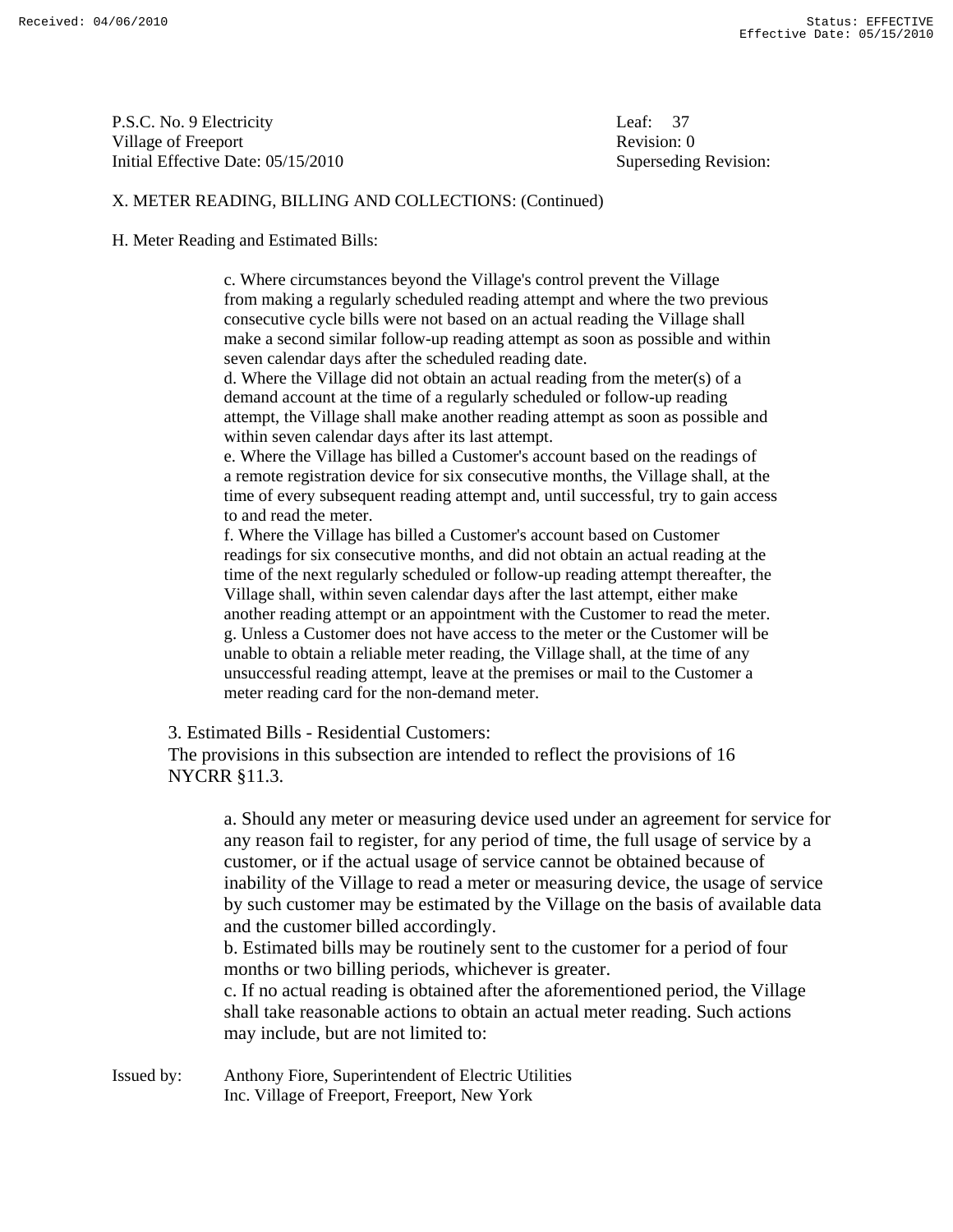P.S.C. No. 9 Electricity Leaf: 37.1 Village of Freeport **Revision:** 0 Initial Effective Date: 05/15/2010 Superseding Revision:

### X. METER READING, BILLING AND COLLECTIONS: (Continued)

H. Meter Reading and Estimated Bills:

 (1) making an appointment with the customer and/or such person who controls access to the meter, for the reading, at a time which may not be during regular Village business hours; or (2) offering the customer and/or such person who controls access to the meter, the opportunity to phone in meter readings; or (3) providing to the customer and/or such person who controls access to the meter, cards on which they may record the reading and mail it to the Village.

4. Estimated Bills – Non-Residential Customers:

The Village may render an estimated bill for a regular cycle billing period only when:

a. the Village has failed to obtain access to the meter(s);

 b. circumstances beyond the control of the Village made obtaining an actual reading of the meter(s) extremely difficult, despite having access to the meter area; provided, however, that estimated bills for this reason may be rendered no more than twice consecutively without the Village advising the Customer in writing of the specific circumstances and the Customer's obligation to have the circumstances corrected; c. the Village has good cause for believing that an actual or Customer reading obtained is likely to be erroneous; provided, however, that estimated bills for this reason may be rendered no more than twice consecutively without the Village initiating corrective action before the rendering of the next cycle bill,

 d. circumstances beyond the control of the Village prevented the meter reader from making a premises visit;

 e. an actual reading was lost or destroyed; provided, however, that an estimated bill for this reason shall be rendered no more than once without the Village initiating corrective action before rendering of the next cycle bill;

 f. an estimated reading has been prescribed or authorized by the Commission for a particular billing cycle;

 g. an estimated reading is the approved billing method in accordance with the Village's tariff for the billing; or

h. an unmetered condition was in existence during the period.

 i. Every estimated bill shall be calculated in accordance with an established formula or methodology which shall take into account the best available relevant factors for Customer's usage and, if applicable, demand usage.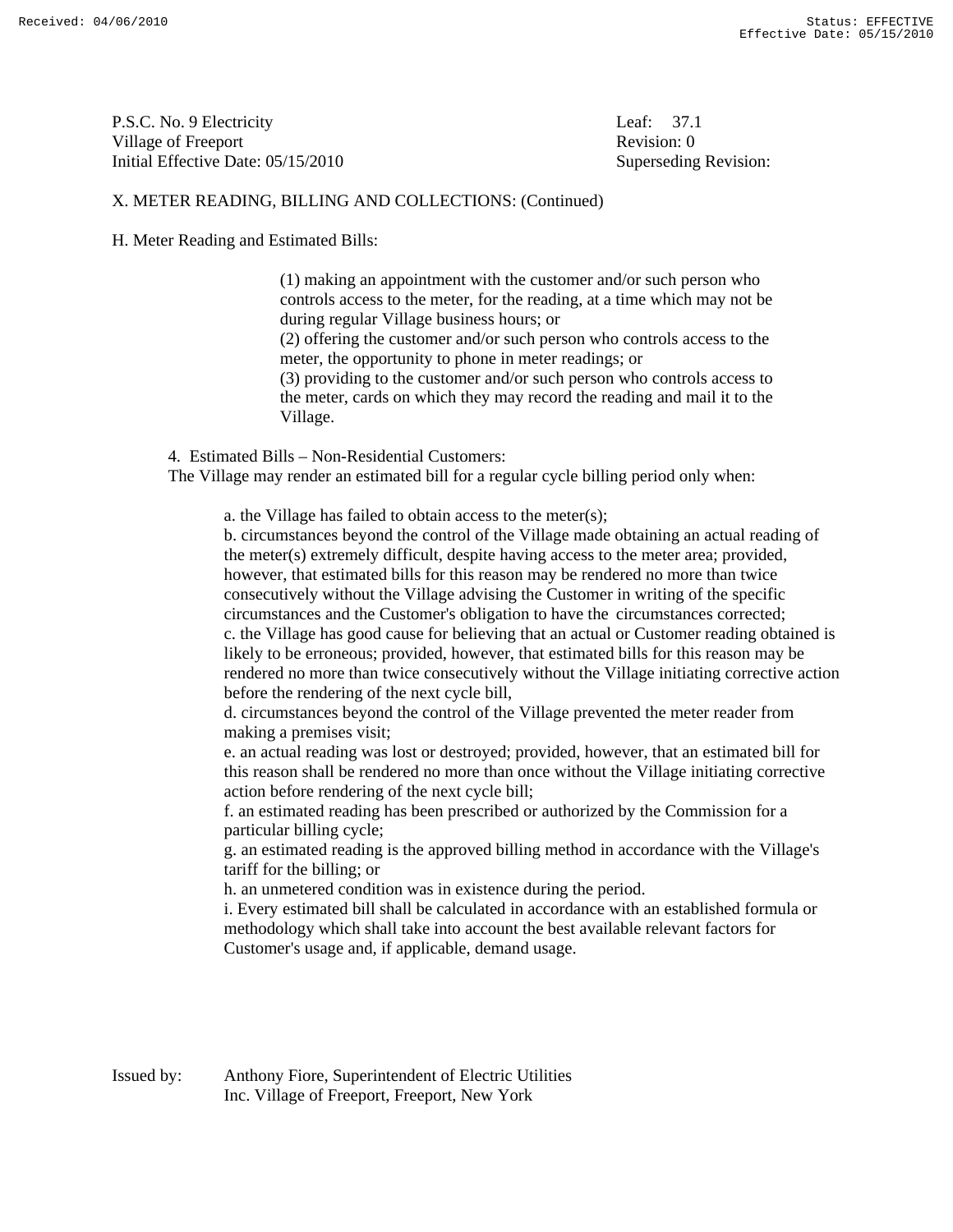P.S.C. No. 9 Electricity Leaf: 37.2 Village of Freeport **Revision:** 0 Initial Effective Date: 05/15/2010 Superseding Revision:

### X. METER READING, BILLING AND COLLECTIONS: (Continued)

#### I. No Access Procedure:

#### 1. Residential Customers:

 a. The provisions in this section are intended to reflect the requirements of 16 NYCRR §11.10.

 b. If no actual reading is obtained after bills representing six months or three billing periods of estimated bills, whichever is greater, have been rendered, the Village shall send a notice to the customer or to the person who controls access to the meter, offering a special appointment for a meter reading both during and outside of business hours.

 c. Where the customer resides in a multiple dwelling (as defined in the Multiple Dwelling Law or Multiple Residence Law), or in a two-family dwelling that is known by the Village to contain residential units where service is provided through a single meter or meters, and the meter is not in the apartment, the notice shall be sent to the customer and such other person who controls access to the meter.

 d. If the Villages's records do not contain the address of the person who controls access to the meter, the Village shall request that the customer furnish such information if available.

 e. If the Village receives no response after bills representing eight months or four billing periods of estimated bills, whichever is greater, the Village may send a notice advising the customer and/or such other person who controls access to the meter that if no appointment is made a charge not to exceed twenty-five (\$25) dollars will be added to the next bill rendered to the person who controls and refuses to provide access to the meter.

 f. If the person who controls access fails to arrange an appointment in response to a second request and the Village is unable to obtain an actual meter reading, the Village may add a charge not to exceed twenty-five (\$25) dollars to the next bill of the recipient of the notice. If the Village intends to obtain a court order to gain access to the meter, it shall inform the recipient of the notice by certified letter.

 g. The letter shall inform the recipient that the purpose of obtaining such a court order is to replace a meter, or, if physically feasible, to relocate the meter or install a remote reading device. The letter shall state that the court costs will be paid by the person who controls access to the meter.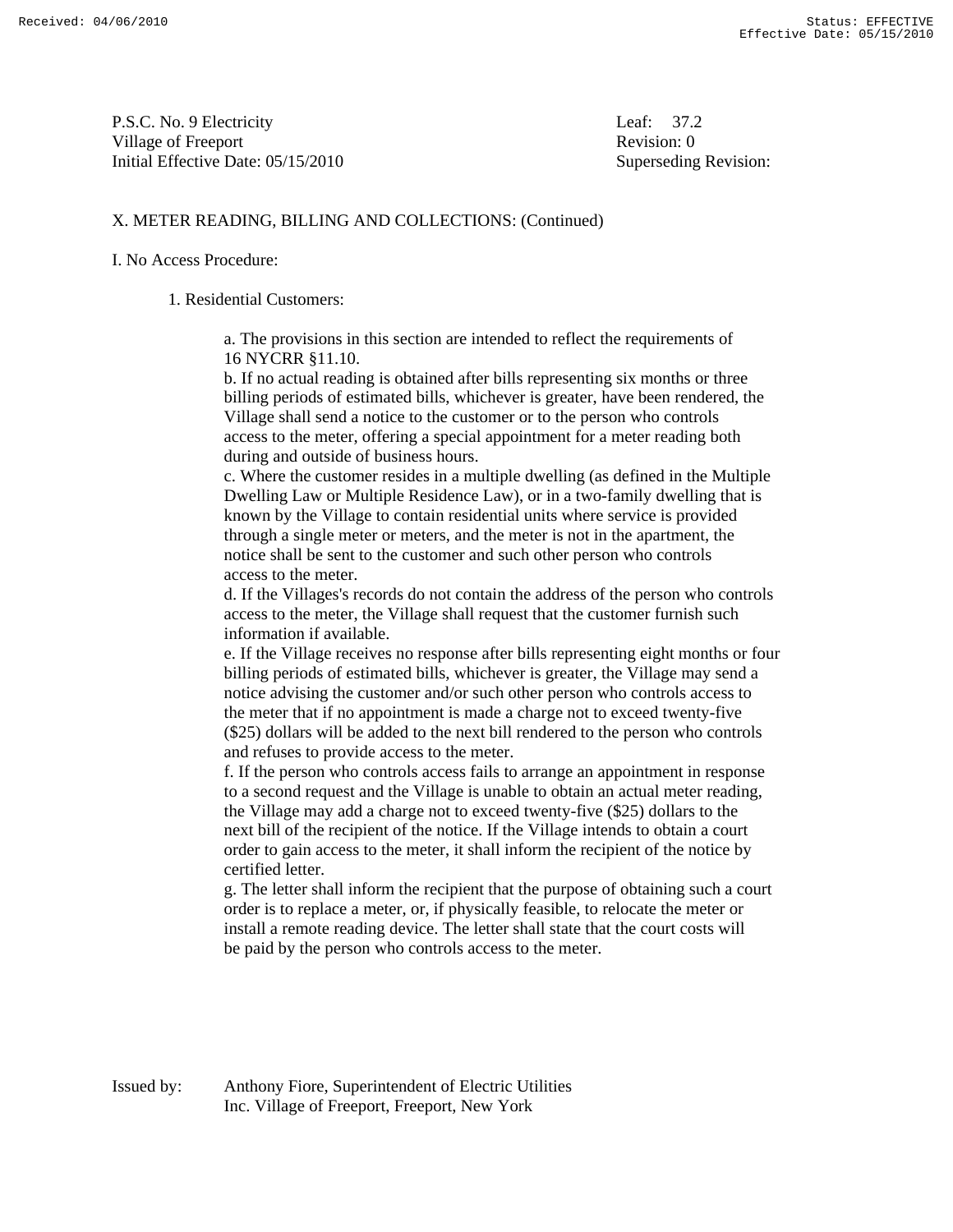P.S.C. No. 9 Electricity Leaf: 38 Village of Freeport **Revision:** 0 Initial Effective Date: 05/15/2010 Superseding Revision:

# X. METER READING, BILLING AND COLLECTIONS: (Continued)

## I. No Access Procedure:

### 1. Residential Customers:

 h. For seasonal and/or short term customers, an actual meter reading shall be taken upon termination of service.

 i. Where the Village has submitted an estimated bill or bills to a residential customer that understate the actual amount of money owed by such customer for the period when estimated bills were rendered by more than 50 percent or one hundred (\$100) dollars, whichever is greater, the Village shall notify the customer in writing that they have the right to pay the difference between the estimated charges and the actual charges in regular monthly installments over a reasonable period that shall not be less than three months.

### 2. Non-Residential Customers:

 The Village shall begin providing no access notices in accordance with this section, commencing with:

a. the second consecutive bill estimated in the case of accounts billed for demand;

 b. the fourth consecutive bill estimated in the case of accounts not billed for demand; or c. the tenth consecutive bill estimated based on a remote registration device or customer reading.

 The no access notices and charges described in this subdivision shall be directed only to the access controller. In any case where the access controller is not the Customer of the subject account, a copy of these no access notices shall also be sent to the Customer at the same time.

The series of no access notices shall be as follows:

 a. The first notice shall advise the access controller that unless access to the Customer's meter is provided on the next meter reading date or a special appointment to read the meter is made and kept by the access controller prior to that date, a no access charge will be added to the access controller's next bill and to every bill thereafter until access to the Customer's meter is provided, but that no charge will be imposed if an appointment is arranged and kept. The notice shall advise the access controller that the Village will arrange a special appointment for a reading of the Customer's meter if the access controller calls a specified telephone number. Where the access controller is not the Customer of the subject account, the notice shall begin by stating that the Village records indicate that the recipient is the party who controls access to the meter of the Customer, specifically identified as to address, part supplied, and account number, and that the Village has not been provided access to the Customer's meter as required.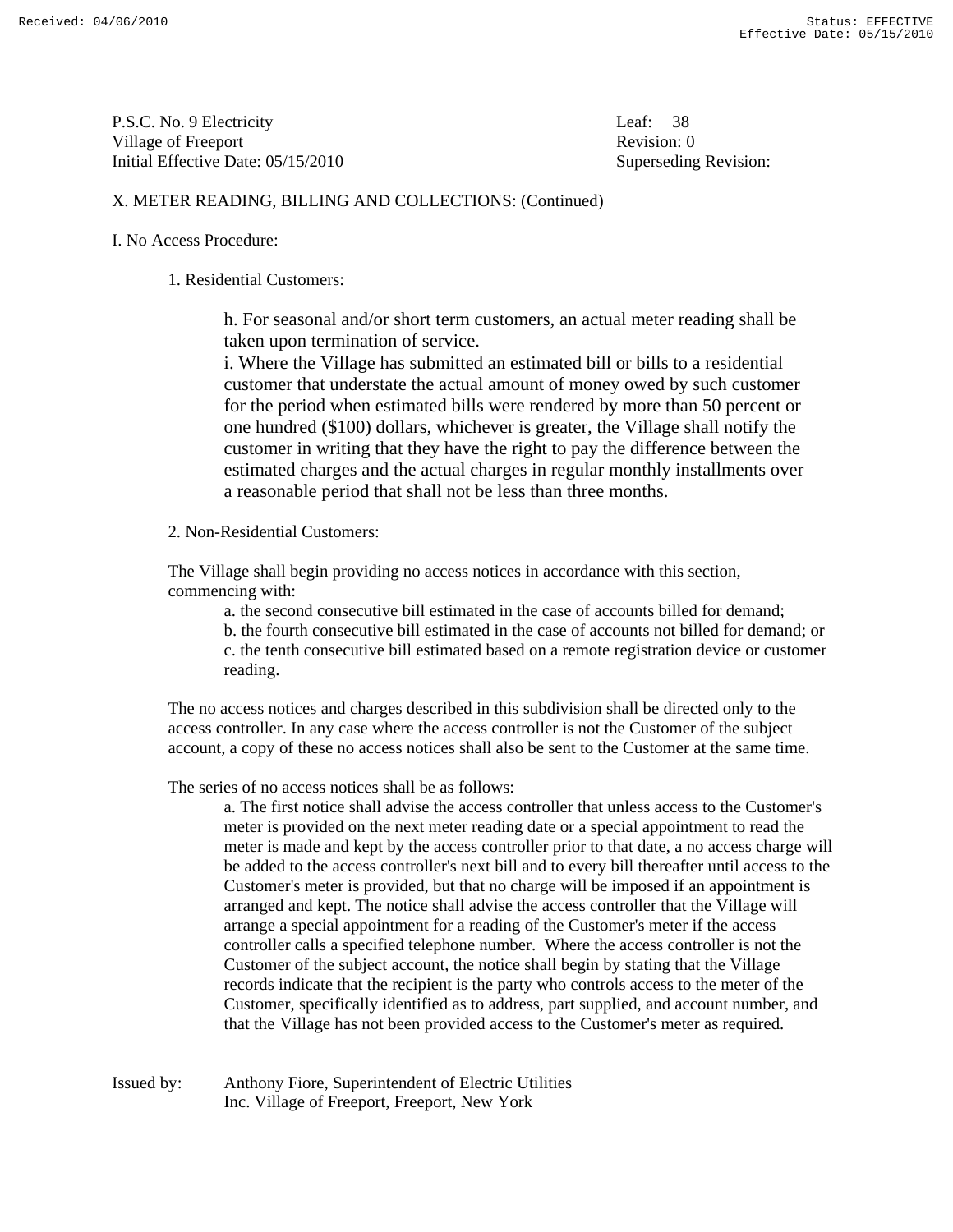P.S.C. No. 9 Electricity Leaf: 39 Village of Freeport **Revision:** 0 Initial Effective Date: 05/15/2010 Superseding Revision:

### X. METER READING, BILLING AND COLLECTIONS: (Continued)

#### I. No Access Procedure:

2. Non-Residential Customers:

 b. The second notice shall advise the access controller of the no access charge that has been added to the access controller's bill and that unless access to the Customer's meter is provided on the next meter reading date or a special appointment to read the meter is made and kept by the access controller prior to that date, another charge will be added to the access controller's next bill. The notice shall further explain that if the access controller's service can be physically terminated without obtaining access, steps to terminate service will follow and that in the event that the access controller's service cannot be physically terminated, steps to obtain a court order to gain access to the Customer's meter will follow. The notice shall advise the access controller that the Village will arrange a special appointment for a reading of the Customer's meter if the access controller calls a specified number.

 c. The third and each successive notice shall advise the access controller of the no access charge that has been added to the access controller's bill and, if the access controller's service can be terminated without obtaining access, shall be accompanied by a final notice of termination for non-access. In any case where the access controller's service cannot be physically terminated without obtaining access, the notice shall advise the access controller that the Village is seeking to obtain a court order to gain access to the customer's meter.

d. The no access charge shall be \$100.

 e. No more than \$100 per building or premises shall be added to any single bill of the access controller even though more than one meter is located there. f. The Village may, at its discretion, suspend temporarily the issuance of no access notices and or penalties under this subdivision of accounts not billed for demand charges if the access controller contacts the Village and provides a legitimate reason for postponing the provision of access; provide, however, that such suspension may not exceed 90 calendar days.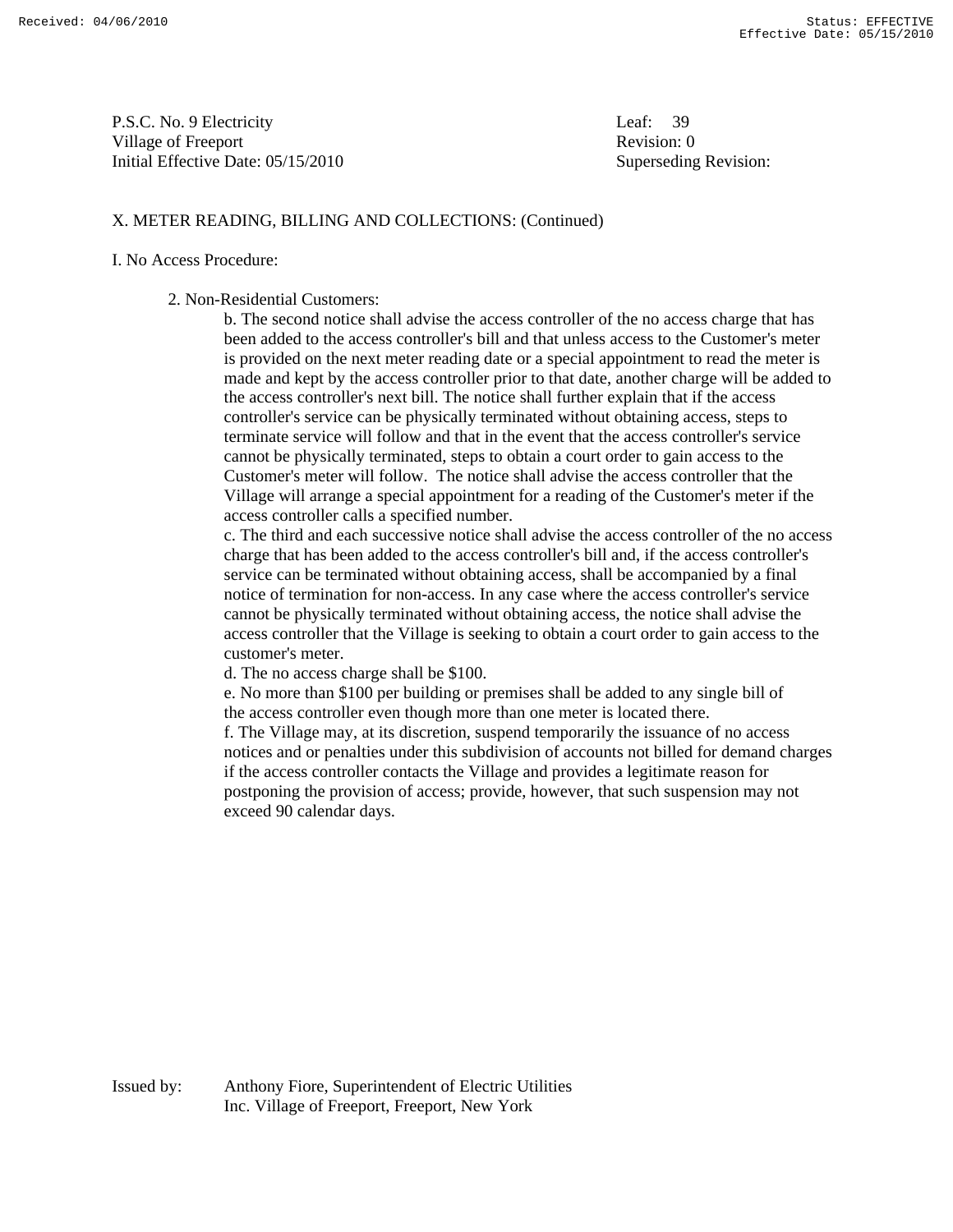P.S.C. No. 9 Electricity Leaf: 39.1 Village of Freeport **Revision:** 0 Initial Effective Date: 05/15/2010 Superseding Revision:

### X. METER READING, BILLING AND COLLECTIONS: (Continued)

J. Backbilling - Residential Customers:

 1. The provisions in this section are intended to reflect the requirements of 16 NYCRR §11.14.

 2. The Village shall not charge a customer for service rendered more than six months prior to the mailing of the first bill for service to the residential customer unless the failure of the Village to bill at an earlier time was not due to the neglect of the Village or was due to the culpable conduct of the customer. If the customer remains liable for any such service and the delay in billing was not due to the culpable conduct of the customer, the Village shall explain the reason for the late billing and shall notify the customer in writing that payments may be made under an installment payment plan tailored to the customer's financial circumstances. Any such installment plan may provide for a down payment of no more than one half of the amount due from the customer, or three months' average billing for that customer, whichever is less.

 3. The Village will not adjust upward a bill previously rendered to a residential customer after 12 months from the time the service to which the adjustment pertains was provided unless the requirements set forth in 16 NYCRR § 11.14 (b) have been met.

 4. The Village, when issuing a billing adjustment of \$100 or more under subparagraph (2) or (3) of this section, shall notify the customer in writing that he or she has the right to pay the adjusted bill in regular monthly installments, tailored to the customer's financial circumstances, over a reasonable period that shall not be less than three months. An adjustment to increase previously rendered bills more than 12 months after the time service was provided, pursuant to subparagraphs (2) and (3) of this section, shall be made within 4 months of the final resolution of the billing dispute.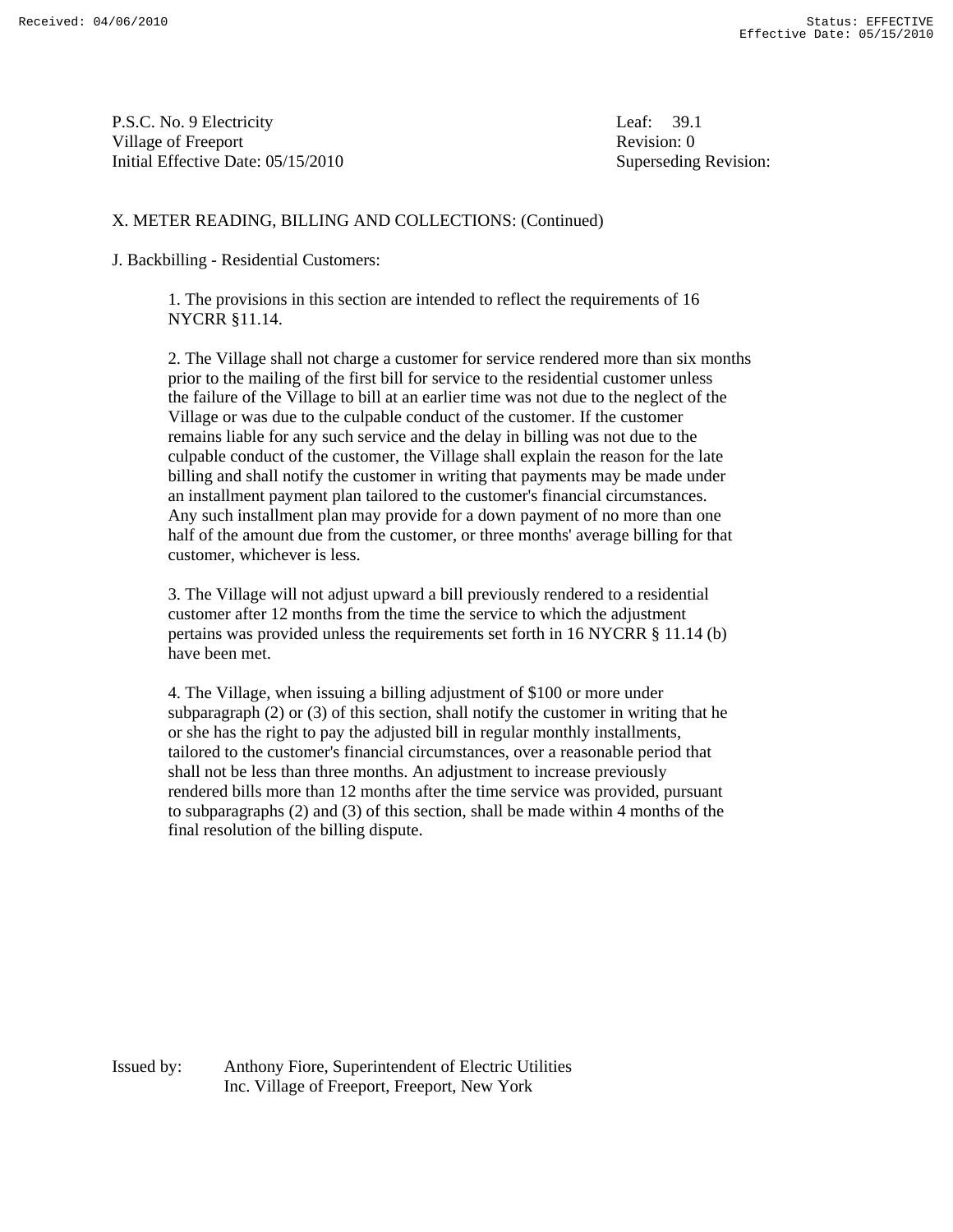P.S.C. No. 9 Electricity Leaf: 39.2 Village of Freeport **Revision:** 0 Initial Effective Date: 05/15/2010 Superseding Revision:

# X. METER READING, BILLING AND COLLECTIONS: (Continued)

### J. Backbilling - Residential Customers:

5. If the Village adjusts any charge for service rendered 12 or more months prior to the date of issuance, it shall include with the bill a notice giving the reason for the adjustment.

 6. The Village will not render a bill for previously unbilled service or adjust upward a bill previously rendered to a residential customer after the expiration of 24 months from the time the service to which the new billing or adjustment pertains was provided unless the culpable conduct of the customer caused or contributed to the failure of the Village to render a timely or accurate billing.

### J. Backbilling - Non-residential Customers:

#### 1. Notice:

 a. Every backbill shall contain a written explanation of the reason for the backbill that shall be sufficiently detailed to apprise the customer of the circumstances, error or condition that caused the underbilling, and, if the backbill covers more than a 24 month period, a statement setting forth the reason(s) the Village did not limit the backbill. b. Every backbill shall contain or be accompanied by all required information applicable under 16 NYCRR 13.11 Contents of Bill.

 c. Every backbill covering more than a one month period, other than a catch-up backbill, shall contain a notice that the Customer may obtain upon request a detailed billing statement showing how the charges were calculated. All catch-up backbills shall clearly indicate how the backbill was calculated, whether as if the service were used during the current cycle, or as if redistributed back to the last actual reading.

 d. A backbill shall be accompanied by an offer of a deferred payment agreement, if applicable.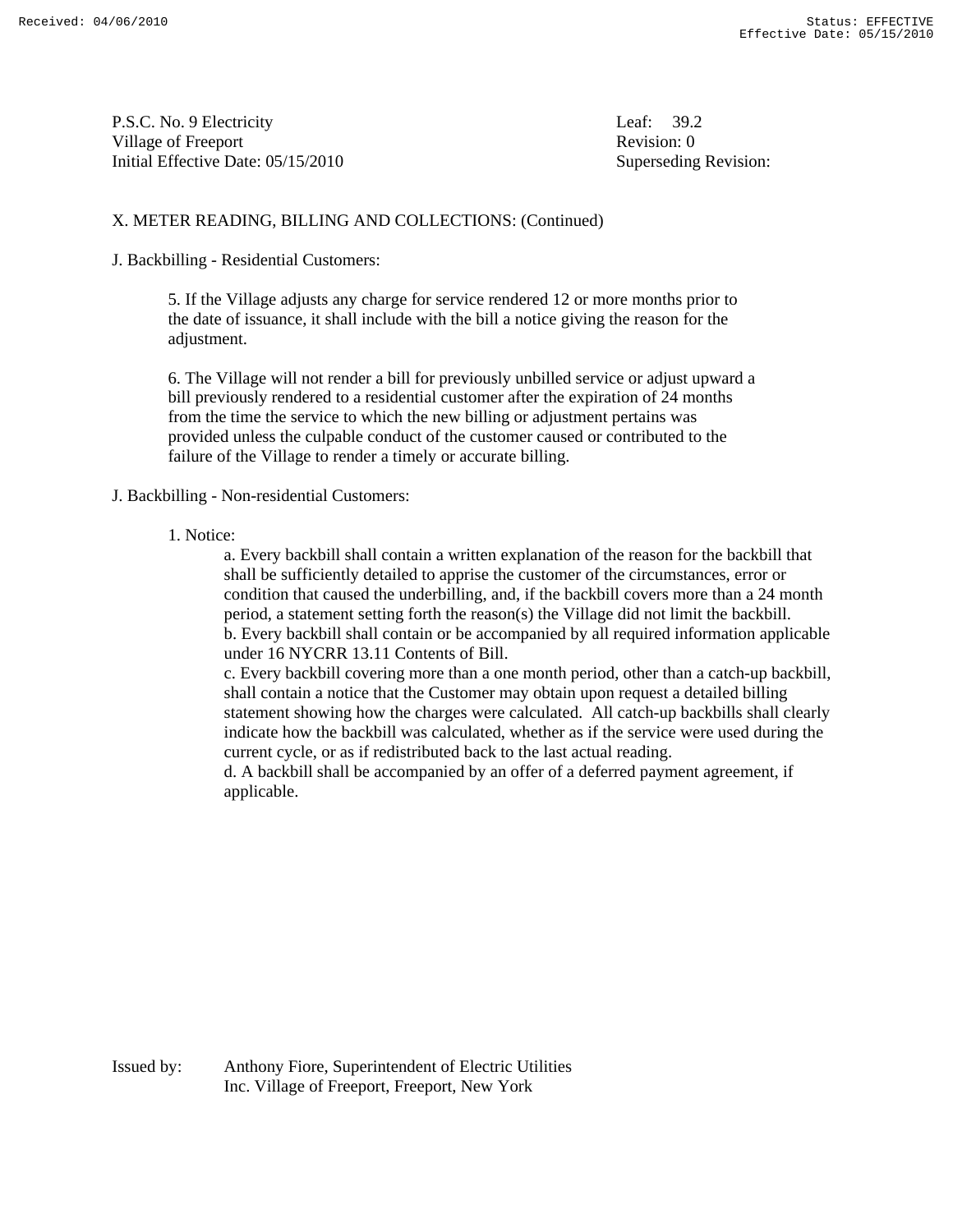P.S.C. No. 9 Electricity Leaf: 40 Village of Freeport **Revision:** 0 Initial Effective Date: 05/15/2010 Superseding Revision:

## X. METER READING, BILLING AND COLLECTIONS: (Continued)

J. Backbilling – Non-Residential Customers:

2. Limitations of Backbill Rendering:

 a. The Village shall not render a backbill more than six months after the Village actually became aware of the circumstance, error or condition that caused the under billing, unless a court extends the time to render a backbill.

 b. The Village shall not upwardly revise a backbill unless the first backbill explicitly stated the Village reserved the right to do so, the revised backbill is rendered within 12 months after the Village actually became aware of the circumstance, error, or condition that caused the under billing, and,

 1. the Customer knew or reasonably should have know that the original billing or the first backbill was incorrect; or

2. new information shows that the first backbill was incorrect.

 c. The Village shall render a downwardly revised backbill as soon as reasonably possible and within two months after the Village becomes aware that the first backbill was excessive.

 d. The Village shall not render a backbill for any under billing when the reason for the under billing is apparent from the Customer's service application, or could have been revealed in a service application and the Village failed to obtain and retain one.

3. Limitations of Backbill Period:

 a. When the failure to bill as an earlier time was due to utility deficiency, the Village shall not bill a Customer for service rendered more that 12 months before the Village actually became aware of the circumstance, error, or condition that caused the underbilling, unless the Village can demonstrate that the Customer knew or reasonably should have known that the original billing was incorrect.

 b. The Village shall not bill a Customer for service rendered more than 24 months before the Village reasonably should have known that the original billing was incorrect.

4. Rebilling of Estimated Demands:

 a. The Village shall not upwardly revise an estimated demand unless it can demonstrate that, for the period during which the demand was estimated, it complied with the meter reading requirements and the no access requirements in this section.

 b. All revised demands shall be based on the best available information including the Customer's present and historical energy consumption and load factor.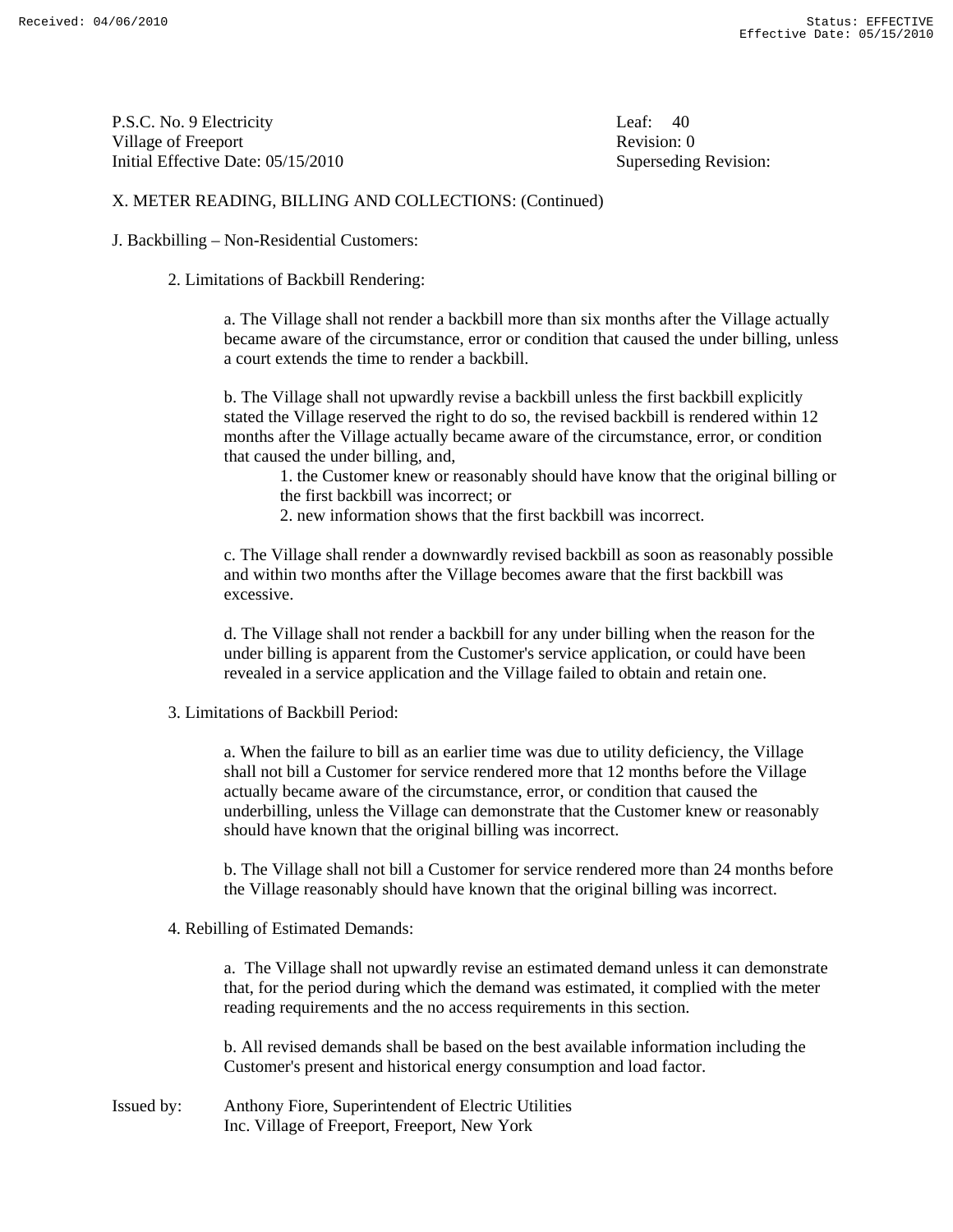P.S.C. No. 9 Electricity Leaf: 41 Village of Freeport **Revision:** 0 Initial Effective Date: 05/15/2010 Superseding Revision:

# X. METER READING, BILLING AND COLLECTIONS: (Continued)

J. Backbilling – Non-Residential Customers:

 c. No revised demand shall exceed 95 percent of the subsequent actual demand, unless the Village has, along with the estimated demand bill, offered a special appointment to read the meter, and the Customer failed to arrange and keep such appointment, in which case the estimated demand may be revised up to the level of the subsequent actual demand.

 d. The Village shall downwardly revise any estimated demand that exceeds the subsequent actual demand, within 30 calendar days after such actual demand was obtained.

 e. The Village may only upwardly revise an estimated demand within 60 calendar days after the subsequent actual demand was obtained.

K. Quarterly Payment Plan:

 As required by Public Service Law, Section 38, the Village shall offer any residential Customer, 62 years of age or older, a plan for payment on a quarterly basis of charges for service rendered, provided that such Customer's average annual billing is not more than \$150.00.

#### L. Levelized Payment Plan - Residential Customers:

 1. The provisions in this section are intended to reflect the provisions of 16 NYCRR §11.11.

 2. The Village shall offer residential customers a voluntary budget billing or levelized payment plan, for the payment of charges. The plan shall be designed to reduce fluctuations in customer's bills due to seasonal patterns of consumption. Any such plan shall also be offered to customers who are condominium associations or cooperative housing corporations.

 3. Unless otherwise authorized by the Commission, each such plan shall be based on the customer's recent 12 month experience, adjusted for known charges. If 12 months of billing data are not available for the premises then the Village shall estimate future consumption over the next 12 month period. Each such plan shall provide that bills clearly identify consumption and state the amounts that would be due without levelized or budget billing; such information need not be supplied on interim bills for customers billed on a bimonthly basis. Each such plan shall provide that bills be subject to regular review for conformity with actual billings.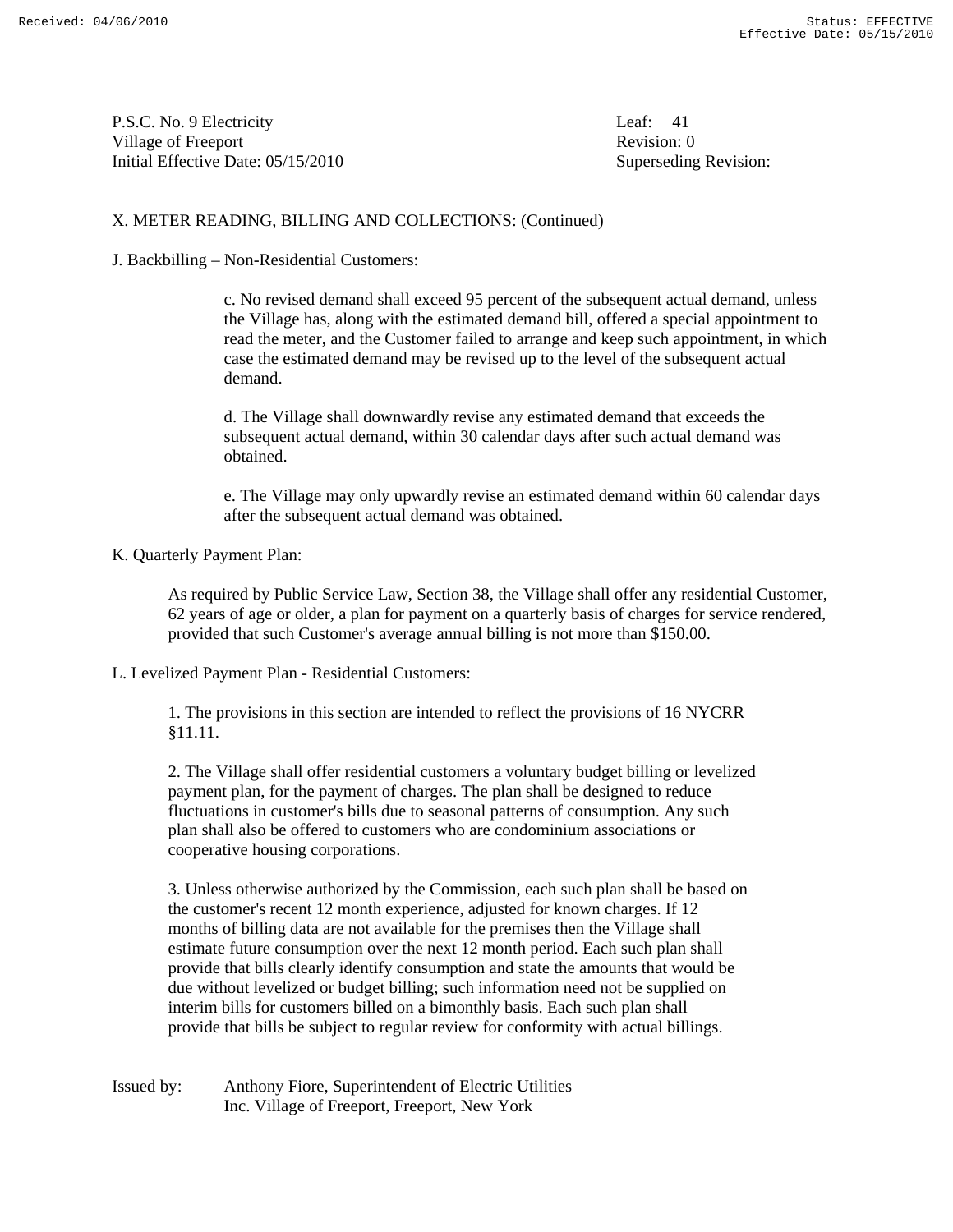P.S.C. No. 9 Electricity Leaf: 41.1 Village of Freeport **Revision:** 0 Initial Effective Date: 05/15/2010 Superseding Revision:

## X. METER READING, BILLING AND COLLECTIONS: (Continued)

M. Levelized Payment Plan - Non-residential Customers

#### 1. Obligation to Offer:

 The Village shall provide a written notice offering a voluntary levelized payment plan designed to reduce fluctuations in payments caused by seasonal patterns of consumption to its eligible Customers at least one in each 12 month period.

#### 2. Eligibility:

 The Village shall offer a levelized payment plan to all non-residential Customers except:

a. Customers that have less than 12 months of billing history at the premises;

b. seasonal, short-term or temporary Customers;

c. Customers who have arrears;

 d. Customers who, for any reason, ceased being billed on a previous levelized payment plan before the end of the plan year in the past 24 months; or

 e. Customers whose pattern of consumption is not sufficiently predictable to be estimated on an annual basis with any reasonable degree of certainty.

#### 3. Removal from Levelized Payment Plan:

 A Customer may request that the Village remove the Customer from the levelized payment plan and reinstate regular billing at any time in which case the Village may immediately render a final levelized settlement bill, and shall do so no later than by the time of the next cycle bill that is rendered more than 10 business days after the request. The Village may only remove a Customer from the levelized payment plan if the Customer becomes ineligible under this section and the Village has given the Customer an opportunity to become current in payment if delinquency is the cause of the Customer's ineligibility, provided further that such opportunity need only be given once in any 12 month period.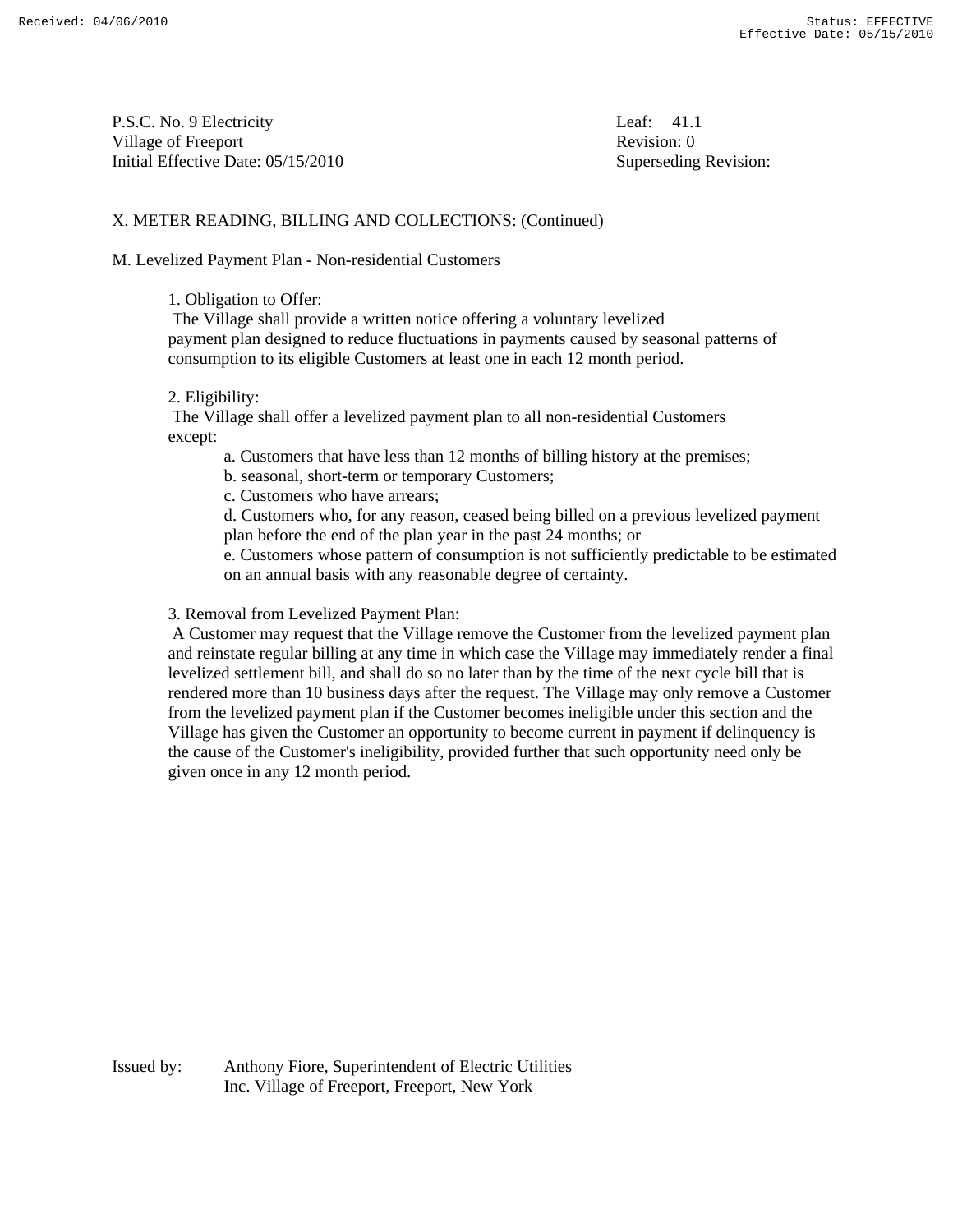P.S.C. No. 9 Electricity Leaf: 42 Village of Freeport **Revision:** 0 Initial Effective Date: 05/15/2010 Superseding Revision:

## X. METER READING, BILLING AND COLLECTIONS: (Continued)

#### N. Interest on Customer Overpayments:

 1. The Village shall provide interest on Customer overpayments in accordance with 16 NYCRR 145.

 2. A Customer overpayment is defined as payment by the Customer to the Village in excess of the correct charge for electric service supplied to the Customer which was caused by erroneous billing by the Village.

 3. The rate of interest on Customer overpayments shall be the greater of the unadjusted interest rate specified by the Commission on consumer deposits or the applicable late payment rate, if any, for the service classification of the Customer. Interest shall be paid from the date when the Customer overpayment was made, adjusted for any changes in the deposit rate or late payment rate, and compounded monthly, until the date when the overpayment was refunded. The Village shall be required to pay interest on any Customer refunds that occurred on or after March 20, 1984, except where Customer overpayments are refunded within 30 days of overpayment.

### O. Contents of Bills:

1. Residential Customers -The Village shall provide, in clear and understandable form and language: the name, address and account number of the customer, dates of the present and previous meter readings , whether estimated or actual, amount consumed between present and previous readings, amount owed for the latest period, the date by which payments for the latest period may be paid without penalty, the penalty charge for late paid bills, credits from past bills and any amounts owed and unpaid from previous bills, and such other requirements as set forth in 16 NYCRR §11.16.

 2. Non-residential Customers - Customer bills shall state the charges for service(s) performed, materials furnished or other charges made by the Village and will be itemized on the applicable bill form unless by reason of size limitation itemization is not possible. In those cases, totals will be utilized and a separate listing of charges making up such totals will be sent with this bill. Bills shall contain information required under 16 NYCRR 13.11.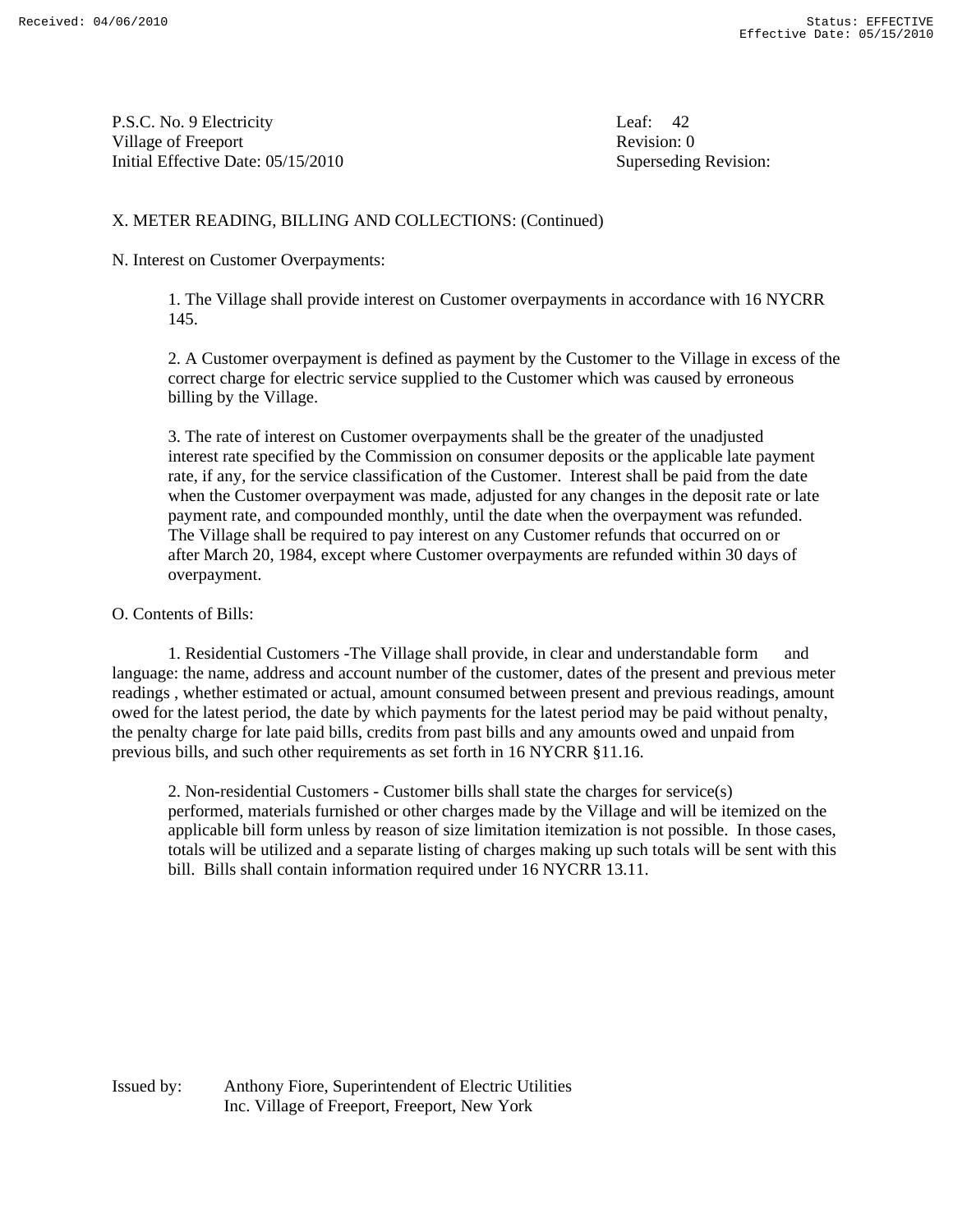P.S.C. No. 9 Electricity Leaf: 43 Village of Freeport **Revision:** 0 Initial Effective Date: 05/15/2010 Superseding Revision:

# X. METER READING, BILLING AND COLLECTIONS: (Continued)

# P. Shared Meters:

In accordance with 16 NYCRR Sections 11.30 through 11.39, and Section 52 of the Public Service Law, then a tenant's service meter also registers utility service outside the tenant's dwelling, the tenant is not required to pay the charges for that service. The Village will establish an account in the owner's name for all service registered on the shared meter after that date and will rebill for past service in accordance with 16 NYCRR Part 11.34. A Customer may request a copy of the entire rules governing shared meters from the Village's office.

Q. Electronic Bill Presentment and Payment:

 1. Any Customer may elect to receive bills in electronic format only. Upon written request from its Customers, the Village will stop mailing paper bills and provide a secure email containing all information contained on the actual paper bill. For the purposes of due dates and penalty calculations, an Electronic bill is treated as a paper bill, as explained on Leaf No. 6. A Customer that elects to receive an electronic bill will still receive all disconnect notices and other required notification via regular first class mail. A Customer may elect to receive both electronic and paper notification of Utility bills and notifications.

 2. A Customer may elect to receive paper bills and to pay the bill electronically. Upon written notification that the Customer will be paying electronically, the Village will continue to mail a paper bill but discontinue including a return envelope.

# XI. EXTENSION OF LINES AND FACILITIES:

#### A. Overhead:

Village shall furnish, place, construct, operate, maintain and, when necessary, replace at its own cost and expense all overhead electric lines and overhead service connections and other facilities within the territorial limits of any street, avenue, road or way that is for any highway purpose under the jurisdiction of the legislative body of any city, town, village, county of the State of New York, or on a private right of way when Village elects to use such a route in lieu of construction within such limits.

Upon application of the owner or occupant of any property abutting on any such street, avenue, road or way within 500 feet for single phase service or 300 feet for three phase service of any overhead line of Village appropriate to the service requested, Village shall furnish, place and construct at its own cost and expense such lines, service connections and facilities as are necessary to render the service requested. Said cost and expense shall include the amounts paid for permits to do the work required.

Whenever an owner or occupant of any property abutting on any street, avenue, road or way is herein defined, upon which there is no electric line appropriate to the service requested within a distance of 500 feet for single phase service or 300 feet for three phase service from said property, makes an application for service, Village shall furnish, place and construct such lines to serve said property, provided,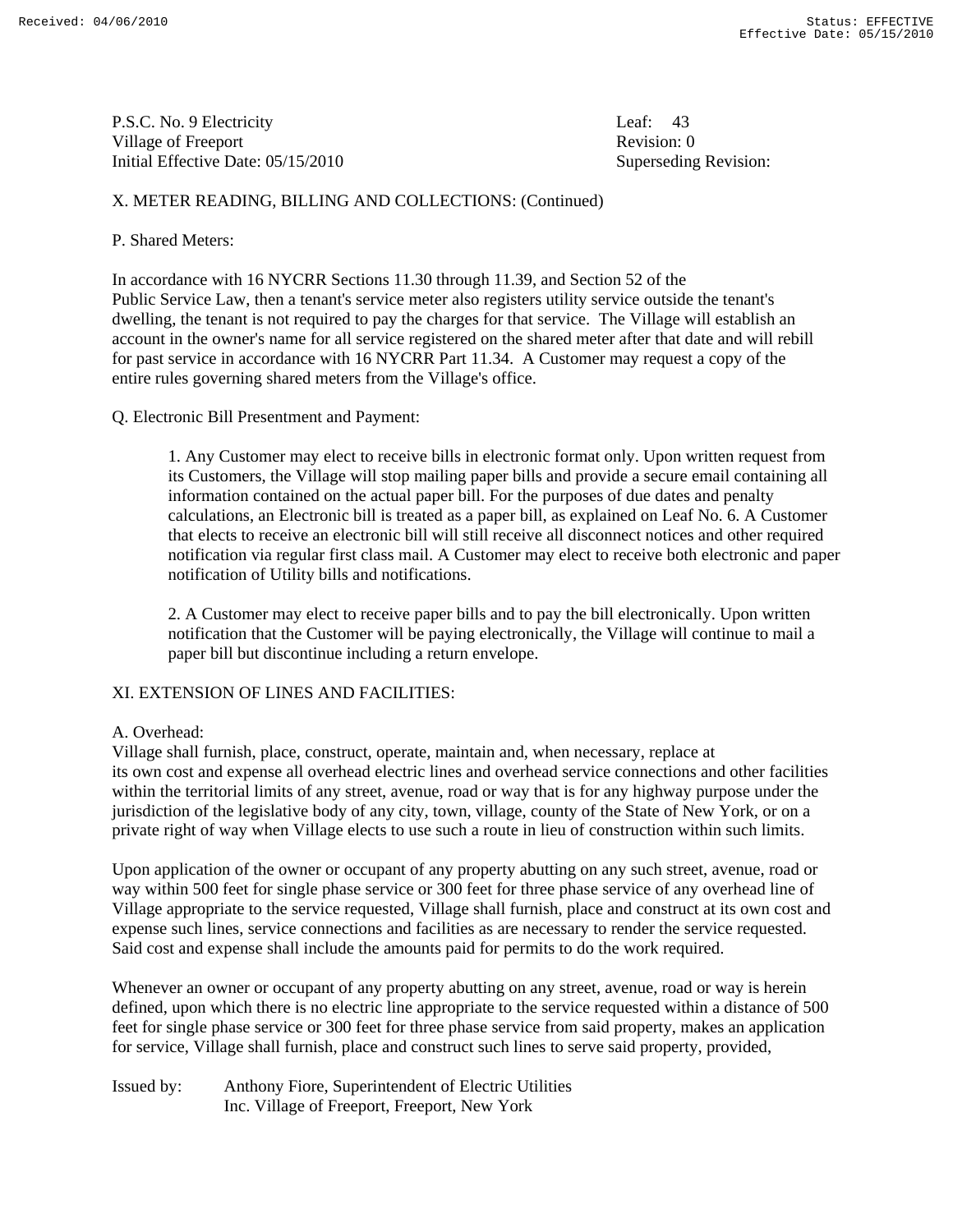P.S.C. No. 9 Electricity Leaf: 44 Village of Freeport **Revision:** 0 Initial Effective Date: 05/15/2010 Superseding Revision:

### XI. EXTENSION OF LINES AND FACILITIES: (Continued)

 1. that said applicant shall first have assured the Village that they will be a reasonably permanent Customer, and

 2. that they shall first have executed an agreement, the terms of which shall provide substantially as follows:

 a. Applicant shall agree to pay to Village the rates charged to Customers served under paragraph 2 above, and, in addition, a surcharge of the actual reasonable cost of such portion of said line extension (excluding the cost of service wires and accessories) that is in excess of 500 feet for single phase overhead extensions or in the case of three phase service in excess of 300 feet from the end of the nearest electric line; said surcharge to be paid annually or ratably for each billing period.

 b. Whenever more than one Customer is connected to said extension, said surcharge shall be so adjusted as to yield to Village not more than said surcharge in any year from all Customers served from said extension and said surcharge shall be reasonably allocated to the several Customers served from said extension, taking into account that 500 feet for single phase overhead extensions, or in the case of three phase 300 feet of extension, and a service, are to be allowed without surcharge for each Customer connected thereto. c. Whenever the number of Customers along a public way, on a single phase extension multiplied by 500 feet or three phase extension multiplied by 300 feet shall equal or exceed the length of the electric extension, or whenever the total revenue in each of any two consecutive calendar years from all Customers on the electric extension shall exceed one-fourth of the actual reasonable cost of said extension, said cost to be as hereinbefore defined, or when five years have elapsed since commencement of service from the electric extension, all surcharges shall cease; and no surcharge shall be imposed if the total estimated revenue in each of two consecutive calendar years shall exceed one fourth of said cost as defined in this paragraph; and

 d. That they shall first have furnished reasonable security as to performance of their agreement if so required by Village.

 e. A successor to a Customer connected to an overhead line extension constructed under the foregoing provisions shall, as a condition of receiving service, agree to pay to the Village, in addition to the service classification rates and charges, the amount of surcharge allocable to him under such surcharge provisions.

3. The applicant shall furnish any necessary rights-of-way as required by this section.

 4 An overhead service lateral up to 100 feet in length will be provided on private property for each Customer without charge. Where a longer lateral or an intermediate support is required, the Customer will be charged the actual cost of the additional length. The Customer shall furnish or obtain all rights-of-way or rights-of-way easements required by the Village between the Village line and the point of attachment at the Customer's building or meter pole.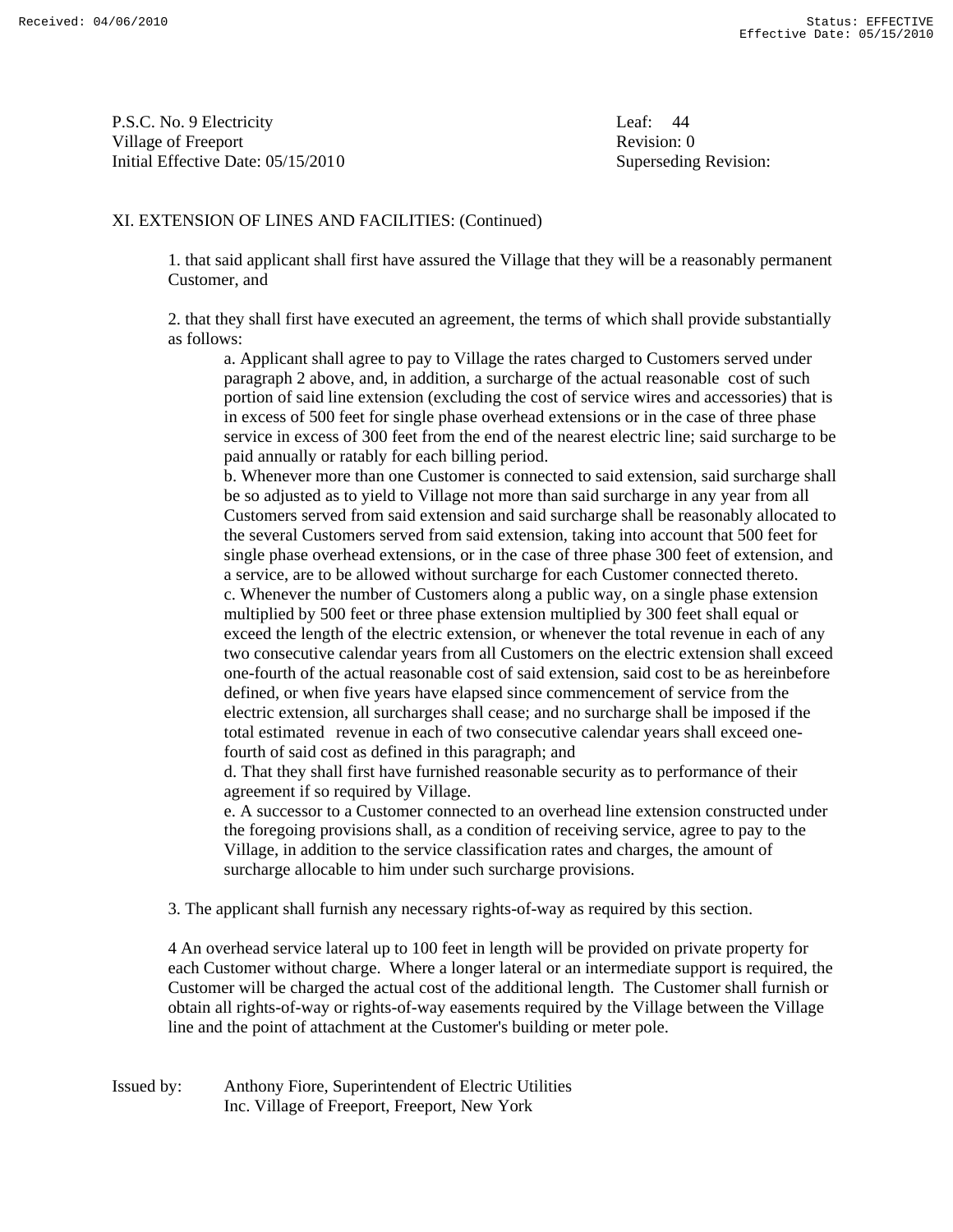P.S.C. No. 9 Electricity Leaf: 45 Village of Freeport **Revision:** 0 Initial Effective Date: 05/15/2010 Superseding Revision:

## XI. EXTENSION OF LINES AND FACILITIES: (Continued)

#### B. Underground:

 1. Definitions: The following words and terms, when used in this rule, shall have the meaning indicated:

 a. Applicant: The developer, builder or other person, partnership, association, corporation or governmental agency applying for construction of electric distribution lines for a residential building.

 b. Residential Building: A structure enclosed within exterior walls or fire walls built, erected and framed of component structural parts and designed for permanent residential occupancy.

 c. Multiple Occupancy Building: A structure, including row houses, enclosed within exterior walls or fire walls, built, erected and framed of component structural parts, and designed to contain four or more individual dwelling units for permanent residential occupancy.

 d. Subdivision: A tract of land divided into lots for the construction of new buildings or the land on which new multiple-occupancy buildings are to be constructed, the development of either of which has been approved by governmental authorities having jurisdiction over land use.

 e. Distribution Line: An electric line used to distribute electric energy, which will be used to provide service to more than one Customer.

 f. Supply Line: A part of a distribution line that is installed between an existing electric distribution system and an underground distribution line within a residential subdivision. g. Service Line: An electric line used to connect a distribution line to an individual Customer's meter or point of attachment. At Village's discretion, a service line may be connected to two or more meters at a single premise.

h. Commission: The Public Service Commission.

 2. Village will install, own, operate and maintain Underground Residential Distribution systems to qualifying residential, commercial, or industrial complexes subject to the conditions and procedures contained in this section.

3. Underground Extension to Serve Fewer Than Five New Residential Buildings:

 a. If underground installation of distribution and service lines necessary to provide permanent electric service to one through four new residential buildings is required by a governmental authority having jurisdiction to do so, Village will install, at its own cost, up to 100 feet of distribution line (including supply) and underground service line per dwelling unit within the territorial limits of any street, avenue, road or way that is for any highway purpose under the jurisdiction of any city, town, village, county or the State of New York, or within the territorial limits of any way which the municipality or other governmental authority having power to do so has agreed to accept as dedicated street upon completion of construction.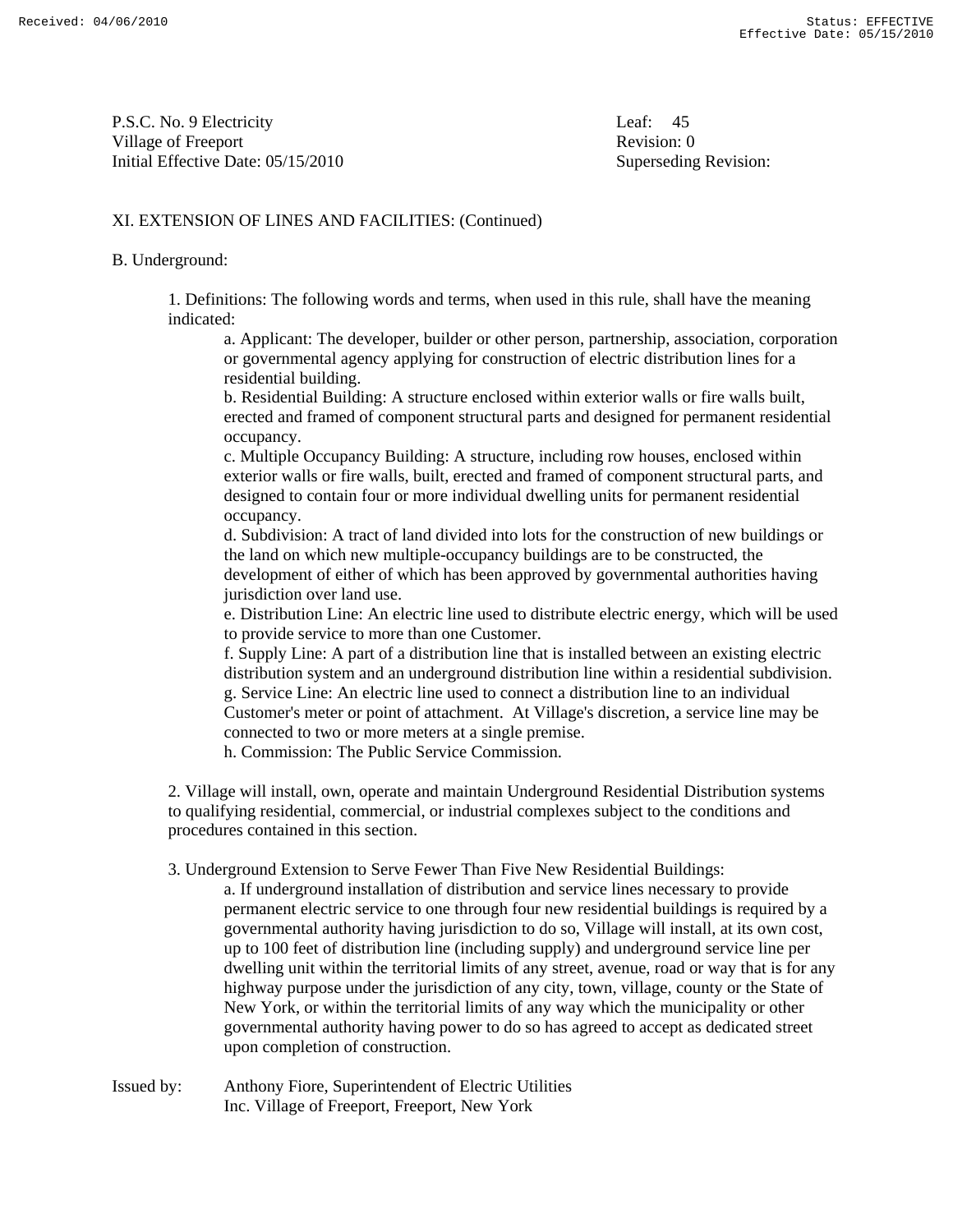P.S.C. No. 9 Electricity Leaf: 46 Village of Freeport **Revision:** 0 Initial Effective Date: 05/15/2010 Superseding Revision:

### XI. EXTENSION OF LINES AND FACILITIES: (Continued)

3. Underground Extension to Serve Fewer Than Five New Residential Buildings:

 The facilities to be provided without charge shall be measured from Village's existing distribution facilities (from the connection point on the riser pole for overhead to underground service connection) to the applicant's building. If more than 100 feet of distribution line (including supply line) and underground service per unit, along a public way or one, which is to be accepted as a dedicated street upon completion of construction, are necessary, the applicant will pay in advance to Village the total cost for the distribution line over 100 trench feet per dwelling unit. If less than 100 feet of distribution line (including supply) and underground service line along a public way or one, which is to be accepted as a dedicated street upon completion of construction, are necessary per dwelling unit, Village will reimburse the applicant for the reasonable cost of installing distribution line beyond public way or way which is to be accepted as a dedicated street upon completion of construction, and or a service lateral of sufficient length to provide a combined amount of up to 100 feet of distribution (including supply) line and service lateral, including any portion thereof on private property, up to the applicant's building. The applicant will be responsible for all trenching and backfilling, but Village will reimburse the applicant for the reasonable cost of the first 100 feet of trenching and backfilling or, if other utilities share the trench, for Village proportionate share for the cost of the first 100 feet of trenching and backfilling.

 b. If no governmental requirement for underground installation applies, but an applicant nevertheless requests underground installation of distribution and service lines necessary to provide permanent electric service to one through four new residential buildings, Village, at its discretion, may either install such facilities upon payment by the applicant of the incremental cost of such facilities over the dollar value of overhead allowances, which the applicant would have received, or may permit the applicant to install such facilities, in which case Village shall reimburse the applicant for the dollar value of overhead allowance which the applicant would have received.

4. Underground Installations for New Subdivisions:

 a. Distribution and service lines necessary to furnish permanent electric service to one or more new multiple-occupancy buildings or within a subdivision in which it is planned to build five or more new residential buildings shall be installed underground in the following circumstances:

 1. if the subdivision will require no more than 200 trench feet of facilities per dwelling unit planned within the subdivision; or

 2. if the developer of the subdivision applies for underground service; or 3. if underground service is required by governmental authority having jurisdiction to do so.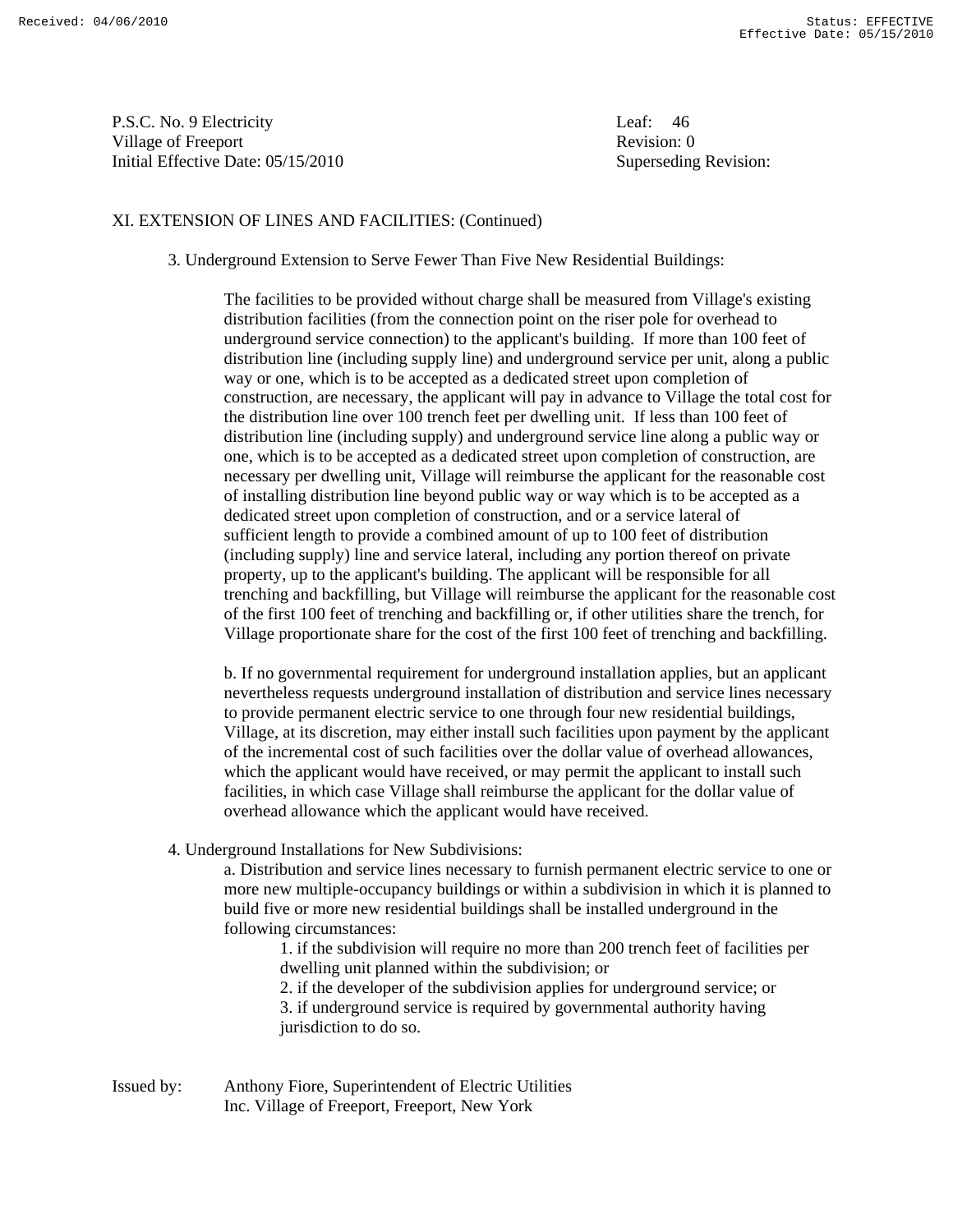P.S.C. No. 9 Electricity Leaf: 47 Village of Freeport **Revision:** 0 Initial Effective Date: 05/15/2010 Superseding Revision:

### XI. EXTENSION OF LINES AND FACILITIES UNDERGROUND: (Continued)

4. Underground Installation for New Subdivisions:

 b. if the distribution (including supply) line requirement to the buildings within the new subdivision is no more than 200 trench feet per dwelling unit within the territorial limits of any street, avenue, road or way that is for any highway purpose under the jurisdiction of the legislative body of any city, town, village county or the State of New York, or within the territorial limits of any way which the municipality or other governmental authority having the power to do so has agreed to accept as a dedicated street upon completion of the construction, the distribution lines shall be installed at the expense of Village. The facilities to be provided without charge shall be measured from Village's distribution facilities (from the connection point on the riser pole for overhead to underground service connection). If the distribution (including supply) line requirement exceeds 100 feet per dwelling unit along a public way or one which is to be accepted as a dedicated street upon completion of construction, but underground installation is nevertheless required pursuant to a governmental requirement or a developer's request, the applicant shall pay in advance to the Village the total cost for the distribution line over 100 trench feet per dwelling unit in such subdivision, as estimated by Village based upon Village's experienced average cost for underground line extensions in residential subdivisions as filed with the Commission annually. The average footage per dwelling unit shall be determined by dividing the total footage of distribution line required by applicant's subdivision, by the number of dwelling units to be served at the time the underground distribution system is installed. If less than 100 feet of distribution (including supply) line along a public right-of-way or one which is to be accepted as a dedicated street upon completion of construction are necessary per dwelling unit, Village will reimburse the applicant for the reasonable cost of installing distribution line beyond the public right-of-way, which is to be a dedicated street upon completion of construction and/or a service lateral of sufficient length to provide a combined amount of up to 100 feet of distribution (including supply) line and service lateral, including any portion thereof on private property, up to the applicant's building. The applicant will be responsible for all trenching and backfilling or, if other utilities share the trench, for Village's proportionate share of the cost of the first 100 feet of trenching and backfilling.

 c. If applicant was required to pay a charge under (b.) above; and if after the underground distribution system is completed; additional dwelling units are constructed and take service from the distribution lines, Village will recalculate charges under (b.) as if the additional dwelling unit(s) had been constructed at the time of Village's original construction within the subdivision and make an appropriate refund of charges under b. without interest. Any portion of the charge remaining unrefunded five years from the date the Village is first ready to render service from the underground distribution lines shall be retained by the Village; provided, however, that where the applicant will sell vacant lots and they are not primarily engaged in the construction of dwelling units in a subdivision, the refund period will be 10 years.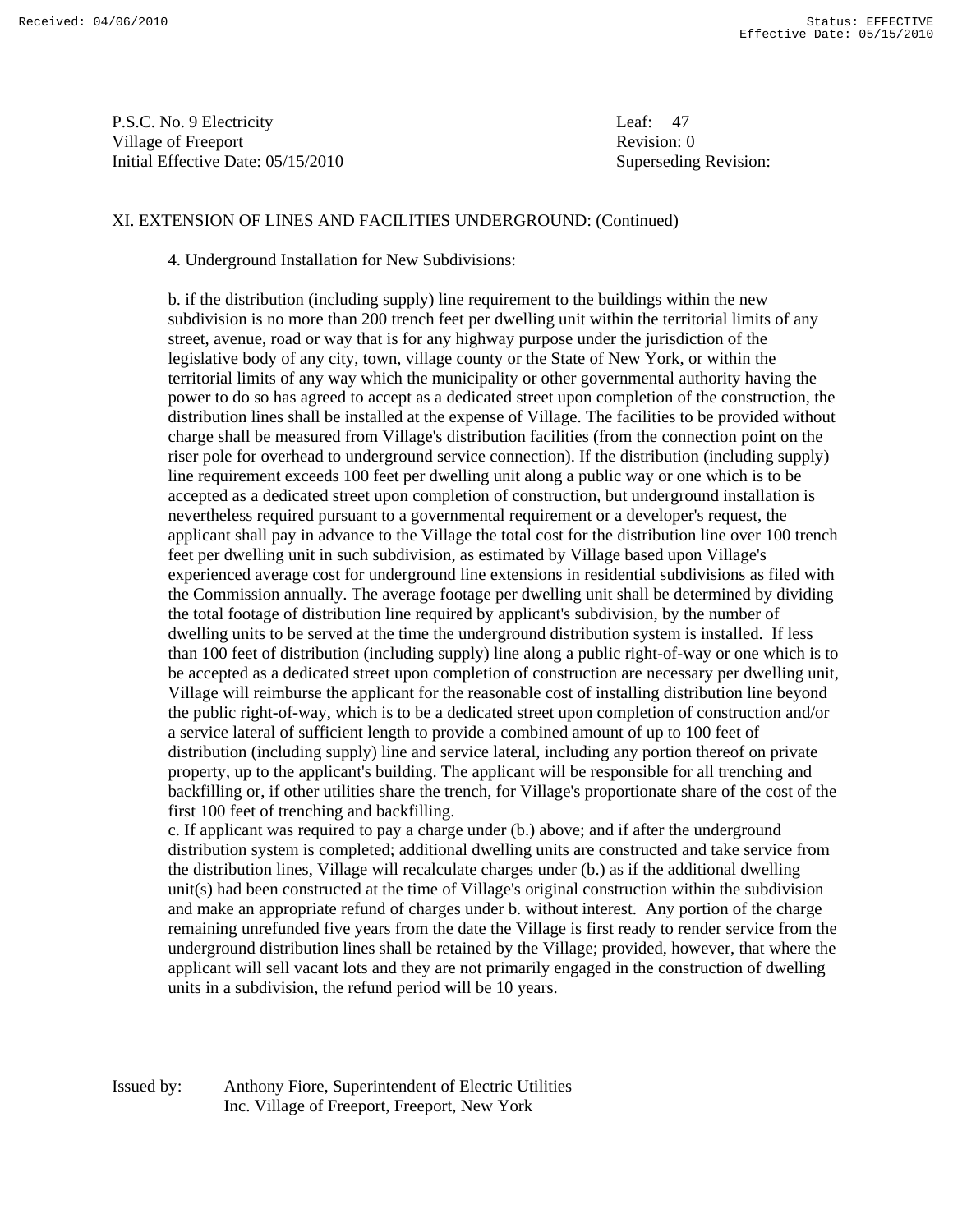P.S.C. No. 9 Electricity Leaf: 48 Village of Freeport **Revision:** 0 Initial Effective Date: 05/15/2010 Superseding Revision:

# XI. EXTENSION OF LINES AND FACILITIES UNDERGROUND: (Continued)

4. Underground Installation for New Subdivisions:

 d. Service to a subdivision may be supplied overhead under the following circumstances notwithstanding the provisions above, unless a governmental authority having jurisdiction to do so has required that facilities be installed underground:

 1. if Village can provide service to the entire subdivision by extending its facilities no more than 600 feet in a cul-de-sac where a portion of the street within the subdivision is served by overhead facilities within or at the entrance of the cul-de-sac; or 2. if Village can provide service to the entire subdivision by connecting an area between existing overhead facilities for a distance of 1,200 feet, or less; or 3. if Village can provide service to the entire subdivision by installing service laterals to new applicants from existing overhead lines; or 4. if the developer of the subdivision is not primarily engaged in the construction of dwelling units within the subdivision, and either five years have elapsed from the sale of first lot within the subdivision to the first application for service and Village has no indication that there will be other new applicants in the subdivision within six months, or five years have elapsed from time of final approval of the subdivision or section thereof and less than 25 percent of the lots have been sold in the subdivision and every section thereof except where 10 percent or more of the lots in the subdivision and any section thereof has been sold within the last two years.

 5. Grounds for Petitioning the Commission: If either applicant or Village believes that installation of underground lines within a subdivision will be more environmentally undesirable than the installation of overhead lines (the petition shall compare the environmental effects to the subdivision of overhead as opposed to underground construction and discuss any other relevant factors, and shall, in those instances where visual values would be diminished by underground construction, indicate factors bearing on probable retention of significant flora, including Village's practice with respect to trimming trees in the vicinity of the overhead facilities).

 6. Furnishing of Rights-of-Way by Applicants for Overhead or Underground Line Extensions: a. An applicant for line extension shall execute and deliver to Village free from cost permanent easements or rights-of-way in so far as the extension or subsequent addition thereto affect the property owned by the applicant for the placing and maintaining of the extended line.

 b. Village shall not be obligated to commence construction of an extension of its electric system until the applicant had obtained and delivered to Village satisfactory permanent easements or rights-of-way agreements or has agreed to pay a surcharge of such cost as may be incurred by Village if at the applicant's request it obtains such easements or rights-of way.

 c. Right-of-way costs covered herein are not part of the cost of extensions as defined in this section.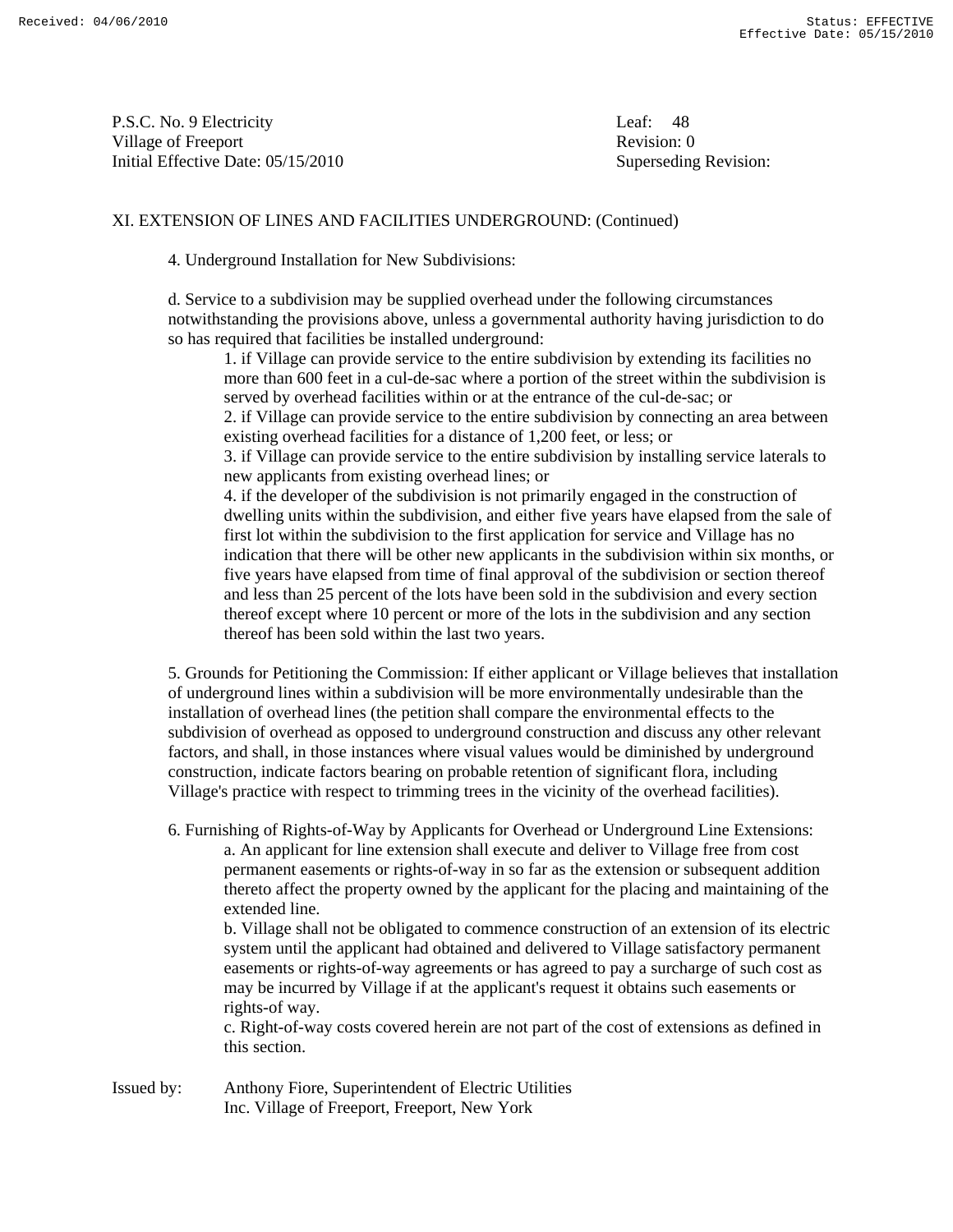P.S.C. No. 9 Electricity Leaf: 49 Village of Freeport **Revision:** 0 Initial Effective Date: 05/15/2010 Superseding Revision:

### XII. SERVICE CONNECTIONS, ENTRANCE AND CUSTOMER'S EQUIPMENT:

A. Temporary Service: Where temporary service is desired, the actual cost of installing and removing the temporary service facilities will be paid by the Customer. All power consumption will be paid for according to the applicable service classification.

B. Breakdown Service: Customer requesting breakdown, standby or auxiliary service not otherwise described in this tariff may request such service in writing.

C. Inspection: The Customer must furnish satisfactory evidence as to the safe condition of the Customer's wiring and equipment before energizing the service to a new or renovated installation or if the service has been disconnected for a period greater than 12 months. This may be in the form of an approval, or certificate from the New York Board of Fire Underwriters or other inspection organizations acceptable to Village. Application for inspection should be made before any work is started.

D. Increase in Service Requirements: The Customer shall give the Village reasonable advance notice of intention to materially increase their load so that adequate service facilities may be provided.

E. Tree Trimming: Should primary or secondary overhead services to a Customer extend over said Customer's property, Customer shall grant permission, where necessary, to trim trees in order to afford proper clearance for the Village's facilities.

F. Meter and Service Entrance:

 1. The Customer shall provide a safe convenient location for the meter and a service entrance in conformity with standard practice. The location or service entrance and meter or meters shall be designated by the Village. The Village will furnish and install the meter or meters to measure the electricity used by the Customer.

 2. The Village will use reasonable care and diligence in making its service connection to buildings but shall not be held liable for any defacing or injury caused to the building due to either installing or maintaining the wire supports.

G. Damage to Meter: Damage to electric meters, instrument transformers, switches, or other Village owned equipment, which can be attributed to carelessness or neglect on the part of the Customer, will be repaired by the Village and the cost of such repairs charged to the Customer.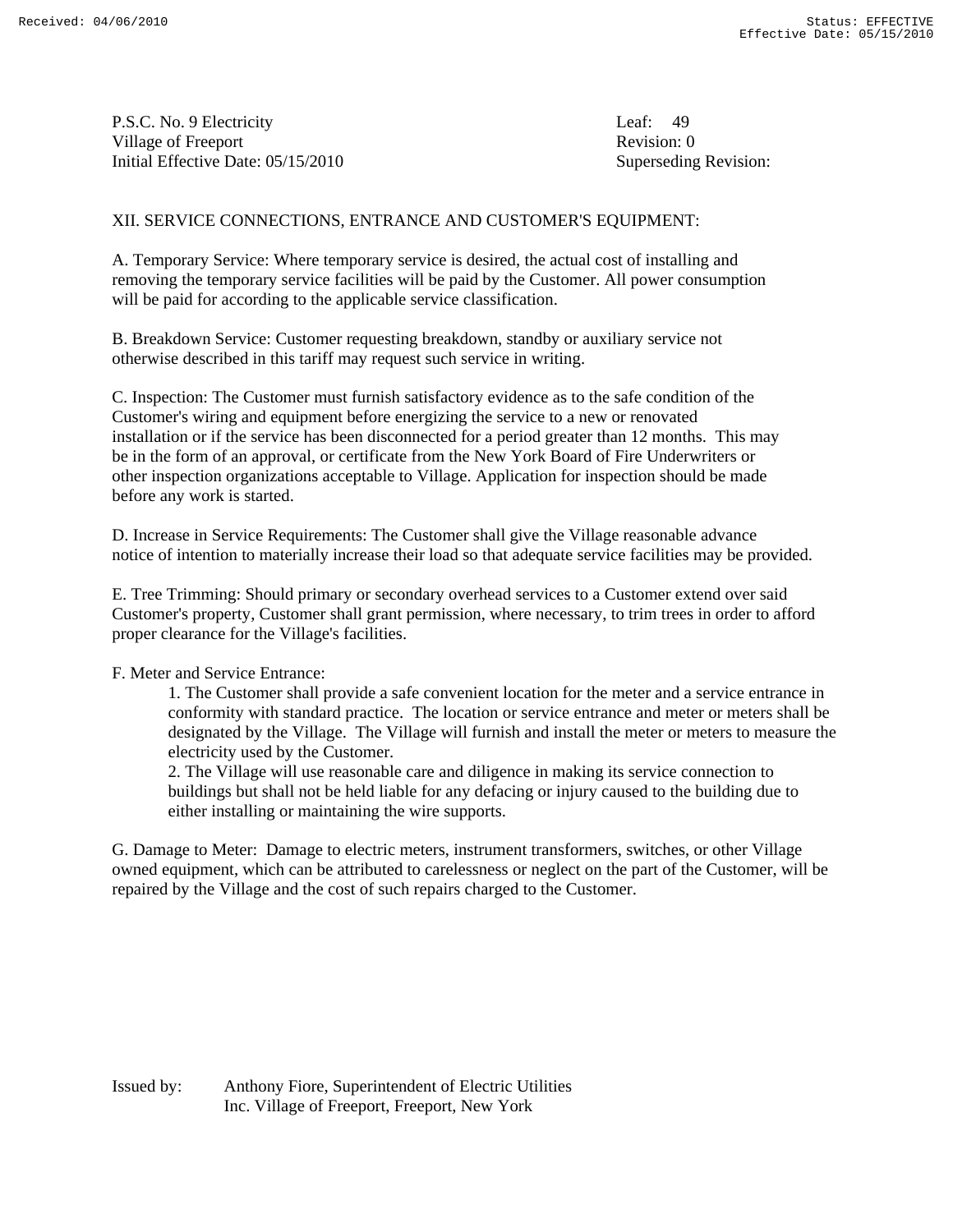P.S.C. No. 9 Electricity Leaf: 50 Village of Freeport **Revision:** 0 Initial Effective Date: 05/15/2010 Superseding Revision:

### XII. SERVICE CONNECTIONS, ENTRANCE AND CUSTOMERS' EQUIPMENT: (Continued)

H. Service Switches and Meter Seals:

 1. The meter boxes, instrument transformer cabinets, meters and service switches used in supplying of electric energy to each Customer will be sealed by the Village. Tampering with or removal of these seals by persons other than authorized Village employees is a misdemeanor and the Village will prosecute any person or persons who violate this law.

 2. The Village reserves the right to discontinue electric service to any person or persons who knowingly tampers with or permits other persons to tamper with the service, seals and/or electric meters of the Village.

 3. Any equipment of the Village installed on Customer's premises will remain Village property and may be removed if service is discontinued. The Customer shall exercise reasonable care to protect the equipment from damage.

I. Customers' Wiring and Equipment: The Customer must, at his expense, equip his premises with such wiring, switches and fixtures as may be necessary for the proper utilization of the Village's electric service. The Village publishes a booklet entitled "Electric Code" indicating the manner and method by which electric installations must be made on Customers' premises for service supplied by the Village. Copies of this booklet may be obtained on request by mail or at the Village Office. The Customer shall furnish and install all wiring and equipment from the meter to the service entrance connection, as defined in Leaf 49 (D) and shall furnish and install the equipment listed below:

- 1. Service Entrance.
- 2. Meter box and panel.
- 3. Meter sockets and meter test switches.
- 4. Cabinets or enclosures for enclosing metering transformers and meters.
- 5. Metering transformers (high tension service only).

Single phase, three horsepower motors and larger, and all three phase motors, where necessary, shall be of a type that shall not require starting current deemed unreasonable by the Village, or shall have starting devices to restrict the starting current within the limits considered reasonable by the Village, or both. All motors whose capacity exceeds one-half horsepower must be connected to 240 volt or higher voltage service.

Where the character of the service desired or the capacity of load requires the installation by the Village of such equipment requiring installation in a vault or enclosure, the Customer shall provide at his expense, upon request of the Village and without rental charges therefore, a suitable vault or enclosure, overall dimension, specifications and type of construction for vault or enclosure will be furnished by the Village upon request. The Customer must submit construction drawings for vault or enclosure and installation of Village equipment for approval before starting construction work.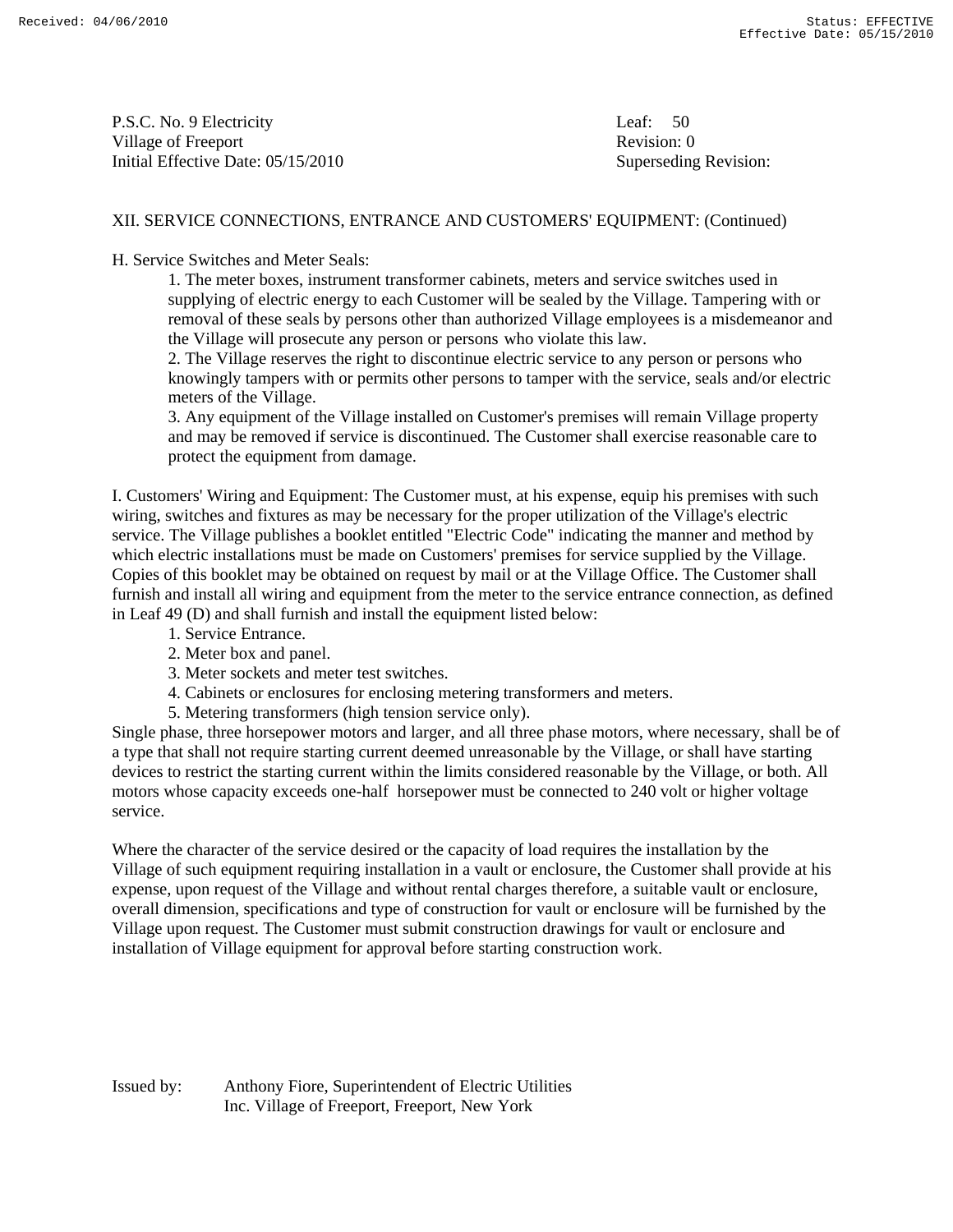P.S.C. No. 9 Electricity Leaf: 51 Village of Freeport **Revision:** 0 Initial Effective Date: 05/15/2010 Superseding Revision:

# XII. SERVICE CONNECTIONS, ENTRANCE AND CUSTOMERS' EQUIPMENT: (Continued)

J. Primary Service: Where the Customer is served primary service, 2400 volts or higher, he must furnish at his own expense.

 1. Any necessary transformers, service, protective equipment and other associated apparatus, (except Village-owned meters) in connection therewith, which must be of a type and make approved by the Village.

 2. All necessary buildings, foundations and enclosures for housing transformers and metering apparatus in accordance with the standard specifications of the Village.

3. All necessary wiring to distribute current throughout the premises.

 4. No untransformed current shall be used in connection with the Village service, without written notice to and assent by the Village.

#### K. Liability of Village:

 1. Service: The Village will endeavor at all times to provide a regular and uninterrupted supply of service, but in case the supply of service shall be interrupted or irregular or defective or fail from causes beyond its control or through ordinary negligence of employees, servants or agents, the Village will not be liable therefore.

 2. Injuries and Damages: The Village will not be liable for any injury, casualty or damage resulting in any way from the supply or use of electricity or from the presence or operation of the Village structures, equipment, wires, appliances or devices on the Customer's premises, except injuries or damages resulting from the negligence of the Village.

 3. Customers' Equipment: Neither by inspection or non-rejection nor in any other way does the Village gives any warranty, expressed or implied as to the adequacy, safety or other characteristics of any structures, equipment, wires, appliances or devices owned, installed or maintained by the Customer or leased by the Customer from third parties.

L. Access to Customers' Premises: The duly authorized employees, or representatives, of the Village shall have the right of free access at all reasonable times to read, inspect, and test repair, replace or remove its meters and other property located on Customers' premises and to inspect and test wiring and equipment owned by Customers and receiving its supply of energy from the Village system. Village employees or representatives authorized to enter upon Customers' premises will be provided with identification. Customers are warned not to admit strangers without proper identification claiming to represent the Village.

M. Revisions: In the event of any changes or revisions of Village schedules, lawfully made, Customers taking service under the schedule so revised shall thereafter take and pay for service in accordance with provisions of the revised, superseding, or substituted schedule so established. Unless otherwise expressly stated therein, the revised, superseding, or substituted schedule shall apply to the service commencing with the first scheduled meter reading after effective date set forth therein.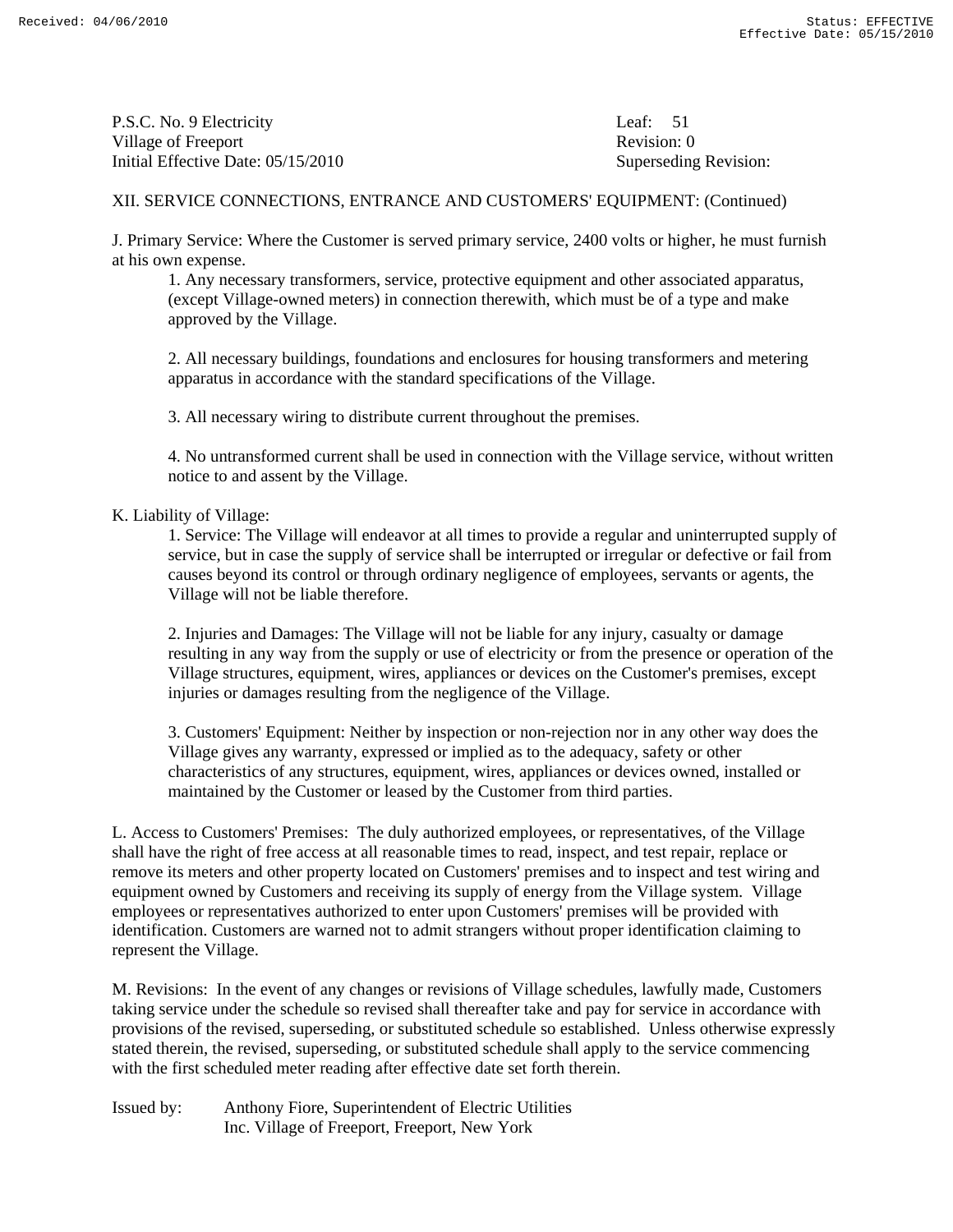P.S.C. No. 9 Electricity Leaf: 52 Village of Freeport Revision: 0 Initial Effective Date: 05/15/2010 Superseding Revision:

### XII. SERVICE CONNECTIONS, ENTRANCE AND CUSTOMERS' EQUIPMENT: (Continued)

N. Meter Testing: Meters will be tested at any time by Village upon written request from a Customer. Meters also will be tested at any time upon application to the Commission by a Customer, provided, however, that the cost of making such test shall be borne by the Village or the Customer, as the case may be, as provided in the Public Service Law of New York or the rules and regulations established by the Commission with respect to testing of meters.

 1. Village will at the Customer's request perform one meter test within any 12 month period, without charge to the Customer.

 2. If the Customer requests an additional test of the meter, and the test determines that the meter is insufficiently accurate for billing purposes, all costs will be borne by the Village.

3. Otherwise, the Customer will be charged for the test at the following schedule:

- a. Residential and non-demand meters: Complaint test charge Fifty Dollars (\$50.00)
- b. Commercial Demand meters: Complaint test charge Sixty Dollars (\$60.00)

### XIII. ADJUSTMENT OF RATES AND CHARGES:

A. Applicable to: Billings under all Service Classifications.

B. Statement of Fuel and Purchased Power Adjustment: A statement will be filed with the Public Service Commission apart from this rate schedule three business days prior to any change in the Fuel Adjustment Rate per kWh. This statement, also available at the Village of Freeport's Municipal Office, will indicate the Base Cost of Fuel and Purchased Power, the Average Cost of Fuel and Purchased Power, and the Rate Adjustment per kWh resulting from changes in the average Cost of Fuel and Purchased Power. The statement shall further show FAC Reconciliation and any other refunds that may be ordered by the Commission. A Statement of Off-System Sales Adjustment will be filed as discussed on Leaf 54 (D).

#### C. Definition of Terms:

 1. Average Cost of Fuel and Purchased Power, in cents per kWh for the month, is derived by dividing the monthly Cost of Fuel and Purchased Power by the corresponding monthly Energy Requirements.

2. Cost of Fuel and Purchased Power to the Village's Customers is comprised of:

 a. The cost of Fossil Fuel used by the Village in generation for its Customers, including, various grades of petroleum products refined from oil and natural gas, and the transportation and storage of natural gas to the Village's point of receipt. The fuel costs incurred in generation for the Village's Customers shall be exclusive of the fuel cost associated with Off-System Sales energy. The cost shall also include an amount equal to the sum of the Operation and Maintenance Expense Unit Rate and Extraordinary Maintenance Fund Unit Rate times the MWh of generation for retail Customers by the Village's LM6000 as adjusted for station usage.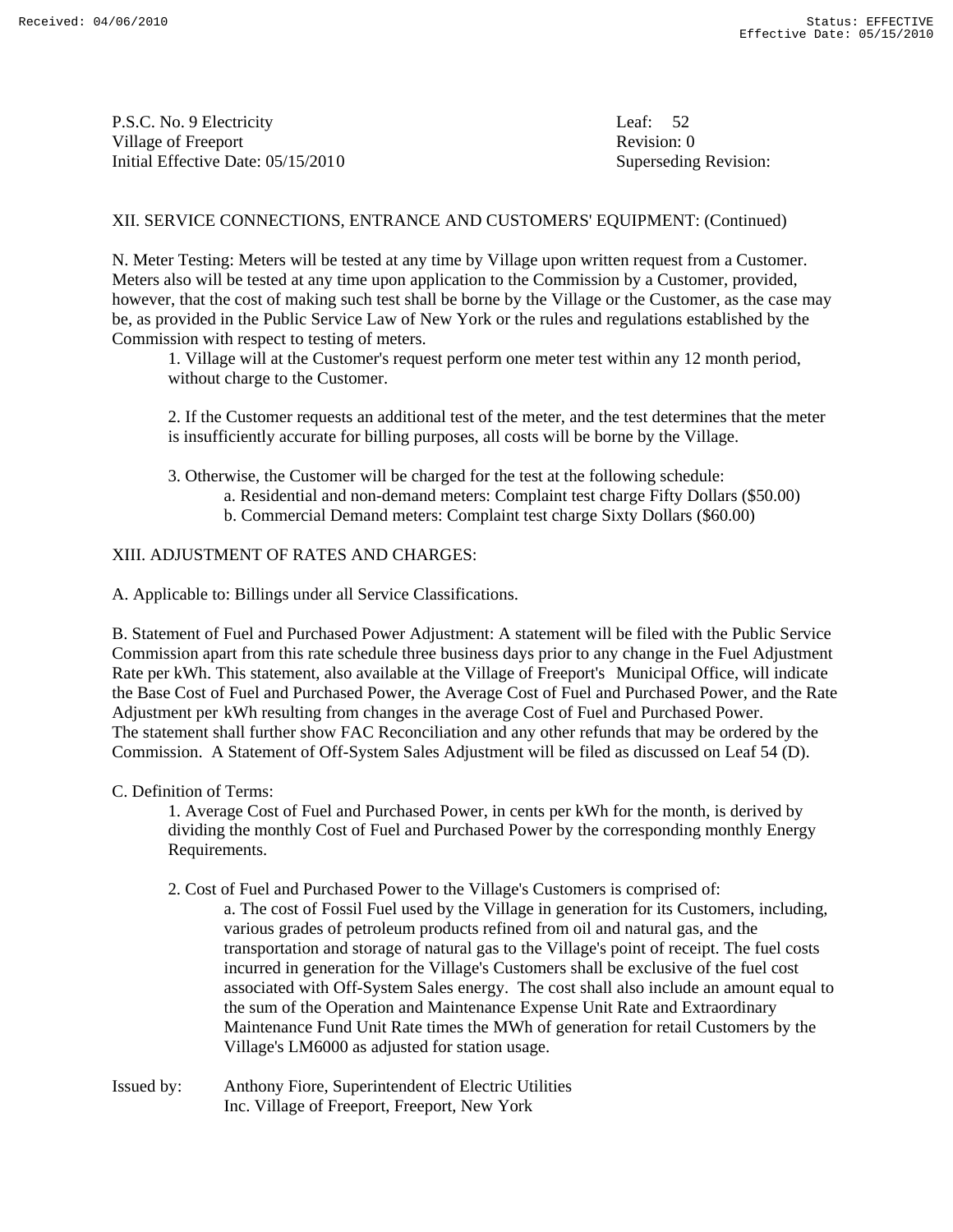P.S.C. No. 9 Electricity Leaf: 53 Village of Freeport **Revision:** 0 Initial Effective Date: 05/15/2010 Superseding Revision:

### XIII. ADJUSTMENT OF RATES AND CHARGES: (Continued)

#### C. Definition of Terms:

 b. The cost of Purchased Power shall equal the sum of the cost of Firm Energy Purchased, Economy Energy Purchased and Other Energy Purchased for its Customers. c. The cost of Firm Energy is the cost of capacity and energy purchased from the New York Power Authority under firm contract, and the cost of transmission under various FERC and state regulated transmission rates, and cost of the New York Independent System Operator ("NYISO") Services.

 d. The cost of Economy Energy purchased is either that energy purchased in compliance with Contract No. 139 with the Long Island Power Authority or that energy purchased from the New York Power Authority, other suppliers, or the NYISO definition or that energy purchased from any source at the total charge equal to or less than the Utility's avoided fuel cost.

 e. The fuel cost of Other Energy Purchased, and the total cost expressed in cents per kWh of power and energy purchased from any source, for its Customers, estimated if not known, plus any necessary adjustment correcting estimated fuel costs of purchased energy of previous months. The Village shall be allowed to reconcile its FAC monthly, as defined in Section H. (1). The Village will also be able to perform an annual reconciliation for each fiscal year, as defined in Section H. (2).

 f. NYISO Services shall include all costs associated with the NYISO and/or any subsequent organization with similar functions, including, but not limited to, ancillary services, capacity and energy, shall be recovered through the fuel cost adjustment. Any future adjustments or rebilling by the NYISO shall also be included.

 3. Generated Energy shall include the output of Village generating units at Power Plant #1 and Power Plant #2, less station usage as measured at the low side of the generator step-up transformers and less generated energy for Off-System Sales.

 4. Off-System Sales are defined as energy sales generated by Village's LM6000 bid into the New York Independent System Operator and adjusted as defined in Section D.

 5. Energy Requirements is the total Generated Energy and Purchased Power minus the Off-System Sales energy sold and, when applicable, minus transmitting losses, and adjusted for Station Service for the LM6000.

 6. Base Cost of Fuel and Purchased Power is defined as the Cost of Fuel and Purchased Power per kWh which is included in the energy charges portion of the tariff rate. The Base Cost of Fuel at the Energy Requirements level is 3.000 cents per kWh. The billed Base Cost of Fuel is 3.126 cents per kWh.

 7. FAC Difference is the variation of the average Cost of Fuel and Purchased Power above or below the Base Cost of Fuel. The rates for electricity are adjusted for each 0.001 cents per kWh variation.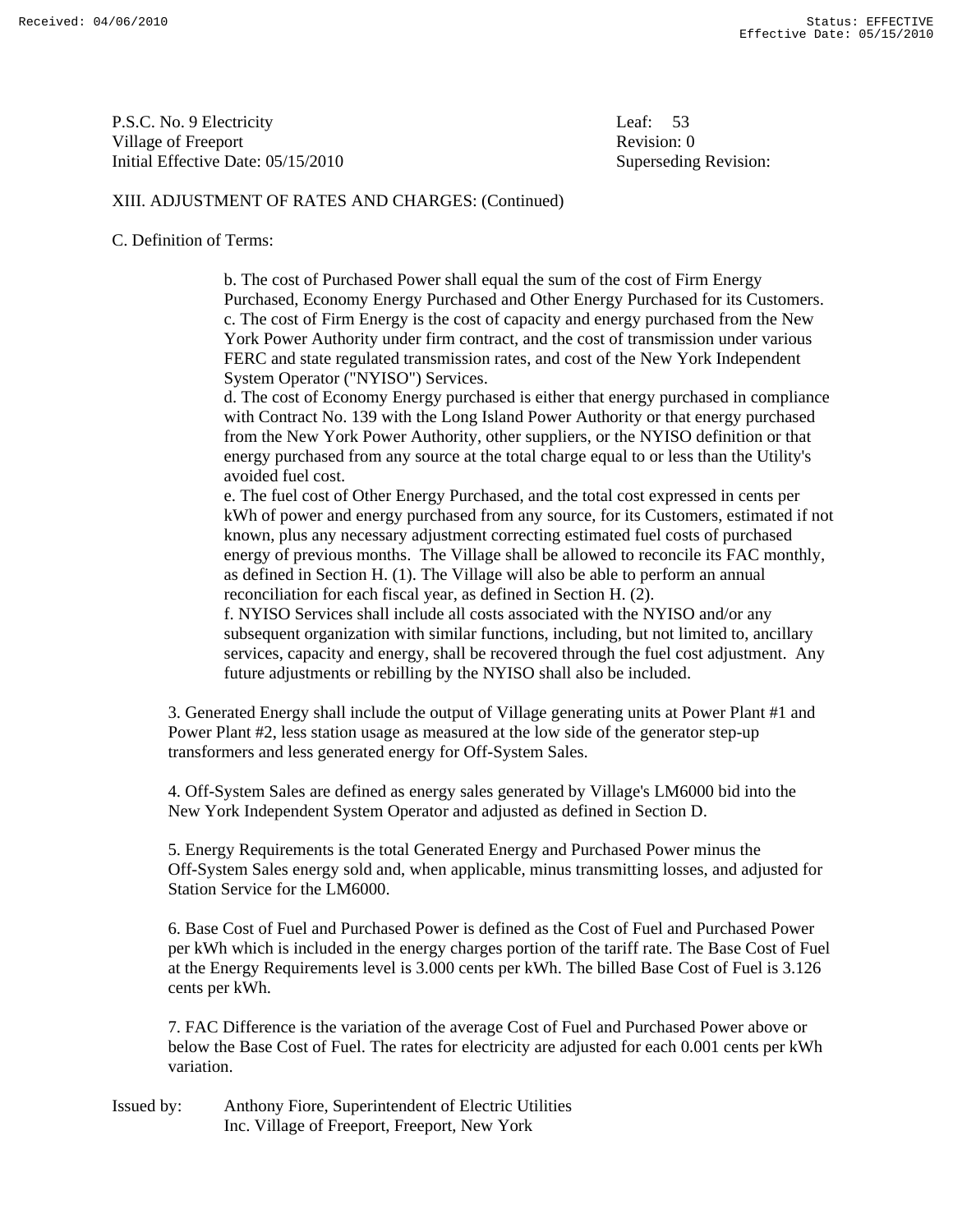P.S.C. No. 9 Electricity Leaf: 54 Village of Freeport **Revision:** 0 Initial Effective Date: 05/15/2010 Superseding Revision:

### XIII. ADJUSTMENT OF RATES AND CHARGES: (Continued)

#### C. Definition of Terms:

 8. Factor of Adjustment is the ratio of the Energy Requirements to the Customer sales for the same fiscal year. Such Customer sales shall be exclusive of Off-System Sales energy. The Factor of Adjustment is 1.0420 as established in Case 06-E-0911

 9. Fuel Adjustment Rate is the rate adjustment per kWh derived by multiplying the FAC Difference by Factor of Adjustment.

 10. LM6000 Station Service expense is defined as the cost of power needed to supply electrical energy to the LM6000 start-up and operation.

D. Off-System Sales Adjustment:

 1. The electricity generated by Village's LM6000 generating station is bid into the NYISO and all of the sales are classified as off-system sales. Net revenues from off-system sales are defined as revenues from off-system energy sales less:

- a. fuel and delivery costs;
- b. payments to the extraordinary maintenance deferral account;
- c. LM6000 O&M expenses;

 d. Capacity and energy sales to LIPA pursuant to the Village of Freeport/LIPA Power Purchase Agreement;

e. and LM6000 station service expense.

 Net revenues from energy produced in excess of its own Customers' needs shall be placed into the rate modifier account, a deferral account, to be refunded to Customers through a credit on monthly bills. The deferral mechanism for the net revenues shall be calculated monthly for each fiscal year (from March 1st through February 28th) and the accumulated net revenues shall be refunded to Customers on a monthly basis over a 12-month period beginning in May following each fiscal year by applying a rate modifier credit to Customers' bills each month.

 2. The rate modifier credit shall be an equal percentage reduction to base rate revenue for each Customer and shall be calculated yearly by dividing the prior year's rate modifier by the prior year's base revenues. Village shall file with the Commission a "Statement of Off-System Sales Adjustment" (Statement), which will show the rate modifier credit factor being applied to Customers' bills on or before April 15th of each calendar year for changes to the rate modifier credit effective in the month of May and at least 15 days before changes to the rate modifier credit effective in a month other than May.

3. Off-System Sales shall be sales to third parties who are not retail Customers of the Village.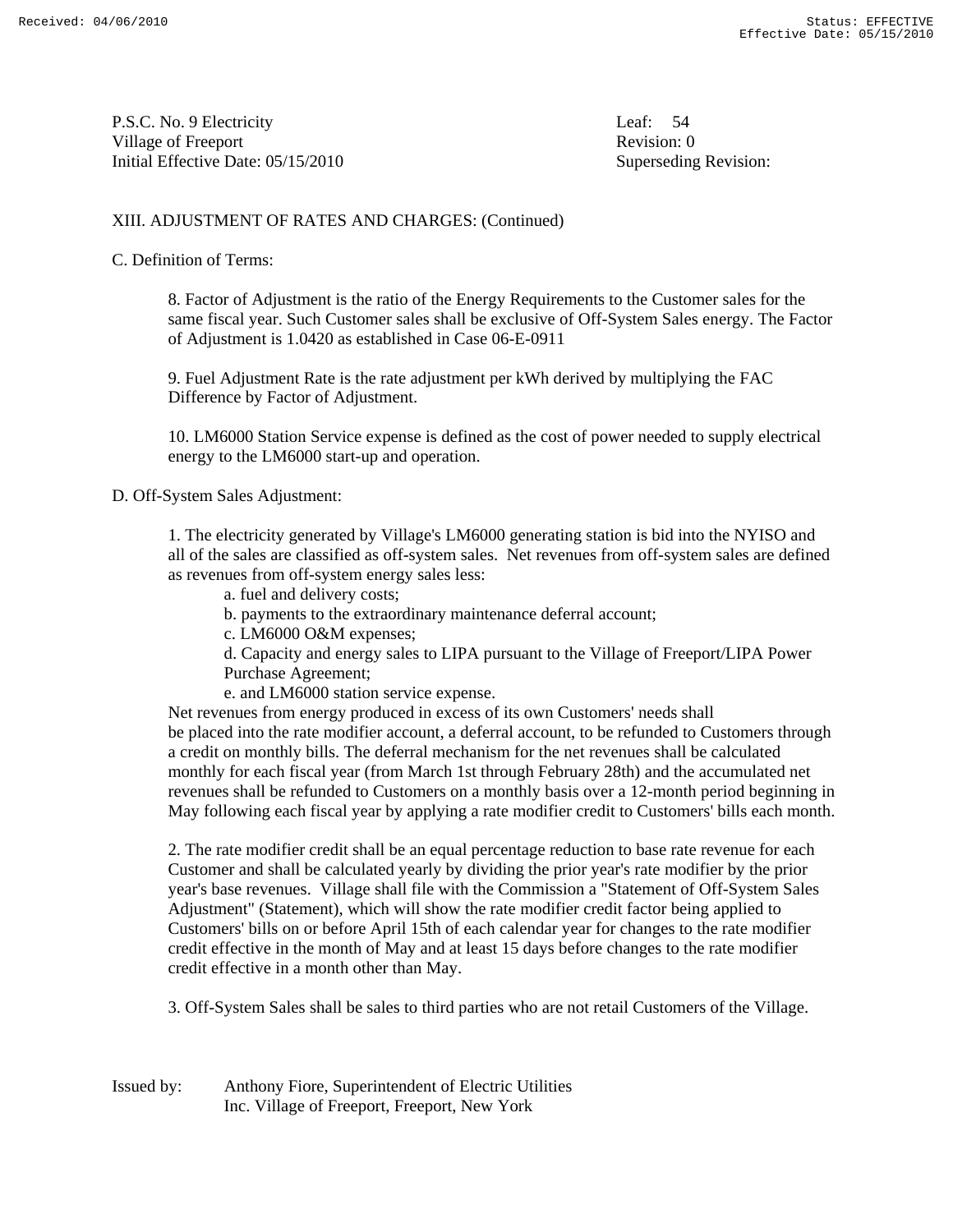P.S.C. No. 9 Electricity Leaf: 55 Village of Freeport **Revision:** 0 Initial Effective Date: 05/15/2010 Superseding Revision:

### XIII. ADJUSTMENT OF RATES AND CHARGES: (Continued)

D. Off-System Sales Adjustment:

 4. Accumulated net revenues in the deferral account would accrue interest monthly so Customers would be reimbursed for the fact that the Village would have use of those funds until refunded to Customers. Monies in this deferral account shall accrue interest at the actual interest rate paid on the account. However, if the Village uses any portion of these deferred funds for other purposes, interest will be paid at the other Customer capital rate as determined by the Commission.

 5. The Village will reconcile any under or over-collections relating to refunds made to Customers and once the annual dollars have been paid out, the refunds will cease for that year. Over or under refunds to Customers shall be transferred to the rate modifier account in the following year.

E. Extraordinary Maintenance Fund Unit Rate: Extraordinary Maintenance Fund Unit Rate shall be \$5.443 per MWh. The amounts allocated in the Extraordinary Maintenance Fund may be used exclusively to pay for major and minor overhauls, major component replacement and extraordinary expenses to Village's LM6000 generating station. The qualifying costs shall include, at a minimum: Hot Section, Major Overhaul, Compressor Section (Sprint related costs), SCR Overhaul, Combustor Change and Generator Overhaul. Monies in this extraordinary maintenance fund shall accrue interest monthly at the actual interest rate earned on that account.

#### F. Operation and Maintenance Expense Unit Rate:

 1. Village shall collect O&M expenses of \$2.482 per MWh for Village's share of energy produced by its LM6000 generating station. The revenues collected by this charge shall be available to Village to meet its daily operational needs.

#### G. Long Island Capacity Sales:

 1. The net credits from Rest-of-State (ROS) capacity sales and demand purchases currently included in the FAC shall continue to be included in the FAC as a credit, as available \$840,000 of revenues from excess Long Island Capacity (LIC) and any other capacity sales (OCS) not included in the FAC have been reflected in base rates.

 2. Village is allowed to reconcile monthly these excess capacity sales revenues as follows: If Village sells more than \$70,000 of LIC and OCS in any month, it will flow the excess revenue into the next month's FAC; if Village sells less than \$70,000 of LIC and OCS in any month, it may meet that shortfall by collecting the shortfall from the next month's FAC.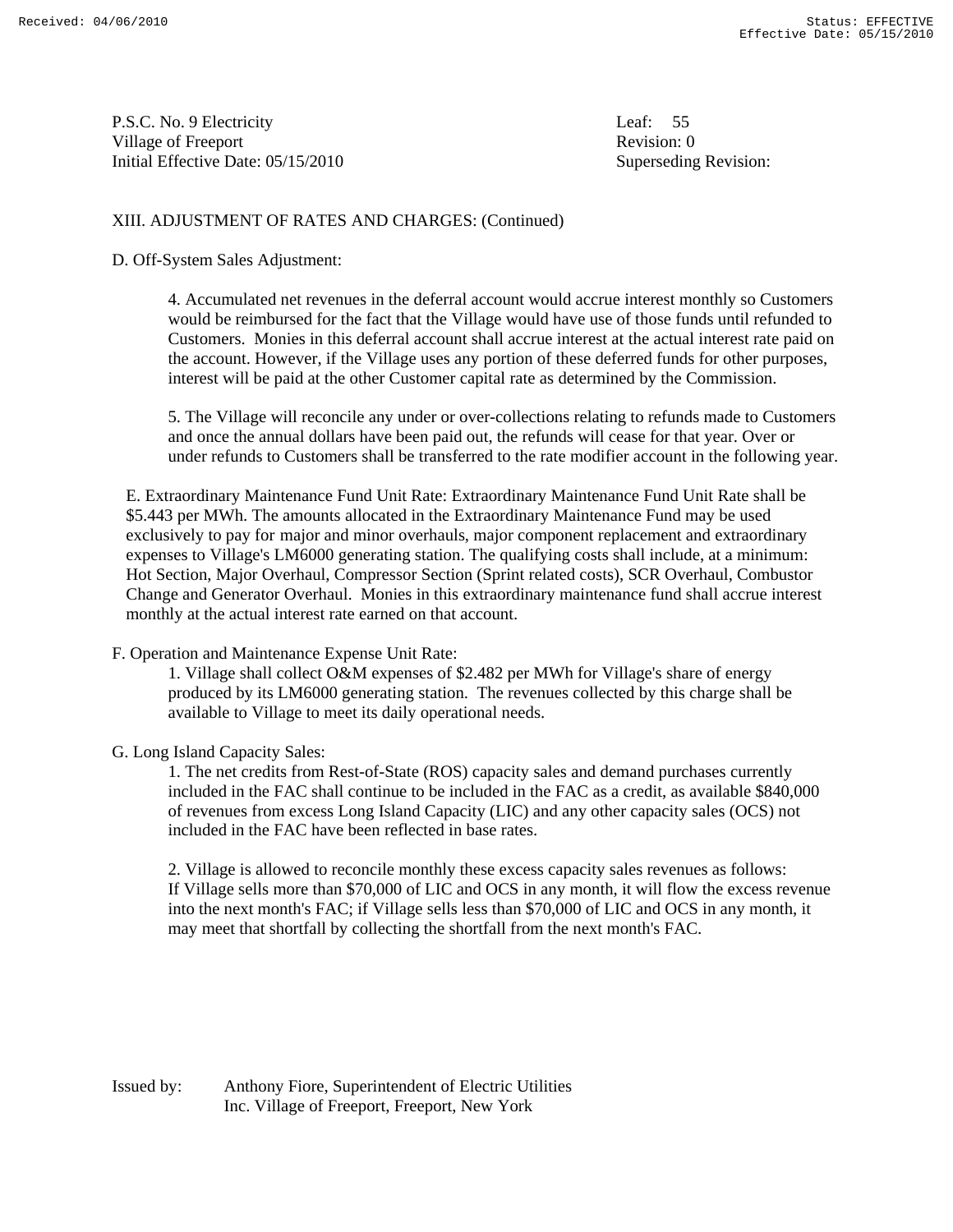P.S.C. No. 9 Electricity Leaf: 56 Village of Freeport **Revision: 3** Revision: 3 Initial Effective Date: 01/05/2018 Superseding Revision: 2 Issued in compliance pursuant to Commission Order dated 12/19/17 in C. 09-M-0311

## XIII. ADJUSTMENT OF RATES AND CHARGES: (Continued)

#### H. Fuel Reconciliation:

1. Village shall be permitted to perform monthly fuel reconciliation beginning in the rate year. Village shall implement the fuel reconciliation by quantifying the prior months over or under collection of fuel and purchased power and any differences between fuel expense and fuel collections in the prior month will be charged (credited) to Customers in the current month. The first month of fuel expenses that will be reconciled will be July 2007 to be recovered in September 2007's Statement of Fuel Adjustment. This process will continue on a monthly basis.

2. From July 1, 2007 through February 28, 2008 and, thereafter, for each fiscal year, Village will review the fuel expense included in the FAC to ensure that the prior period reconciliation captured all cash fuel expenses within that year. Over or under recoveries to Customers shall be recovered in the next monthly period to reflect any adjustments.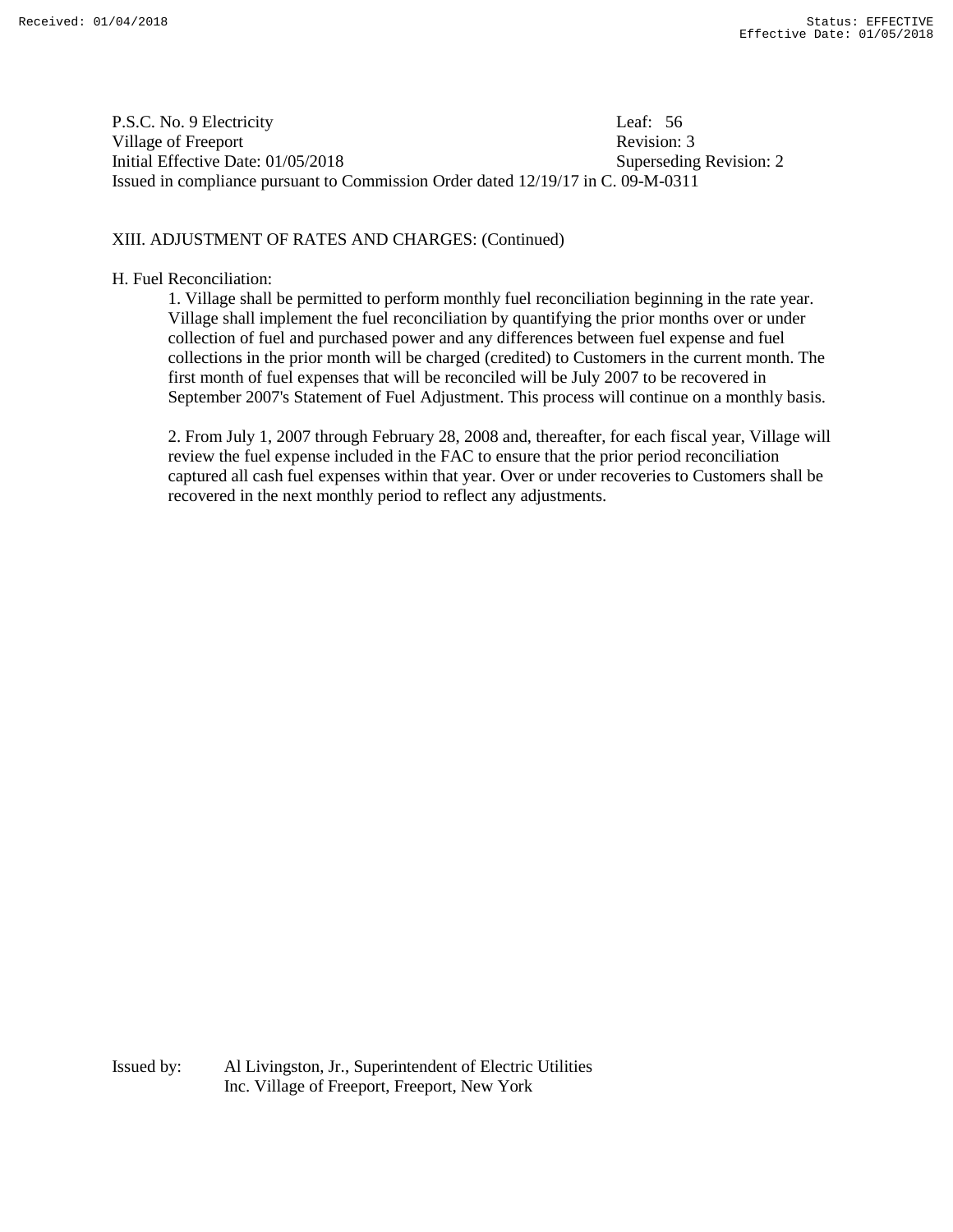P.S.C. No. 9 Electricity Leaf: 56.1 Village of Freeport **Revision:** 1 Initial Effective Date: 03/01/2017 Superseding Revision: 0 Issued in compliance with Commission Order Issued February 22, 2017 in Case 16-E-0693.

XIII. ADJUSTMENT OF RATES AND CHARGES: (Continued)

J. Large-Scale Renewable Energy Program and Clean Energy Standard:

- 1. Renewable Energy Standard (RES):
	- a. On August 1, 2016 the Commission issued an "Order Adopting a Clean Energy Standard" (CES) including a requirement for utilities to purchase renewable energy credits (REC's).
	- b. On November 17, 2016 an agreement was approved by the Commission requiring the New York State Energy Research and Development Authority (NYSERDA) to act on behalf of Load Serving Entity's (LSEs) to procure eligible RECs.
	- c. The Village is defined as a LSE required to purchase the necessary credits from NYSERDA.
	- d. The compliance period is January 1 to December 31 of each year, beginning in 2017.
	- e. Payment to NYSERDA shall be in uniform monthly amounts, beginning in January of 2017.
	- f. Payments to NYSERDA shall be included in the monthly "Statement of Fuel and Purchased Power Adjustment" (FAC) calculations as a line item on the Village's "Monthly FAC Worksheet" and in the event insufficient RECs are available for purchase alternative compliance payments (ACPs) shall be included in the FAC.
	- g. On or before June 1, 2018, and each year of the CES program thereafter, NYSERDA will perform reconciliation and notify the Village of any adjustments. This adjustment will be passed on to the Customer through the Monthly FAC Worksheet.
	- h. Annually, NYSERDA will perform reconciliations and adjust the monthly charge which will be passed through to the Customer as either a charge or credit to the Monthly FAC Worksheet.
- 2. Zero-Emissions Credit Requirement Program (ZECR)
	- a. On August 1, 2016 the Commission issued an "Order Adopting a Clean Energy Standard" (CES) which established a "Zero-Emissions Credit Requirement Program" (ZECR) to support continued operation of upstate nuclear power plants.
	- b. On November 17, 2016 an agreement was approved by the Commission requiring the NYSERDA to act on behalf of LSEs to procure qualifying ZECR eligible credits.
- Issued by: Al Livingston, Jr., Superintendent of Electric Utilities Inc. Village of Freeport, Freeport, New York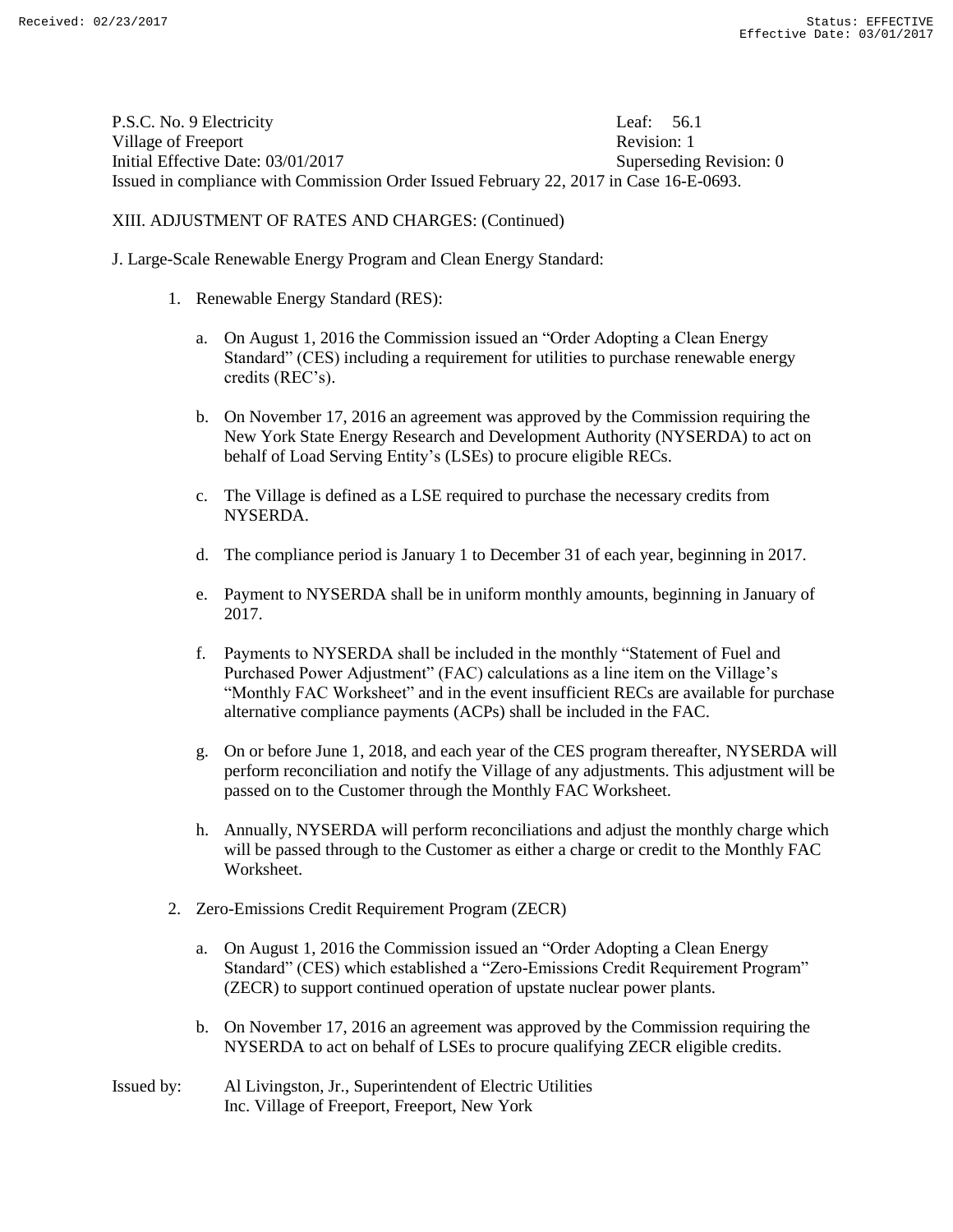P.S.C. No. 9 Electricity Leaf: 56.2 Village of Freeport **Revision:** 1 Initial Effective Date: 03/01/2017 Superseding Revision: 0 Issued in compliance with Commission Order Issued February 22, 2017 in Case 16-E-0693.

XIII. ADJUSTMENT OF RATES AND CHARGES: (Continued)

J. Large-Scale Renewable Energy Program and Clean Energy Standard:

2. Zero-Emissions Credit Requirement Program (ZECR)

c. The Village is defined as an LSE required to purchase the necessary credits from NYSERDA.

d. The compliance period is April 1 to March 31 of each year, beginning in 2017, and divides the ZECR purchase obligation into six two-year periods, the last ending on March 31, 2029.

e. Payments to NYSERDA shall be included in the monthly "Statement of Fuel and Purchased Power Adjustment" (FAC) calculations as a line item on the Village's "Monthly FAC Worksheet".

f. On or before June 1, 2018, and each year of the CES program thereafter, NYSERDA will perform reconciliation and notify Village of any adjustments. This adjustment will be passed through to the Customer through the Monthly FAC Worksheet.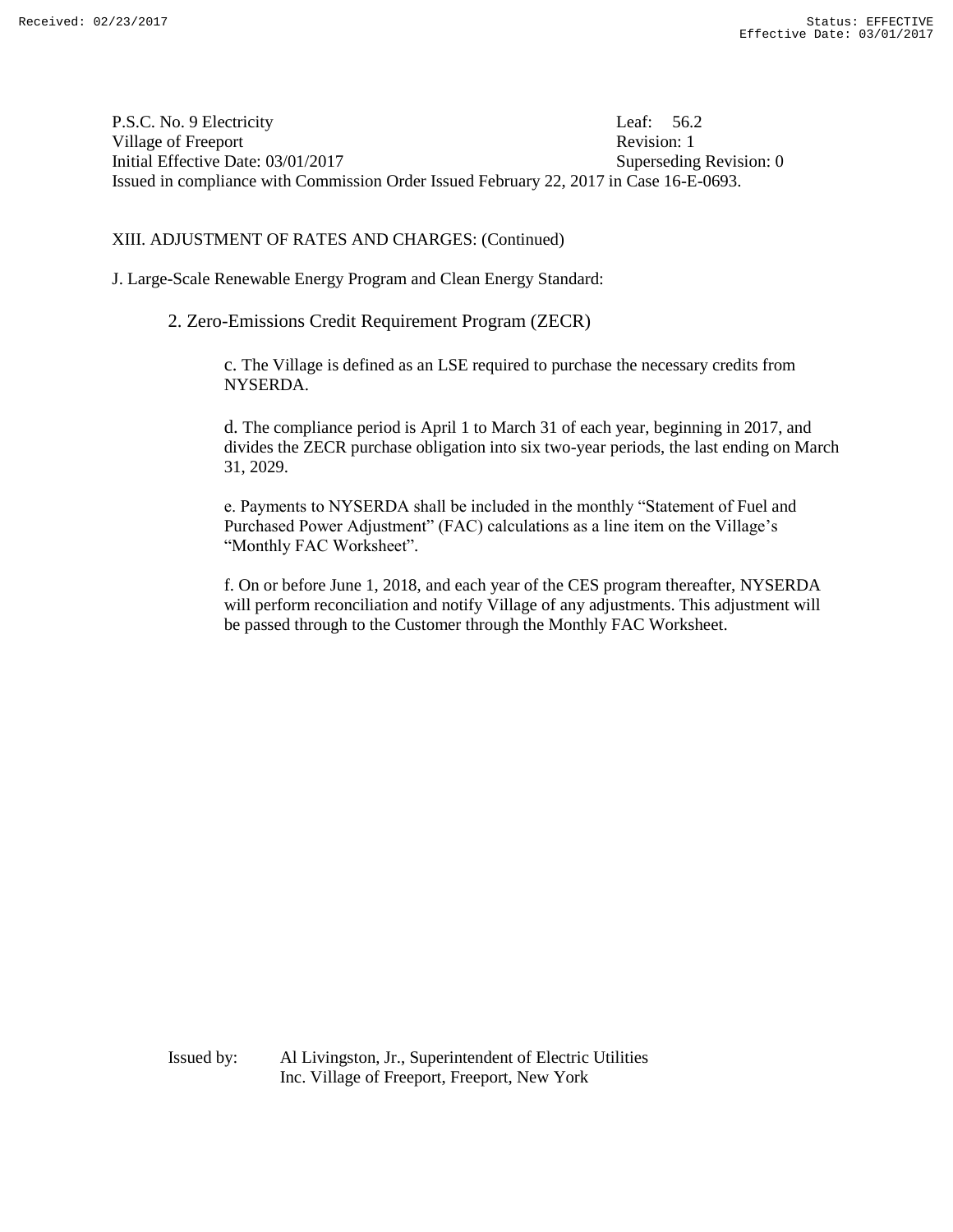P.S.C. No. 9 Electricity Leaf: 57 Village of Freeport **Revision: 3** Revision: 3 Initial Effective Date: 03/01/2017 Superseding Revision: 2

### SERVICE CLASSIFICATION NO. 1 – RESDIENTIAL SERVICE

#### APPLICABLE TO USE OF SERVICE

Single-phase residential purpose usage in an individual residence; in an individual flat or individual apartment in a multiple-family dwelling; for residential purposes in a rooming house where not more than four (4) rooms are available for rent; use exclusively in connection with religious purposes by corporations or associations organized and conducted in good faith for religious purposes, and including the operation by such corporation or association of a school, notwithstanding that secular subjects are taught at such school; for single-phase service exclusively in connection with a community residence as defined in subdivision 28, 28A or 28B of section 1.03 of the Mental Hygiene Law, provided that such residence is operated by a not-for-profit corporation and if supervisory staff is on site on a twenty-four hour per day basis that the residence provides living accommodations for fourteen or fewer residents; and use for any post or hall owned or leased by a not-for-profit organization that is a veteran's organization.

#### CHARACTER OF SERVICE

Continuous, 60 cycle, alternating current; at approximately 120/208 or 120/240 volts, single phase or three phase; depending upon the characteristics of the load and the circuit from which service is to be supplied.

#### RATE

- 1. Customer Charge, Per Meter, Per Month \$7.53
- 2. Energy:

|                         | Winter Period - Includes billing period between November 1 and May 31 |
|-------------------------|-----------------------------------------------------------------------|
| First $250 \text{ kWh}$ | 9.594 cents/kWh                                                       |
| Next 750 kWh            | 9.594 cents/kWh                                                       |
| Over $1.000$ kWh        | 9.594 cents/kWh                                                       |
|                         |                                                                       |

Summer Period - Includes billing period between June1 and October 31

| First | – 250 kWh      | 9.594 cents/kWh    |
|-------|----------------|--------------------|
|       | Next 750 kWh   | $10.856$ cents/kWh |
|       | Over 1,000 kWh | $11.515$ cents/kWh |

#### FUEL ADJUSTMENT

The charges set forth herein shall be subject to a fuel and Purchased Power adjustment and Off-System Sales adjustment per kWh for all energy supplied hereunder as explained on Leaf 52 through 56.2.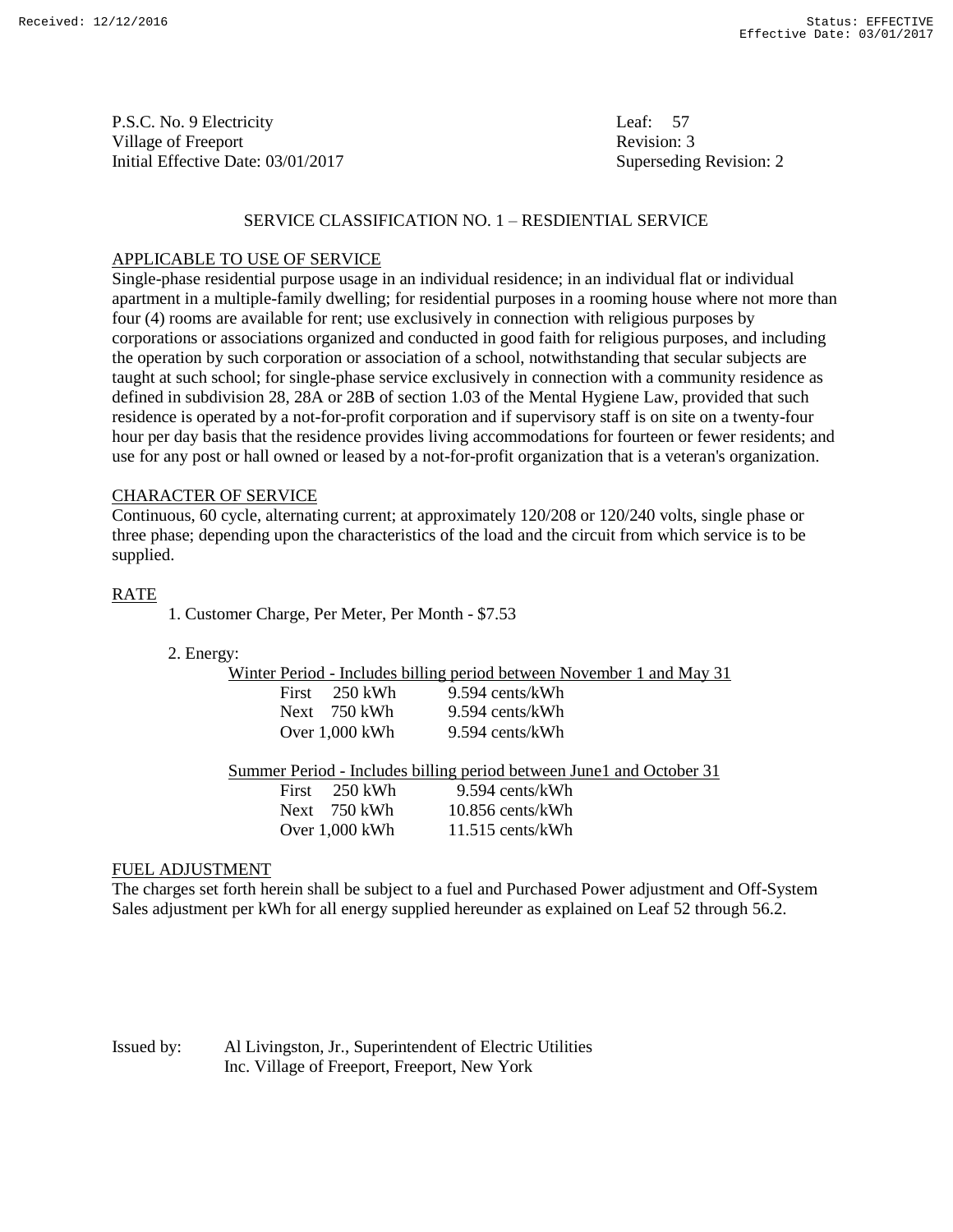P.S.C. No. 9 Electricity Leaf: 58 Village of Freeport **Revision: 4** Revision: 4 Initial Effective Date:  $5/1/19$  Superseding Revision: 3

Issued in compliance pursuant to Secretary Notice dated 11/30/18 in Case. 18-M-0679

# SERVICE CLASSIFICATION NO. 1 – RESDIENTIAL SERVICE (CONT'D)

#### MINIMUM CHARGE

\$ 7.53 Per meter, per month.

#### TERMS OF PAYMENT

Bills are due when personally served or three days after mailing. Bills shall be subject to a late payment charge in accordance with Leaf No. 33, if payment is not made by the date specified on the bill which date shall be not less than 20 days from the due date.

### **TERMS**

Terminable by the Customer on three (3) days' written notice to the Village after one month's service and by the Village in a manner provided by law and the rules and regulations of the Village. Upon request The Village will perform a physical meter reading within 48 hours, unless such date falls on a Village holiday. The Village will have no obligation to perform the meter reading if access to the meter is extremely difficult and beyond the control of the utility to remedy.

#### SPECIAL PROVISIONS

1. Any Customer who desires service for multiple dwelling (two or more of families in one house or where more than two rooms are rented) or for premises partially used for business, or professional and partially used for residential purposes may secure service only under Service Classification No. 2.

2. Special provisions 3 through 5 will not be open to new Customers effective August 1, 2014. 3. Where water heating is done solely by an electric water heater meeting Village specifications and upon submittal of a signed application from the Customer, the rate for consumption between 500 kWh and 1,000 kWh per meter per month will be 8.521 cents per kWh during the Winter period and 9.478 cents per kWh during the Summer period.

4. Where space heating of the entire building is done solely by electricity (fireplace excluded), and upon submittal of a signed application from the Customer, the rate for consumption in excess of 1,000 kWh per meter per month during the Winter period will be 8.521 cents per kWh. This provision is limited to installations where the size and design of heating equipment and the insulation of the building meet Village specifications.

5. In all electric residential installations where Special Provisions 3 and 4 above apply, the rate the rate for consumption in excess of 500 kWh per meter per month will be 8.521 cents per kWh during the Winter period and the rate for consumption between 500 kWh and 1,000 kWh per meter per month will be 8.836 cents per kWh during the Summer period.

6. A reduced rate for low income residential Customers for which the Village receives direct payment from the New York State Department of Social Services are eligible for a \$2.00 credit from the otherwise applicable Customer charge. This credit will be reflected in a separate line item on the Customer's bill.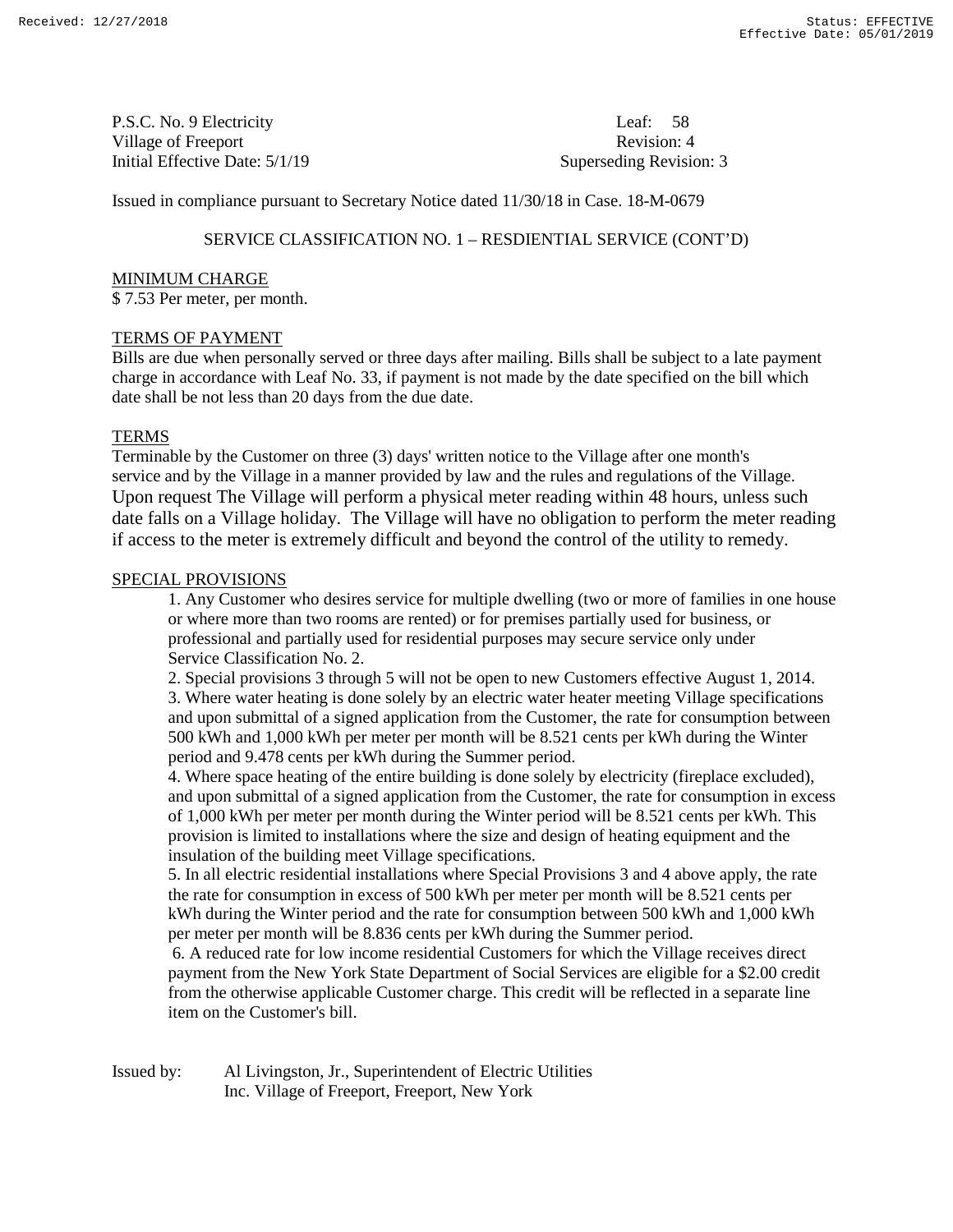P.S.C. No. 9 Electricity Leaf: 58.1 Village of Freeport **Revision:** 1 Initial Effective Date: 11/01/2011 Superseding Revision: 0

## SERVICE CLASSIFICATION NO. 1 - RESDIENTIAL SERVICE (CONT'D)

### NET METERING

Applicable to any Customer taking service under Service Classification No.1 who owns or operates solar or wind electric generating equipment located and used at Customer's residence with a rated capacity of not more than ten kilowatts (10 kW). Service will be provided to eligible customers under this tariff on a first come, first served basis, through the Village secondary distribution system until the total rated generating capacity of the individual facilities is equal 300 kW, the equivalent of  $\frac{1}{2}$  of 1% of the Village's system load.

# REQUIREMENTS FOR INTERCONNECTION

1. The generating equipment must be designed, installed, interconnected, tested and operated in accordance with applicable government, industry and Village requirements and must comply with the *New York State Standardized Interconnection Requirements* which are available on the Commission website, Distributed Generation Information. 2. All electrical connections must be completed by a Village Licensed Electrical Contractor and comply with Leaf No. 49 and Leaf No. 50 Sections A through I. and an Electrical Inspection Certificate must be filed prior to interconnection.

3. The Village may elect to install a dedicated transformer or transformers if necessary to protect the safety or adequacy of electric service provided to other Customers. Upon written explanation of the decision to require a dedicated transformer, the Customer taking service under this Classification shall pay all costs of installing such transformer.

4. System design output shall not exceed 100% of the prior 12 months metered energy consumption.

#### METERING

The Village will employ single meter net energy metering to measure and charge for the net energy supplied to the Customer. The charge for the net energy supplied during a billing period shall be at the applicable service rate.

# CHARGES AND CREDITS

1. Charges to a Customer:

a. The Customer will pay the rates and charges for the Customer's applicable Service Classification for net energy supplied.

2. Credits to a Customer:

a. If a Customer produces more energy than consumed during an individual billing cycle a kWh credit will be carried forward until consumed or the end of the calendar year as described below.

b. If a Customer produces more energy than consumed during any calendar year;

1. Following the first billing cycle that ends on or after the last day of each calendar year the Village will issue a credit to the customer.

2. The credit will be calculated by multiplying the kWh credit balance times the average of the Average Cost of Fuel from the Village's monthly Statements of Fuel Adjustment Cost filed during the past 12 months, adjusted by the Factor of Adjustment.

3. The kWh credit balance shall be reset to zero once payment is made.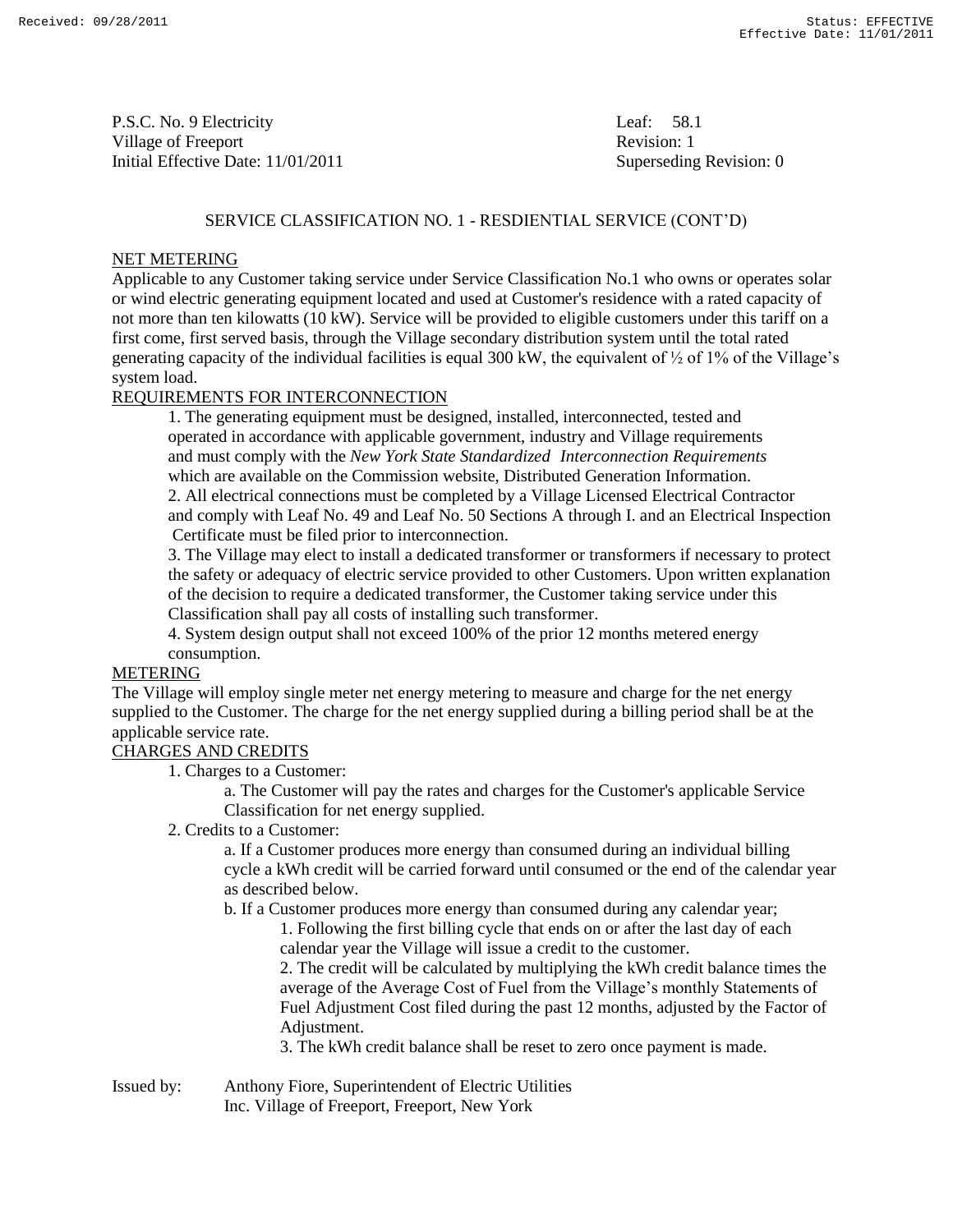P.S.C. No. 9 Electricity Leaf: 59 Village of Freeport **Revision:** 2 Initial Effective Date: 08/01/2014 Superseding Revision: 1 Filed pursuant to Commission Order in Case 14-E-0035 issued July 25, 2014

## SERVICE CLASSIFICATION NO. 2 – GENERAL SERVICE

### APPLICABLE TO USE OF SERVICE

Commercial, business, schools, and industrial power and light installations, multiple dwellings (two or more families in one house or where more than two rooms are rented), and any service for premises partially used for business or professional and partially used for residential purposes. When an applicant's consumption exceeds 1,500 kWh in each of two consecutive months, or when applicant's demand exceeds 5 kW, said applicant will be subject to the demand rate in addition to the energy rate.

### CHARACTER OF SERVICE

Continuous, 60 cycle alternating current, at the following approximate voltages: radial secondary service 120/208 or 120/240 single or three phase; network system 120/208 single or three phase; radial-primary service 2400/4160, 7620/13200 three phase; depending upon the magnitude and characteristics of the load and the circuit from which service is to be supplied.

### RATE

- 1. Customer Charge, Per Meter, Per Month for Demand Rate Customers \$37.60
- 2. Customer Charge, Per Meter, Per Month for Non-Demand Customers \$9.77
- 3. Demand Rate: Demand-metered Customers Winter Period - Includes billing period between November 1 and May 31 First  $5.0 \text{ kW}$  of Demand \$8.65 /kW Over  $5.0 \text{ kW}$  of Demand \$8.65 /kW Summer Period - Includes billing period between June1 and October 31 First 5.0 kW of Demand \$8.65 /kW Over  $5.0 \text{ kW}$  of Demand  $$9.10 / \text{kW}$

4. Energy Rate: Non-Demand Customers, all kWh Winter Period - Includes billing period between November 1 and May 31 10.452 cents/kWh Summer Period - Includes billing period between June1 and October 31 11.067 cents/kWh

5. Energy Rate: Demand Customers, all kWh Winter Period Includes billing period between November 1 and May 31 6.140 cents/kWh Summer Period. Includes billing period between June1 and October 31 6.503 cents/kWh

# PRIMARY DISCOUNT

A discount of five percent (5%), exclusive of the fuel adjustment charge, will be allowed Primary Service customers.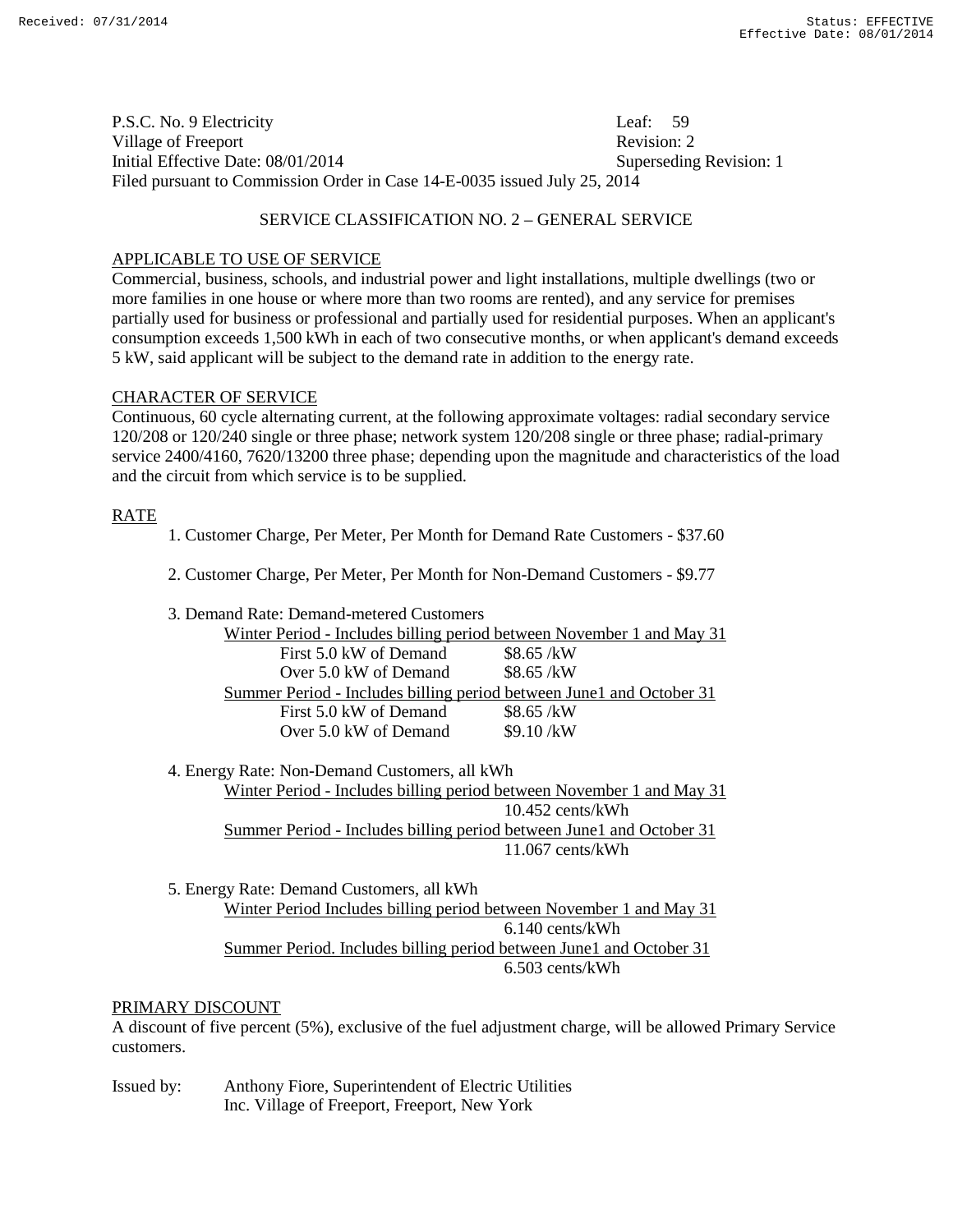P.S.C. No. 9 Electricity Leaf: 60 Village of Freeport **Revision:** 4 Initial Effective Date: 01/09/2018 Superseding Revision: 3 Issued in compliance pursuant to Commission Order dated 12/19/17 in Case. 09-M-0311

#### SERVICE CLASSIFICATION NO. 2 – GENERAL SERVICE (CONT'D)

#### FUEL ADJUSTMENT

The charges set forth herein shall be subject to a fuel and Purchased Power adjustment and Off-System Sales adjustment per kWh for all energy supplied hereunder as explained on Leaf No.'s 52 through 56.2.

#### MINIMUM CHARGE

| <b>Non-Demand Customers</b>  | \$9.77 Per Meter, Per Month  |
|------------------------------|------------------------------|
| <b>Demand Rate Customers</b> | \$37.60 Per Meter, Per Month |

### DETERMINATION OF DEMAND

1. The demand will be determined by a demand meter when an individual Customer requires a transformer capacity of 10 KVA or over, when the total connected load is equivalent to 15 kW or more, when the Customer's consumption has exceeded 1,500 kWh in each or two consecutive months, or when it is estimated that a Customer's demand has exceeded or may exceed 5.0 kW in any future billing period

2. When demand is so determined by measurement, the billing demand shall be the highest 15-minute integrated demand established in the billing period, adjusted for power factor corrections, if applicable, but shall not be less than seventy-five percent (75%) of the highest billing demand established during any billing month between June 1 and October 31 in the preceding twelve (12) months. The demand as determined shall be taken to the next higher ½ kW.

3. When the demand exceeds 250KW, or when the connected load exceeds 250KW, the power factor will be measured. In such case, when the Customer's average monthly power factor is less than 85%, the demand will be increased in the ratio of 85% to the actual power factor. 4. The power factor shall be computed from the monthly index as indicated by the watt-hour meter and the index as indicated by a reactive volt-ampere hour meter.

#### TERMS OF PAYMENT

Bills are due when personally served or three days after mailing. Bills shall be subject to a late payment charge in accordance with Leaf 33 if payment is not made by the date specified on the bill which date shall be not less than 20 days from the due date.

#### TERM

Terminable by the Customer on three (3) days' written notice to the Village after one month's service and by the Village in the manner provided by law and the rules and regulations of the Village at locations where no demand meter is installed. At all locations where the Village has been required to provide demand meters, transformers or transformer banks, the Customer is required to give thirty (30) days' written notice before termination of service.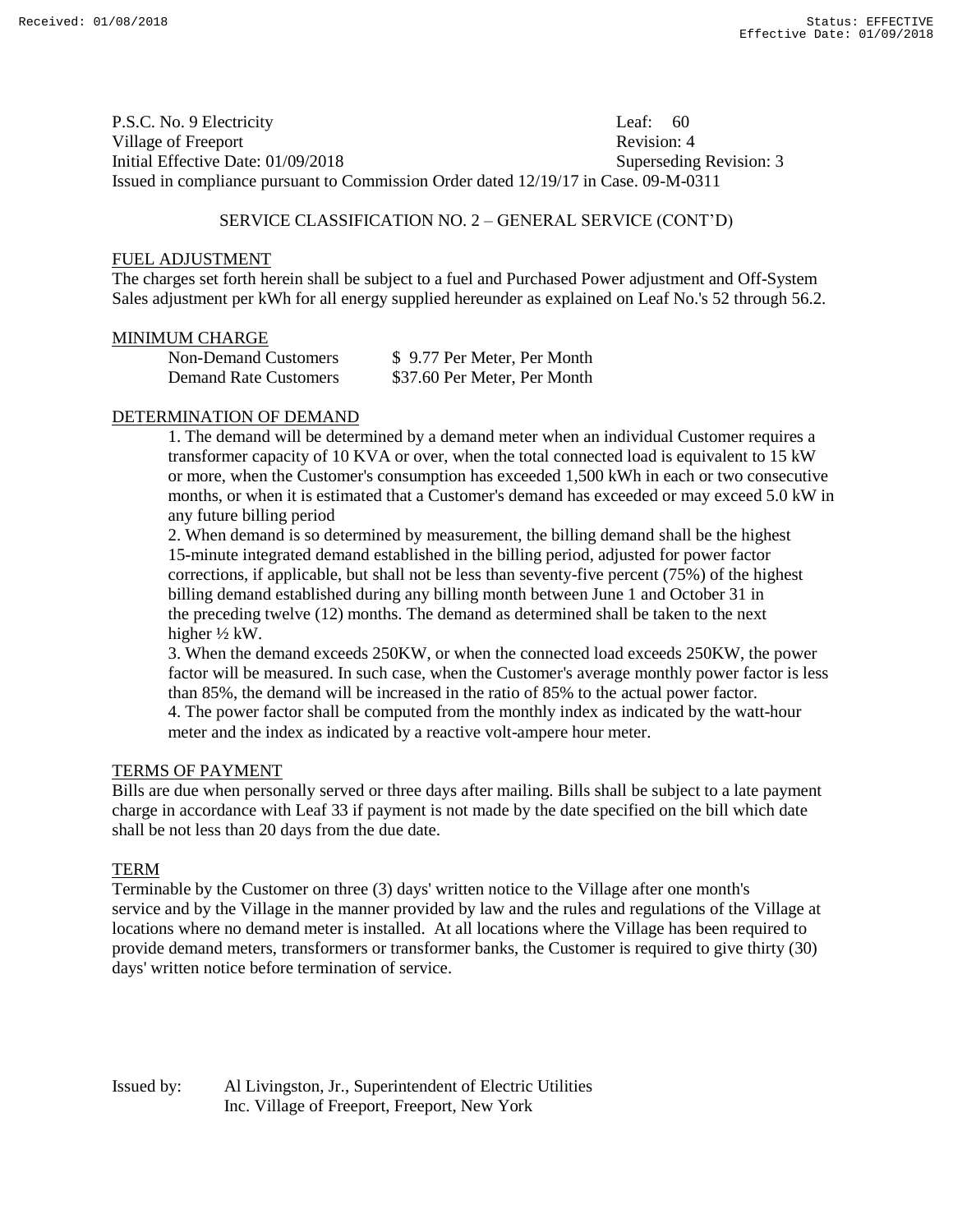P.S.C. No. 9 Electricity Leaf: 61 Village of Freeport **Revision:** 0 Initial Effective Date: 05/15/2010 Superseding Revision:

## SERVICE CLASSIFICATION NO. 2 – GENERAL SERVICE (CONT'D)

### SPECIAL PROVISIONS

 1. Where the Customer's equipment includes devices which have a highly fluctuating or large and instantaneous demand such as X-ray apparatus, welders, and other like equipment, and the Customer has not provided corrective equipment to reduce the inrush current to an amount acceptable to the Village, the demand of such devices shall be taken as the sum of the maximum instantaneous capacities as determined by the nameplates or by test of those pieces of apparatus which are so connected that they may be operated at one time.

 2. When the billing demand of such customer is determined by a demand meter, the demand of such highly fluctuating demand devices, determined as described above shall be added to the demand as shown by the demand meter. The sum of these two demands will be the billing demand.

 3. Customer, in taking three-phase electric energy, shall maintain as nearly as is reasonably possible, equal currents in each of the three-phase conductors at the point of taking. If at any time the current in any phase conductor shall exceed the average of the currents in all the three-phase conductors by more than ten (10) percent, the amount to be paid by the Customer for the period within which the unbalance occurred, may be increased by a percentage equal to that of the unbalance.

 4. Transformers, service, and all accessory equipment shall be furnished by primary service Customer, at his expense as defined on Leaf 51.

 5. Whenever the metered demand has been 5KW or less and the energy consumption has been 1500 KWH or less per month for twelve (12) consecutive monthly billing periods, the Demand Rate will not be applicable and the customer will be subject only to the Energy Rate, until such time as a new demand is established.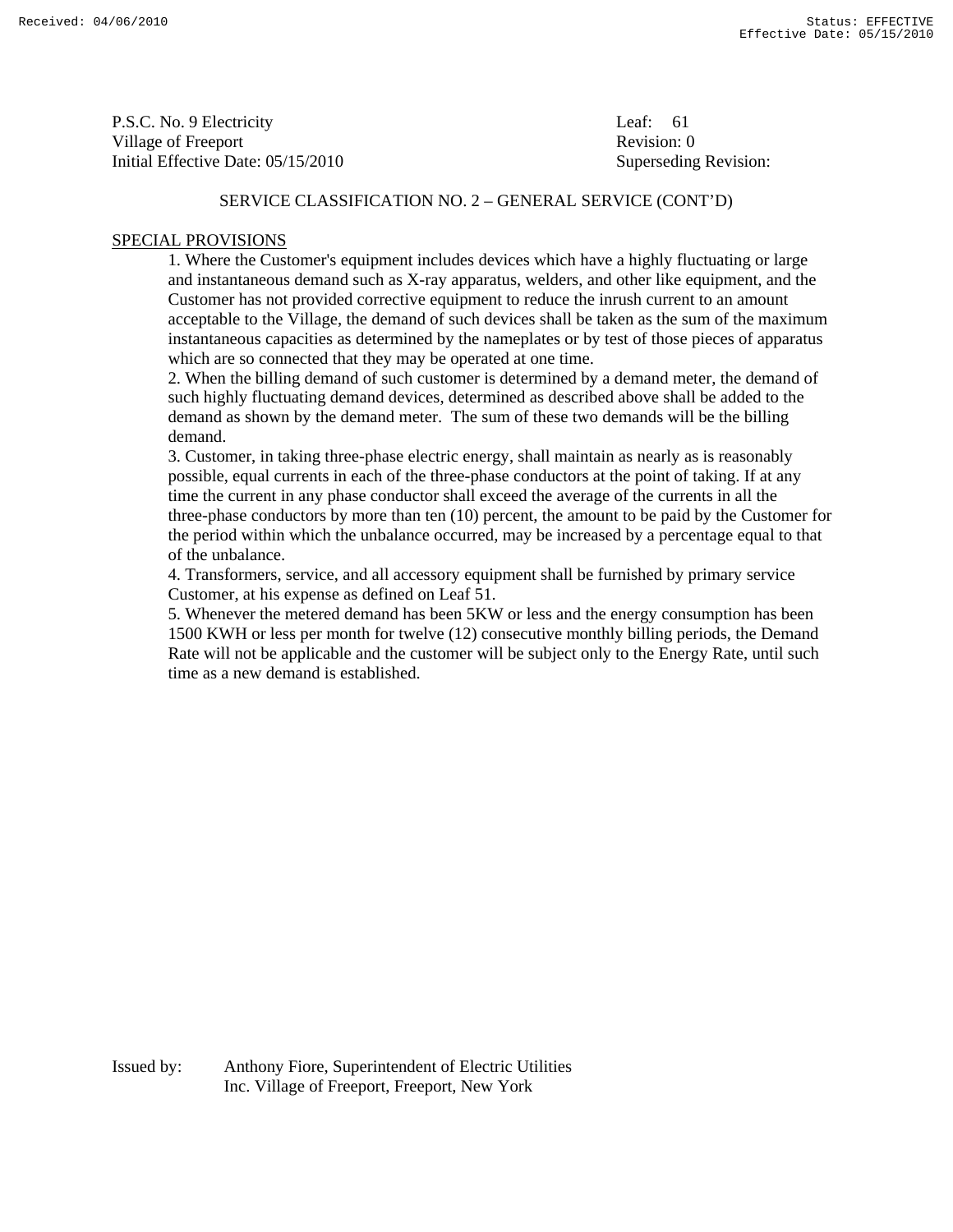P.S.C. No. 9 Electricity Leaf: 61.1 Village of Freeport **Revision:** 1 Initial Effective Date: 11/01/2011 Superseding Revision: 0

#### SERVICE CLASSIFICATION NO. 2 - GENERAL SERVICE (CONT'D)

### NET METERING

Applicable to any Customer taking service under Service Classification No.2 who owns or operates Solar or wind generating equipment located and used at Customer's premise with a rated capacity of not more than fifty kilowatts (50 kW). Service will be provided to eligible customers under this tariff on a first come, first served basis, through the Village secondary distribution system until the total rated generating capacity of the individual facilities is equal to 300 kW, the equivalent of ½ of 1% of the Village's system load.

## REQUIREMENTS FOR INTERCONNECTION

1. The generating equipment must be designed, installed, interconnected, tested and operated in accordance with applicable government, industry and Village requirements and must comply with the *New York State Standardized Interconnection Requirements* which are available on the Commission website, Distributed Generation Information.

2. All electrical connections must be completed by a Village Licensed Electrical Contractor and comply with Leaf No. 49 and Leaf No. 50 Sections A through I and an Electrical Inspection Certificate must be filed prior to interconnection.

3. The Village may elect to install a dedicated transformer or transformers if necessary to protect the safety or adequacy of electric service provided to other Customers. Upon written explanation of the decision to require a dedicated transformer, the Customer taking service under this classification shall pay all costs of installing such transformer.

4. System design output shall not exceed 100% of the prior 12 months metered energy consumption

## METERING

The Village will employ single meter net energy metering to measure and charge for the net energy supplied to the Customer. The charge for the net energy supplied during a billing period shall be at the applicable service rate.

## CHARGES AND CREDITS

1. Charges to a Customer:

a. The Customer will pay the rates and charges of the Customer's applicable Service Classification for net energy supplied.

2. Credits to a Customer:

a. If a customer produces more energy than consumed during an individual billing cycle a kWh credit will be carried forward until consumed or the end of the calendar year as described below.

b. If a customer produces more energy than consumed during any calendar year;

1. Following the first billing cycle that ends on or after the last day of each calendar year, the Village will issue a credit to the customer.

2. The credit will be calculated by multiplying the kWh credit balance times the average of the Average Cost of Fuel from the Village's monthly Statements of Fuel Adjustment Cost filed during the past 12 months, adjusted by the Factor of Adjustment.

3. The kWh credit balance shall be reset to zero once payment is made.

Issued by: Anthony Fiore, Superintendent of Electric Utilities Inc. Village of Freeport, Freeport, New York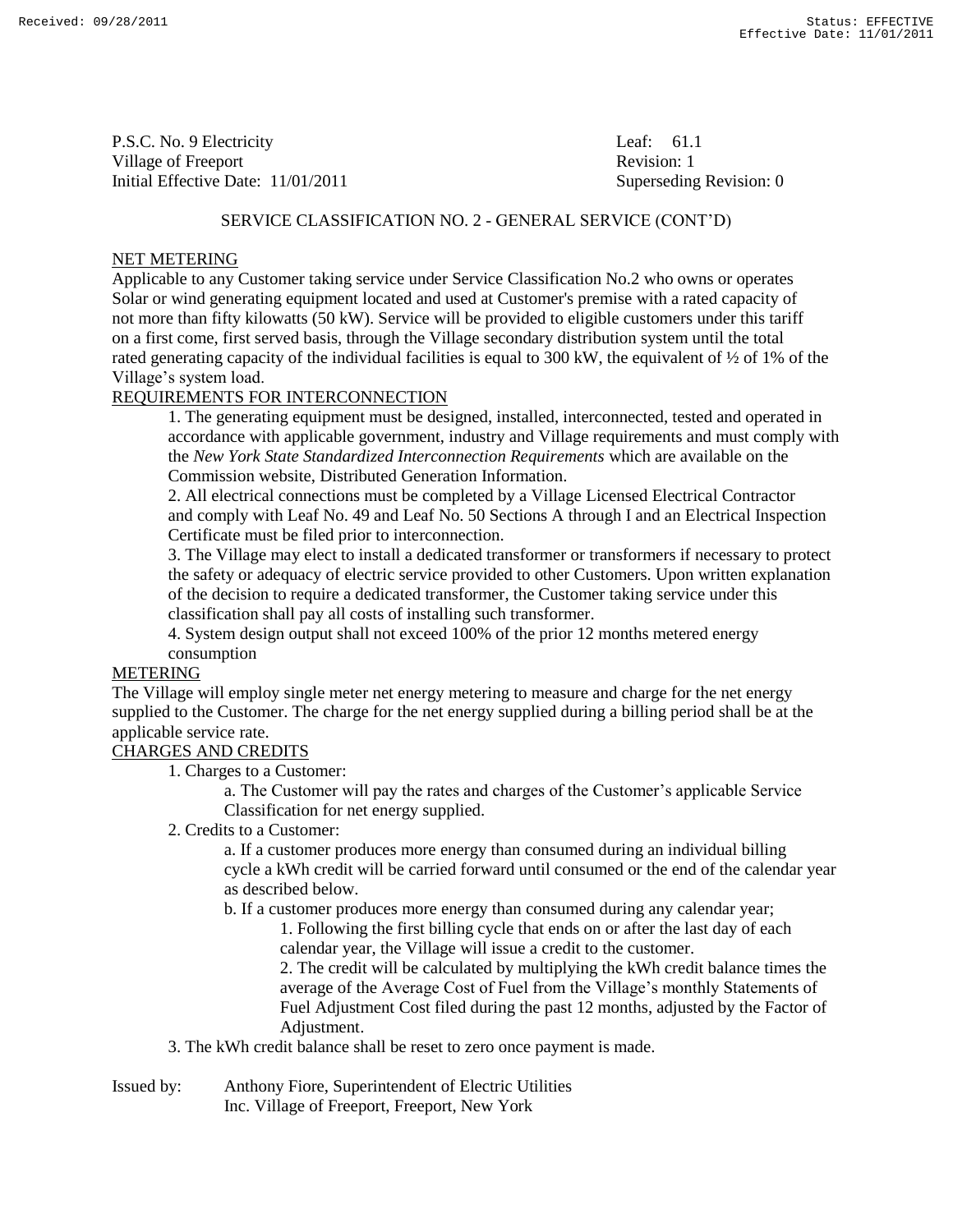P.S.C. No. 9 Electricity Leaf: 62 Village of Freeport **Revision: 2** Revision: 2 Initial Effective Date: 08/01/2014 Superseding Revision: 1 Filed pursuant to Commission Order in Case 14-E-0035 issued July 25, 2014

### SERVICE CLASSIFICATION NO. 3 – OUTDOOR AREA LIGHTING

#### APPLICABLE TO USE OF SERVICE

Outdoor lighting of areas other than public streets, highways and roadways, for individuals, private organizations and institutional establishments where suitable electric service lines are available.

#### CHARACTER OF SERVICE

Unmetered service for limited period, dusk to dawn, of approximately 4,210 hours per year. Village will own, operate and maintain all facilities installed by it. Lamps and fixtures will be located as designated by Customer but will be located so as to be available to Village service vehicles.

#### RATE

The charge for service for each calendar month shall be the sum of the following:

| Charges per Lamp per Month - Metal Halide        |         |
|--------------------------------------------------|---------|
| 20,000 Lumens, 250 Watts                         | \$22.04 |
| 36,000 Lumens, 400 Watts                         | \$27.48 |
|                                                  |         |
| Charge per Lamp per Month - High Pressure Sodium |         |

| 25,000 Lumens, 250 Watts | \$22.12 |
|--------------------------|---------|
| 40,000 Lumens, 400 Watts | \$27.75 |

#### FACILITIES CHARGE

When suitable poles are available in Village's existing distribution system, no charge will be made for the pole. When additional pole or poles with necessary attachments is required for installation of the lamps requested by the Customer, the Village will install, operate and maintain such pole and attachments and the Customer shall pay \$9.68 per month in addition to charges per lamp per month. Customer shall pay a one-time, non-refundable installation fee of \$200.00 per pole.

Issued by: Anthony Fiore, Superintendent of Electric Utilities Inc. Village of Freeport, Freeport, New York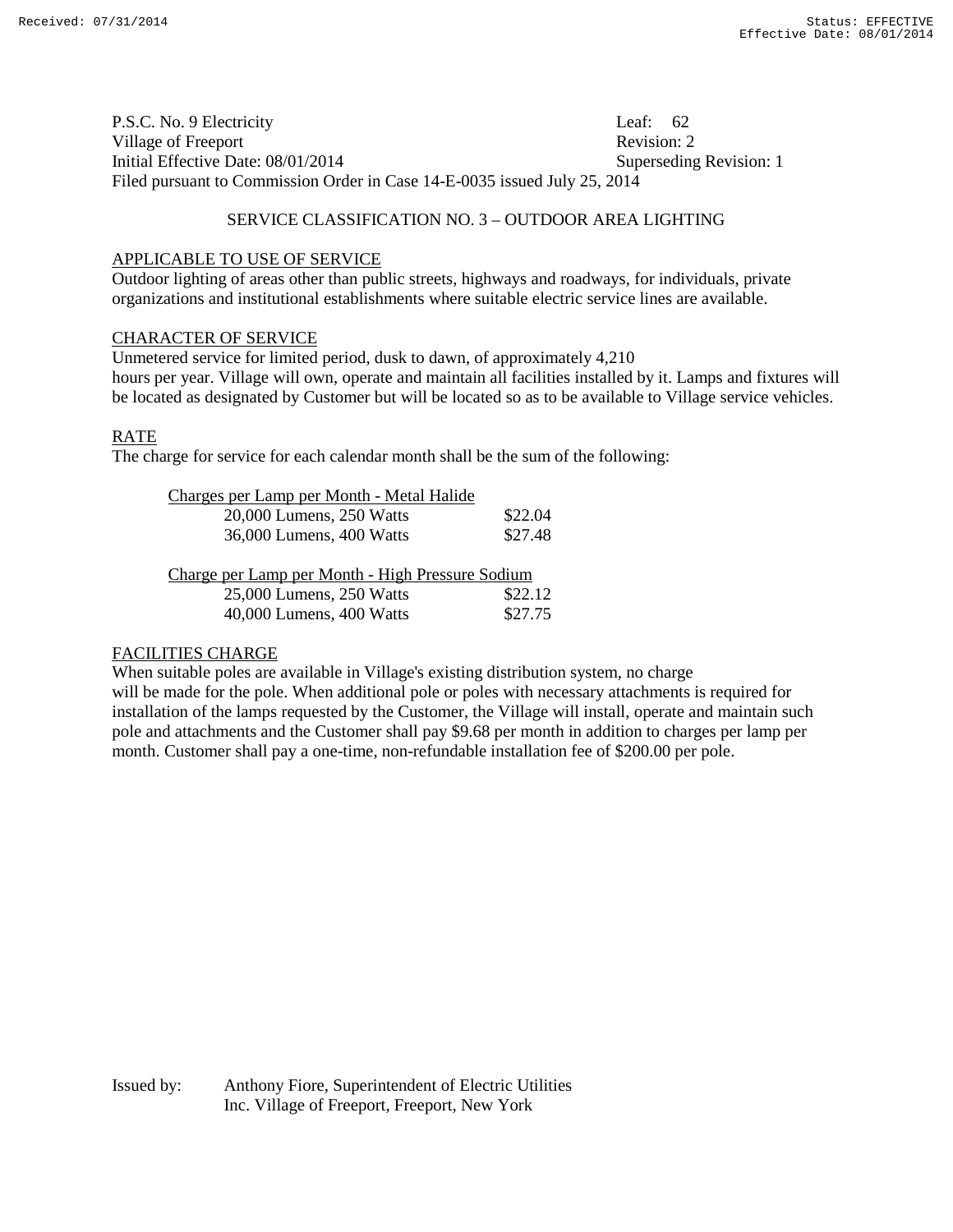P.S.C. No. 9 Electricity Leaf: 63 Village of Freeport **Revision: 3** Revision: 3 Initial Effective Date: 01/09/2018 Superseding Revision: 2 Issued in compliance with Commission Order dated 12/19/17 in Case. 09-M-0311.

# SERVICE CLASSIFICATION NO. 3 – OUTDOOR AREA LIGHTING (CONT'D)

# FUEL ADJUSTMENT

The charges set forth herein shall be subject to a fuel and Purchased Power adjustment and Off-System Sales adjustment per kWh for all energy supplied hereunder as explained on Leaf No's 52 through 56.2. The amount of kilowatt hours used shall be calculated by the number of lights multiplied by the Watts divided by One Thousand (1000) as stated in Rate multiplied by the Monthly Burning Hours as listed below for the month prior to billing date.

| Month              | <b>Burning Hours</b> |
|--------------------|----------------------|
| January            | 437                  |
| February           | 367                  |
| March              | 366                  |
| April              | 314                  |
| May                | 288                  |
| June               | 262                  |
| July               | 278                  |
| August             | 309                  |
| September          | 337                  |
| October            | 391                  |
| November           | 414                  |
| December           | 447                  |
| February Leap Year | 379                  |

## MINIMUM CHARGE

The minimum monthly charge shall be the total charge computed under this section.

## TERMS OF PAYMENT

Bills are due when personally served or three days after mailing. Bills shall be subject to a late payment charge in accordance with Leaf No. 33, if payment is not made by the date specified on the bill which date shall be not less than 20 days from the due date.

## Terms

Service shall be terminable by the customer on seven (7) days written notice to the Village after two (2) years from the start of service. Customer will be billed on a pro-rated basis for service rendered from the first day of the billing period, for which termination has been requested to date of termination.

## SPECIAL PROVISIONS

1. Written application for service as presented in P.S.C. No.9 Electricity, Leaf No. 64 is required.

2. Lamp replacement and repair will be made during normally scheduled work hours.

3. The Village will not be required to relocate any of its existing facilities to render service under this Service Classification.